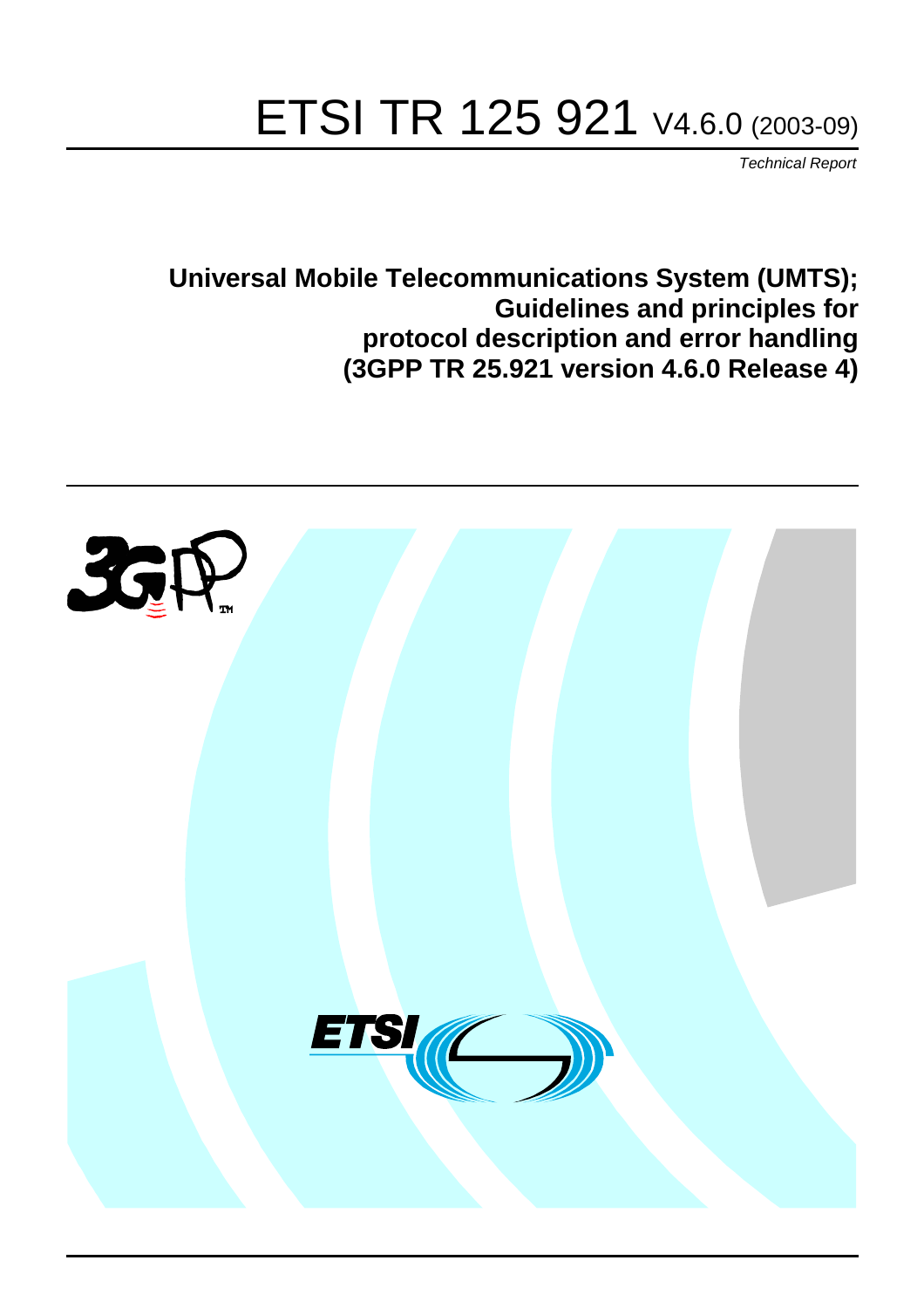Reference RTR/TSGR-0225921v460

> Keywords UMTS

#### **ETSI**

#### 650 Route des Lucioles F-06921 Sophia Antipolis Cedex - FRANCE

Tel.: +33 4 92 94 42 00 Fax: +33 4 93 65 47 16

Siret N° 348 623 562 00017 - NAF 742 C Association à but non lucratif enregistrée à la Sous-Préfecture de Grasse (06) N° 7803/88

#### **Important notice**

Individual copies of the present document can be downloaded from: [http://www.etsi.org](http://www.etsi.org/)

The present document may be made available in more than one electronic version or in print. In any case of existing or perceived difference in contents between such versions, the reference version is the Portable Document Format (PDF). In case of dispute, the reference shall be the printing on ETSI printers of the PDF version kept on a specific network drive within ETSI Secretariat.

Users of the present document should be aware that the document may be subject to revision or change of status. Information on the current status of this and other ETSI documents is available at <http://portal.etsi.org/tb/status/status.asp>

> If you find errors in the present document, send your comment to: [editor@etsi.org](mailto:editor@etsi.org)

#### **Copyright Notification**

No part may be reproduced except as authorized by written permission. The copyright and the foregoing restriction extend to reproduction in all media.

> © European Telecommunications Standards Institute 2003. All rights reserved.

**DECT**TM, **PLUGTESTS**TM and **UMTS**TM are Trade Marks of ETSI registered for the benefit of its Members. **TIPHON**TM and the **TIPHON logo** are Trade Marks currently being registered by ETSI for the benefit of its Members. **3GPP**TM is a Trade Mark of ETSI registered for the benefit of its Members and of the 3GPP Organizational Partners.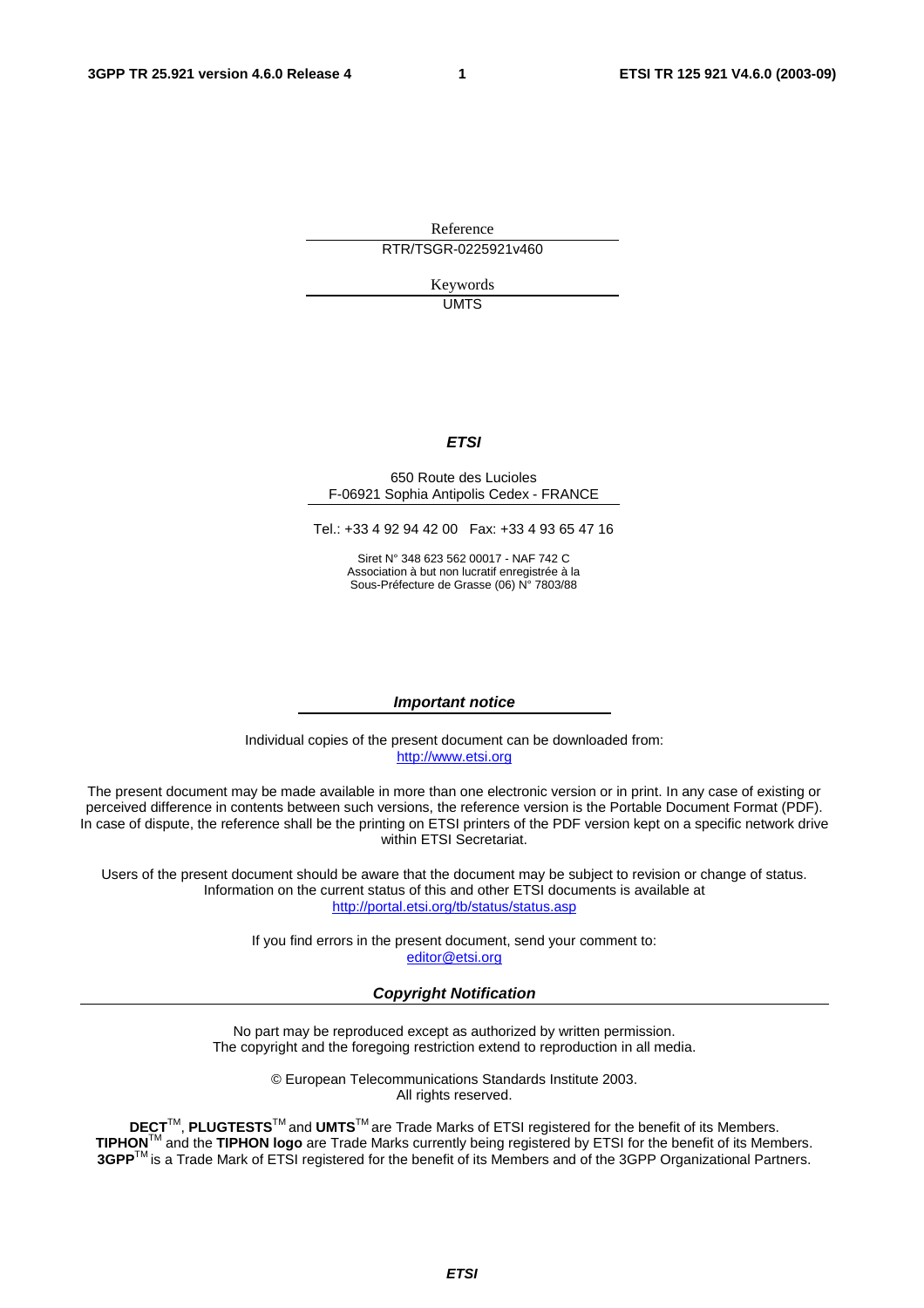## Intellectual Property Rights

IPRs essential or potentially essential to the present document may have been declared to ETSI. The information pertaining to these essential IPRs, if any, is publicly available for **ETSI members and non-members**, and can be found in ETSI SR 000 314: *"Intellectual Property Rights (IPRs); Essential, or potentially Essential, IPRs notified to ETSI in respect of ETSI standards"*, which is available from the ETSI Secretariat. Latest updates are available on the ETSI Web server ([http://webapp.etsi.org/IPR/home.asp\)](http://webapp.etsi.org/IPR/home.asp).

Pursuant to the ETSI IPR Policy, no investigation, including IPR searches, has been carried out by ETSI. No guarantee can be given as to the existence of other IPRs not referenced in ETSI SR 000 314 (or the updates on the ETSI Web server) which are, or may be, or may become, essential to the present document.

## Foreword

This Technical Report (TR) has been produced by ETSI 3rd Generation Partnership Project (3GPP).

The present document may refer to technical specifications or reports using their 3GPP identities, UMTS identities or GSM identities. These should be interpreted as being references to the corresponding ETSI deliverables.

The cross reference between GSM, UMTS, 3GPP and ETSI identities can be found under <http://webapp.etsi.org/key/queryform.asp>.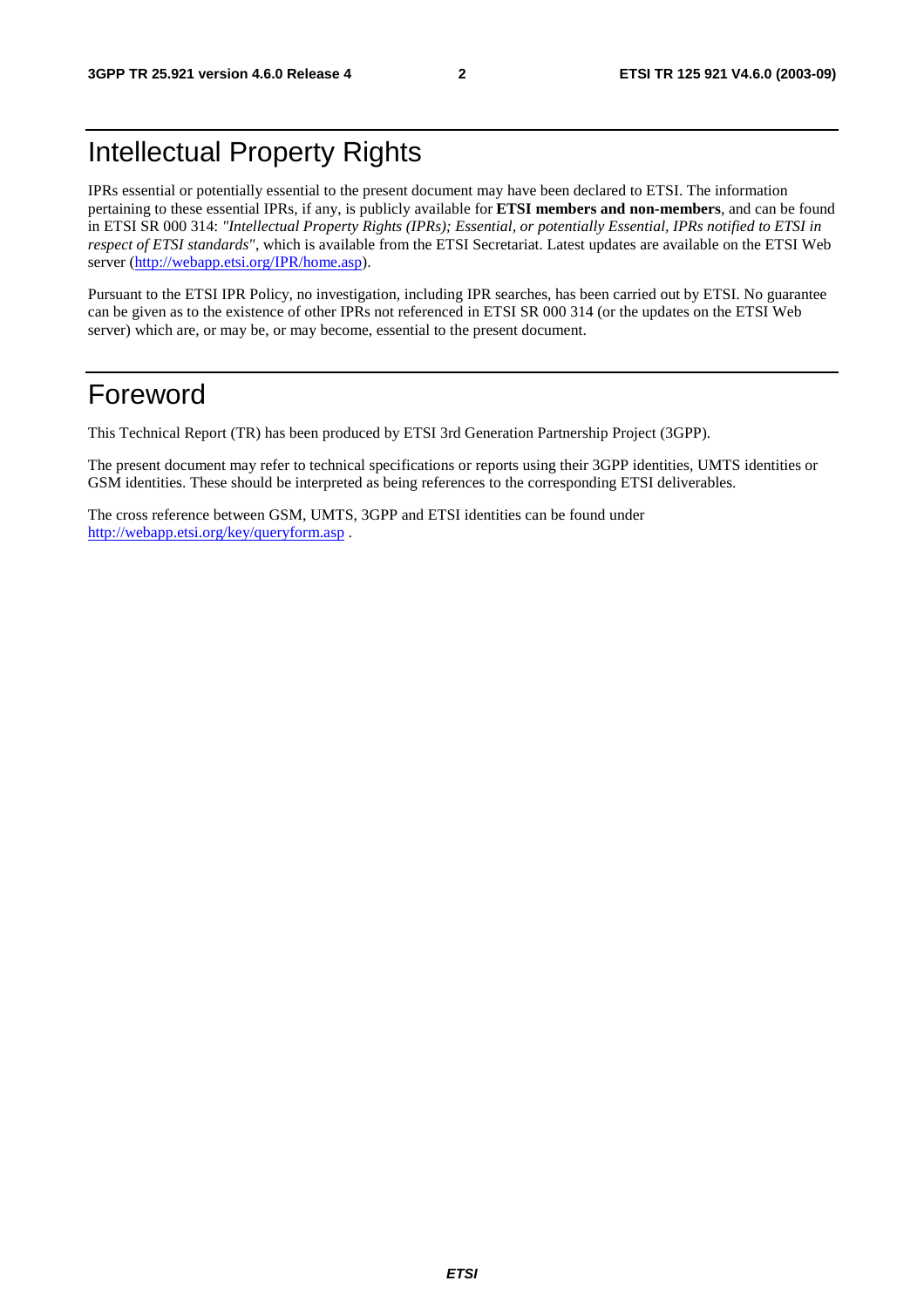$\mathbf{3}$ 

## Contents

| 1                                                                              |  |
|--------------------------------------------------------------------------------|--|
| 2                                                                              |  |
| 3                                                                              |  |
| 4<br>4.1<br>4.2<br>4.3                                                         |  |
| 4.3.1<br>4.3.2<br>4.4<br>4.4.1<br>4.4.2                                        |  |
| 4.4.3<br>4.4.4<br>4.4.5<br>4.4.6<br>4.5                                        |  |
| 4.5.1<br>4.5.2<br>4.5.3<br>4.5.4<br>5                                          |  |
| 6                                                                              |  |
| 7<br>7.1<br>7.1a<br>7.2<br>7.3                                                 |  |
| 8<br>8.1<br>8.2<br>8.3<br>8.4<br>8.5<br>8.6<br>8.7<br>8.8<br>8.9<br>8.10       |  |
| 9<br>9.1<br>9.1.1<br>9.1.1.1<br>9.1.1.2<br>9.1.1.2.0<br>9.1.1.2.1<br>9.1.1.2.2 |  |
|                                                                                |  |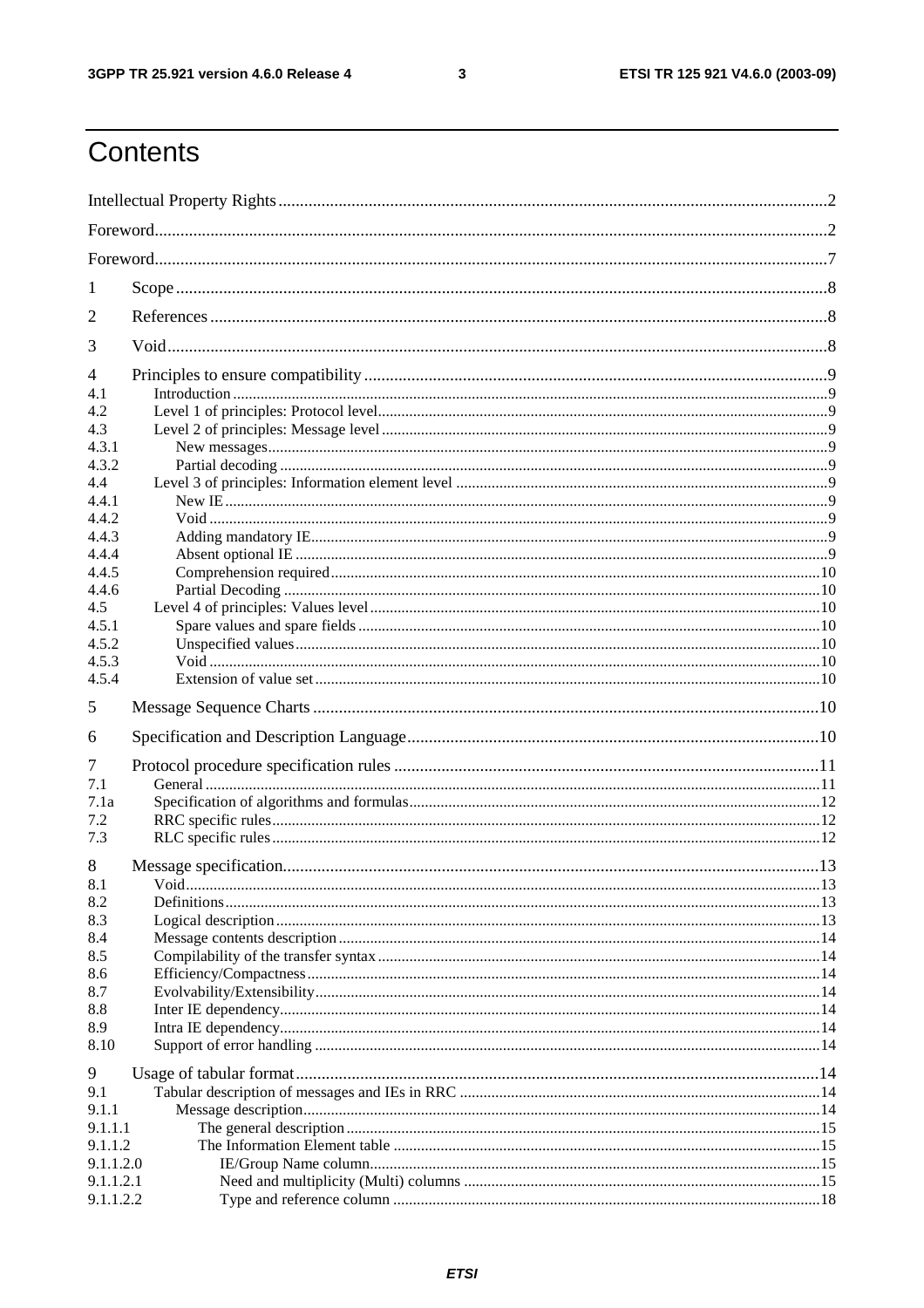| 9.1.1.2.3  |  |
|------------|--|
| 9.1.1.2.4  |  |
| 9.1.1.2.5  |  |
| 9.1.1.3    |  |
| 9.1.2      |  |
| 9.1.3      |  |
| 9.1.3.1    |  |
| 9.1.3.2    |  |
| 9.1.3.3    |  |
| 9.1a       |  |
| 9.1a.1     |  |
| 9.1a.1.1   |  |
| 9.1a.1.1.1 |  |
| 9.1a.1.1.2 |  |
| 9.1a.1.1.3 |  |
| 9.1a.1.1.4 |  |
| 9.1a.1.1.5 |  |
| 9.1a.1.1.6 |  |
| 9.1a.1.1.7 |  |
| 9.1a.1.2   |  |
| 9.1a.2     |  |
| 9.1a.3     |  |
| 9.1a.3.1   |  |
| 9.2        |  |
| 9.2.1      |  |
| 9.2.2      |  |
| 9.2.3      |  |
| 9.2.4      |  |
| 9.2.5      |  |
| 9.2.6      |  |
| 10         |  |
| 10.1       |  |
| 10.2       |  |
| 10.3       |  |
| 10.4       |  |
| 10.4.1     |  |
| 10.4.2     |  |
| 10.4.3     |  |
| 10.4.3.1   |  |
| 10.4.3.2   |  |
| 10.4.3.3   |  |
| 10.4.3.4   |  |
| 10.4.3.4.1 |  |
| 10.4.3.4.2 |  |
| 10.4.3.4.3 |  |
| 10.4.3.4.4 |  |
| 10.4.3.4.5 |  |
| 10.4.3.4.6 |  |
| 10.5       |  |
| 10.5.1     |  |
| 10.5.2     |  |
| 10.5.3     |  |
| 10.5.3.1   |  |
| 10.5.3.2   |  |
| 10.5.3.2.1 |  |
| 10.5.3.2.2 |  |
| 10.5.3.2.3 |  |
| 10.5.3.2.4 |  |
| 10.5.3.2.5 |  |
| 10.5.4     |  |
| 10.6       |  |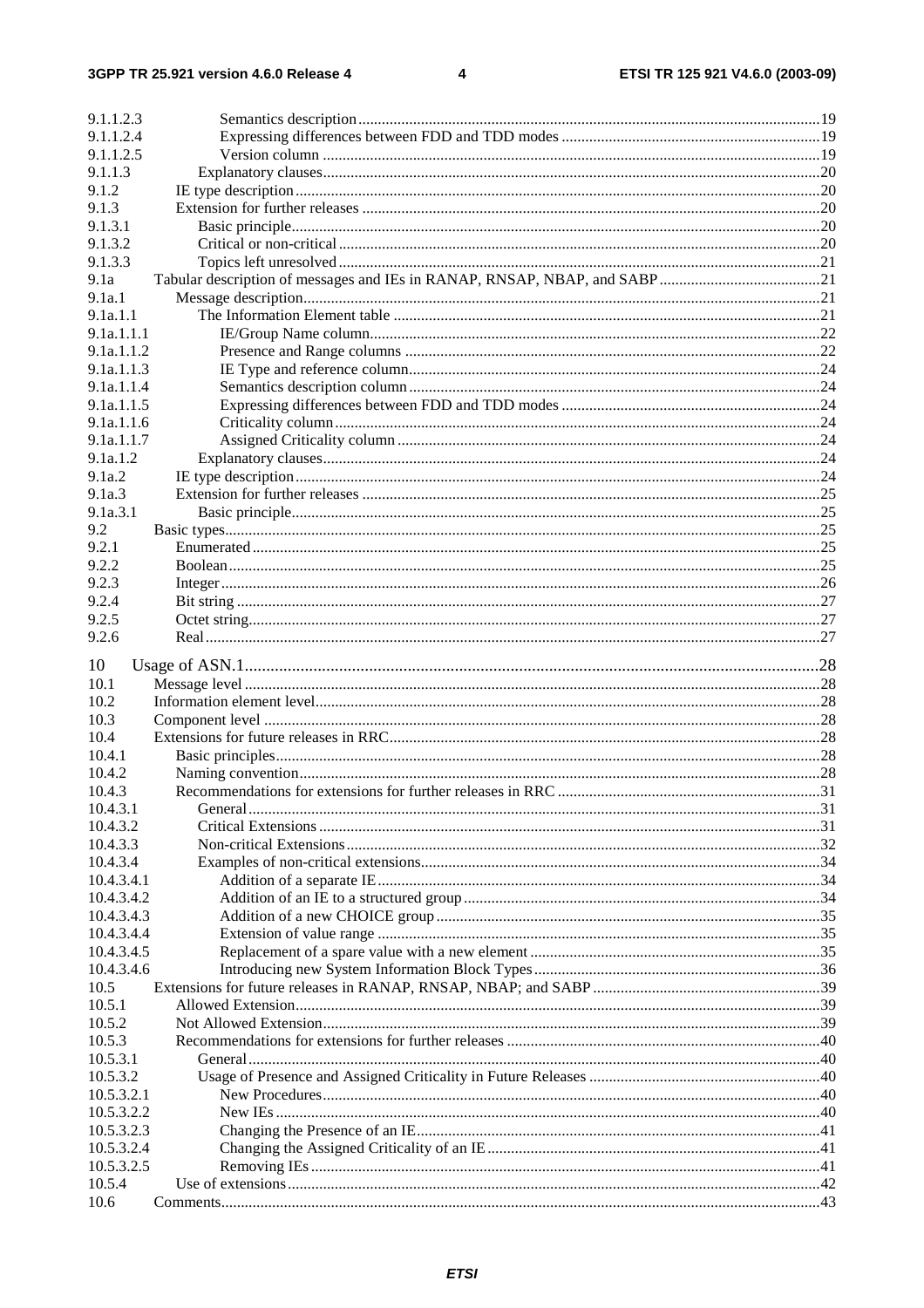#### $\overline{\mathbf{5}}$

| 11               |                                                                                                   |  |
|------------------|---------------------------------------------------------------------------------------------------|--|
| 11.1             |                                                                                                   |  |
| 11.2             |                                                                                                   |  |
| 11.2.1           |                                                                                                   |  |
| 11.2.2           |                                                                                                   |  |
| 11.2.3           |                                                                                                   |  |
| 11.2.3.1         |                                                                                                   |  |
| 11.2.3.2         |                                                                                                   |  |
| 11.2.4           |                                                                                                   |  |
| 11.2.5           |                                                                                                   |  |
| 11.2.5.1         |                                                                                                   |  |
| 11.2.5.2         |                                                                                                   |  |
| 11.2.5.3         |                                                                                                   |  |
| 11.2.5.4         |                                                                                                   |  |
| 11.2.5.5         |                                                                                                   |  |
| 11.2.5.6         |                                                                                                   |  |
| 11.2.5.7         |                                                                                                   |  |
| 11.2.5.8         |                                                                                                   |  |
| 11.2.5.9         |                                                                                                   |  |
| 11.2.6           |                                                                                                   |  |
| 11.2.6.1         |                                                                                                   |  |
| 11.2.6.2         |                                                                                                   |  |
| 11.2.6.3         |                                                                                                   |  |
| 12               |                                                                                                   |  |
| 12.1             |                                                                                                   |  |
| 12.1.1           |                                                                                                   |  |
| 12.1.1.1         | IE is optional in ASN.1 while it is correctly specified as mandatory in the tabular54             |  |
| 12.1.1.2         | IE is mandatory in ASN.1 while it is correctly specified as optional in tabular54                 |  |
| 12.1.2           |                                                                                                   |  |
| 12.1.2.1         |                                                                                                   |  |
|                  |                                                                                                   |  |
|                  |                                                                                                   |  |
| 12.1.2.2         | IE is optional in ASN.1 while the associated functionality should be removed from this release 55 |  |
| Annex A:         |                                                                                                   |  |
| A.1              |                                                                                                   |  |
| A.1.1            |                                                                                                   |  |
| A.1.2            |                                                                                                   |  |
| A.1.3            |                                                                                                   |  |
| A.1.4            |                                                                                                   |  |
| A.2              |                                                                                                   |  |
| A.2.1            |                                                                                                   |  |
| A.2.2            |                                                                                                   |  |
| A.2.3            |                                                                                                   |  |
| A.2.4            |                                                                                                   |  |
| A.2.5            |                                                                                                   |  |
| A.2.6            |                                                                                                   |  |
| A.3              |                                                                                                   |  |
| A.3.1            |                                                                                                   |  |
|                  |                                                                                                   |  |
| A.3.2<br>A.3.3   |                                                                                                   |  |
| A.3.4            |                                                                                                   |  |
| A.3.5            |                                                                                                   |  |
| A.3.6            |                                                                                                   |  |
| A.3.7            |                                                                                                   |  |
| A.3.8            |                                                                                                   |  |
| A.3.9            |                                                                                                   |  |
| A.3.10           |                                                                                                   |  |
| A.3.11           |                                                                                                   |  |
| A.3.12           |                                                                                                   |  |
| A.3.13<br>A.3.14 |                                                                                                   |  |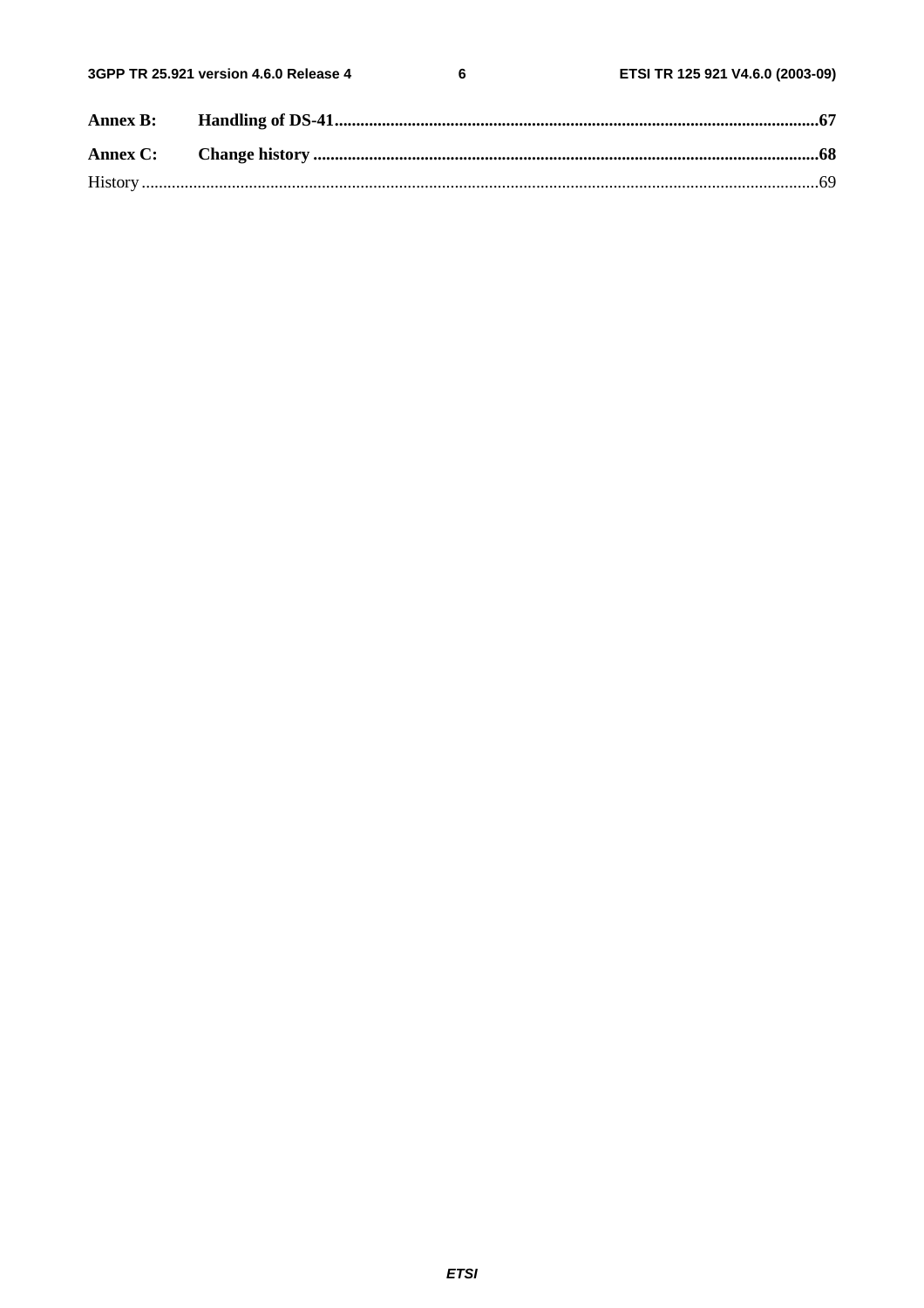## Foreword

This Technical Report (TR) has been produced by the 3<sup>rd</sup> Generation Partnership Project (3GPP).

The contents of the present document are subject to continuing work within the TSG and may change following formal TSG approval. Should the TSG modify the contents of the present document, it will be re-released by the TSG with an identifying change of release date and an increase in version number as follows:

Version x.y.z

where:

- x the first digit:
	- 1 presented to TSG for information;
	- 2 presented to TSG for approval;
	- 3 or greater indicates TSG approved document under change control.
- y the second digit is incremented for all changes of substance, i.e. technical enhancements, corrections, updates, etc.
- z the third digit is incremented when editorial only changes have been incorporated in the document.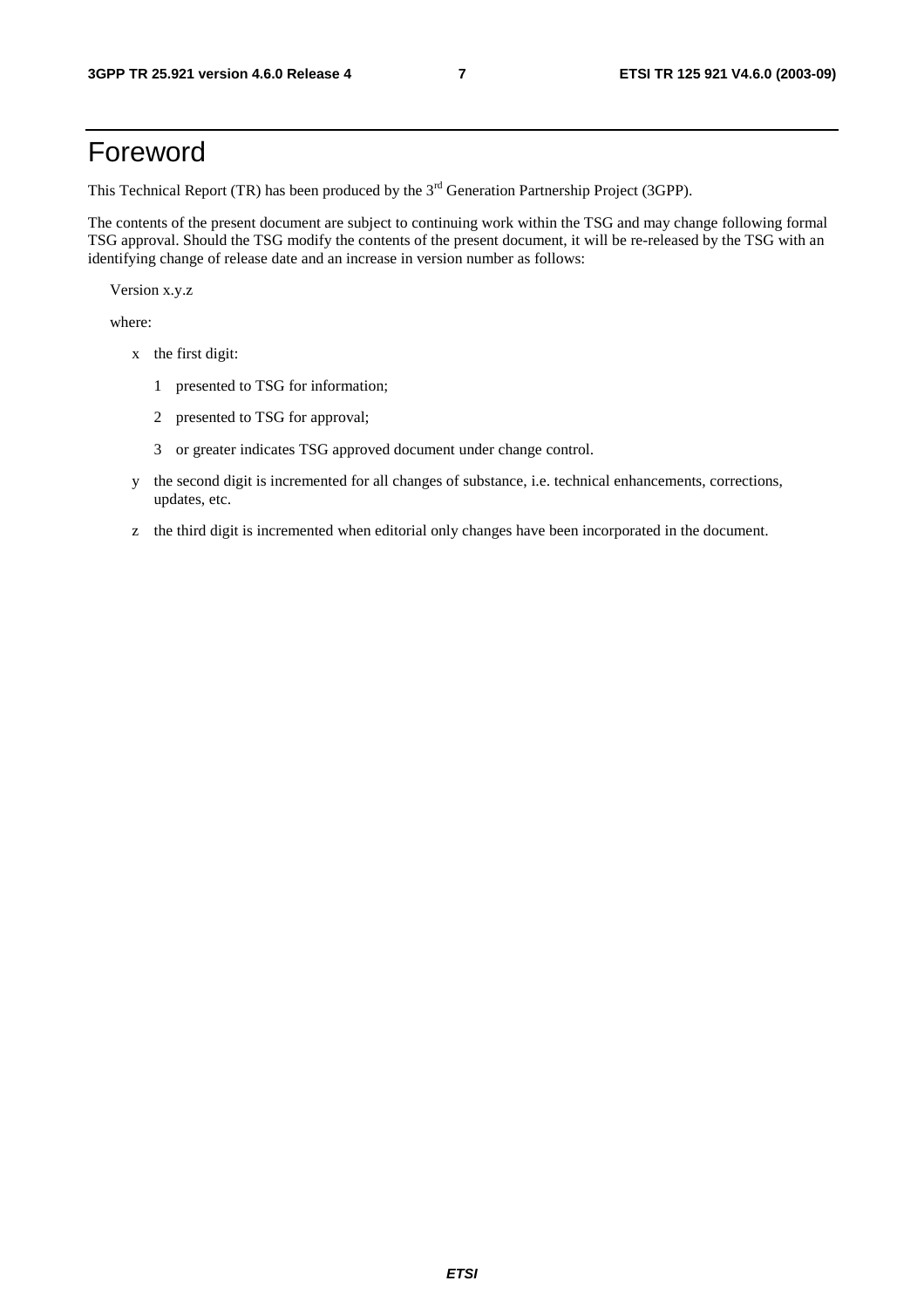## 1 Scope

The present document provides a guideline for protocol specification of UMTS stage 2 and 3 including the usage of formal languages and rules for error handling. The present document covers control-plane and user-plane protocols specified in TSG-RAN such as RRC, RLC, RANAP, RNSAP, NBAP and SABP.

## 2 References

The following documents contain provisions which, through reference in this text, constitute provisions of the present document.

- References are either specific (identified by date of publication, edition number, version number, etc.) or non-specific.
- For a specific reference, subsequent revisions do not apply.
- For a non-specific reference, the latest version applies. In the case of a reference to a 3GPP document (including a GSM document), a non-specific reference implicitly refers to the latest version of that document *in the same Release as the present document*.
- [1] ITU-T Recommendation X.680: "Information technology Abstract Syntax Notation One (ASN.1): Specification of the basic notation".
- [2] ITU-T Recommendation X.681: "Information technology Abstract Syntax Notation One (ASN.1): Information object specification".
- [3] ITU-T Recommendation X.682: "Information technology Abstract Syntax Notation One (ASN.1): Constraint specification".
- [4] ITU-T Recommendation X.690: "Information technology ASN.1 encoding rules: Specification of Basic Encoding Rules (BER), Canonical Encoding Rules (CER) and Distinguished Encoding Rules (DER)".
- [5] ITU-T Recommendation X.691: "Information technology ASN.1 encoding rules: Specification of Packed Encoding Rules (PER)".
- [6] CSN.1: "specification, version 2.0".
- [7] ITU-T Recommendation Z.100: "Specification and description language (SDL)".
- [8] ITU-T Recommendation Z.105: "SDL Combined with ASN.1 modules (SDL/ASN.1)".
- [9] ITU-T Recommendation Z.120: "Message Sequence Chart (MSC)".
- [10] ISO/IEC 9646-3: "Information technology Open Systems Interconnection Conformance testing methodology and framework - Part 3: The Tree and Tabular Combined Notation (TTCN)".
- [11] 3GPP TR 21.801 (Release 4): "Specification drafting rules".
- [12] ETSI EG 202 106 (DEG/MTS-00050): "Methods for Testing and Specification (MTS); Guidelines for the use of formal SDL as a descriptive tool".
- [13] 3GPP TS 24.008: "Mobile radio interface layer 3 specification; Core Network Protocols; Stage 3".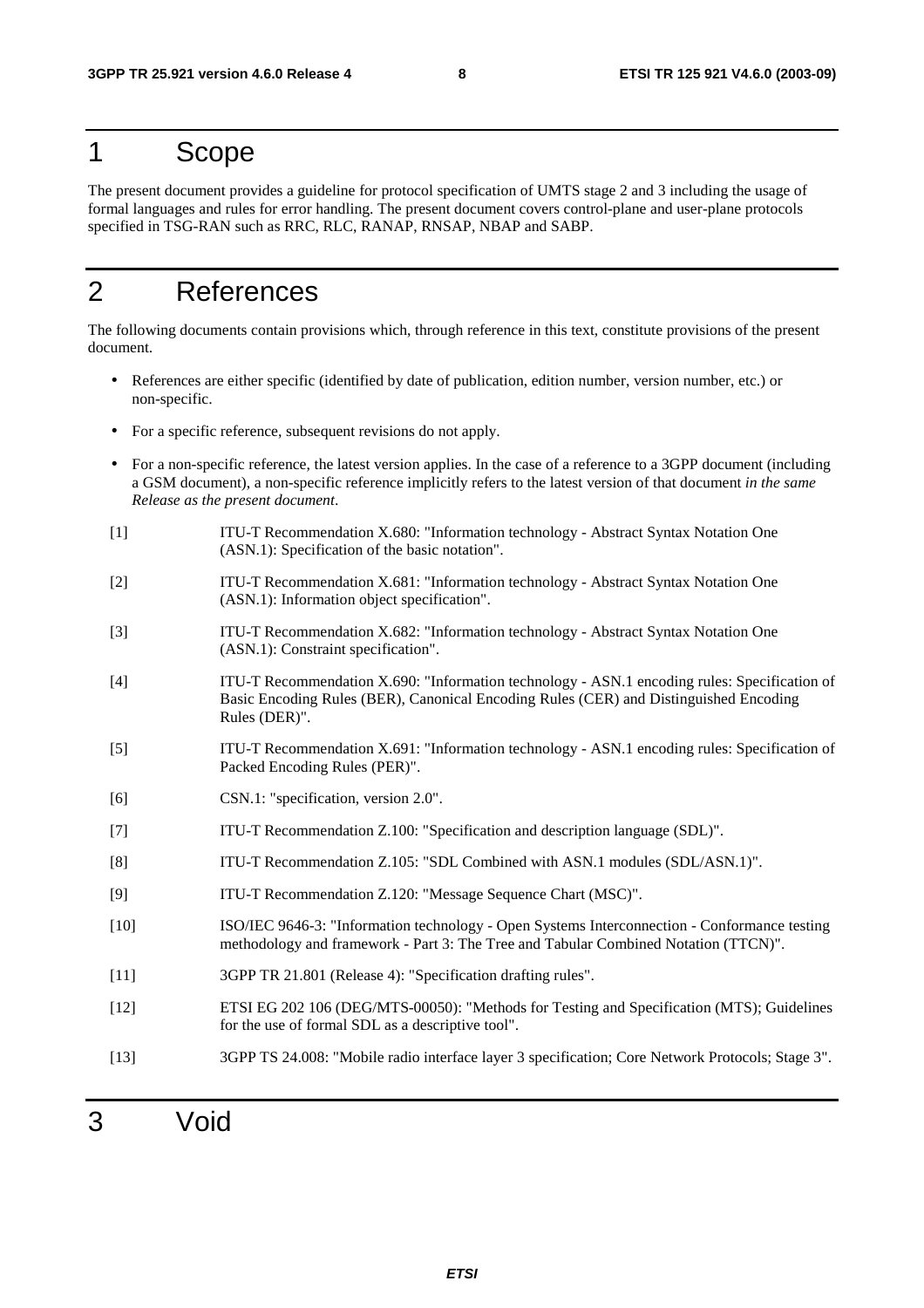## 4 Principles to ensure compatibility

## 4.1 Introduction

The rules intend to prevent incompatibilities between several phases of UMTS evolution (in analogy to what happened from GSM phase 1 to GSM phase 2).

## 4.2 Level 1 of principles: Protocol level

It shall be possible to inter-work different versions of any protocol specification.

An unknown protocol shall not cause problems to any entity that terminates the protocol.

As a consequence, introduction of new protocol shall not disturb any receiving entity.

## 4.3 Level 2 of principles: Message level

### 4.3.1 New messages

The protocols shall specify a mechanism such that new message types shall be able to be introduced without causing any unexpected behaviour or damage.

The protocols may define a mechanism that allows a different behaviour, on received messages that are not understood, when a specific reaction is requested from the receiving entity. This mechanism has to be implemented from the beginning. A special care has to be taken into account when defining broadcast messages and the associated Error handling. Further refinement on this paragraph is needed.

## 4.3.2 Partial decoding

PDU extensions are allowed in a compatible way, e.g. by utilising partial decoding or other mechanisms that allows the decoder to skip the extensions. Partial decoding means that a PDU can be decoded in parts. One part forms a complete value that can be separated from other parts.

## 4.4 Level 3 of principles: Information element level

## 4.4.1 New IE

New elements shall generally be discarded when not understood.

In some cases new elements might be taken into account when specific behaviour is requested from the receiving side (e.g. a rejection of the message is expected when the element is not understood: "comprehension required").

### 4.4.2 Void

### 4.4.3 Adding mandatory IE

For backward compatibility reasons, addition of mandatory IE shall be avoided.

### 4.4.4 Absent optional IE

Absent optional element may be understood as having a certain default value hence a defined meaning.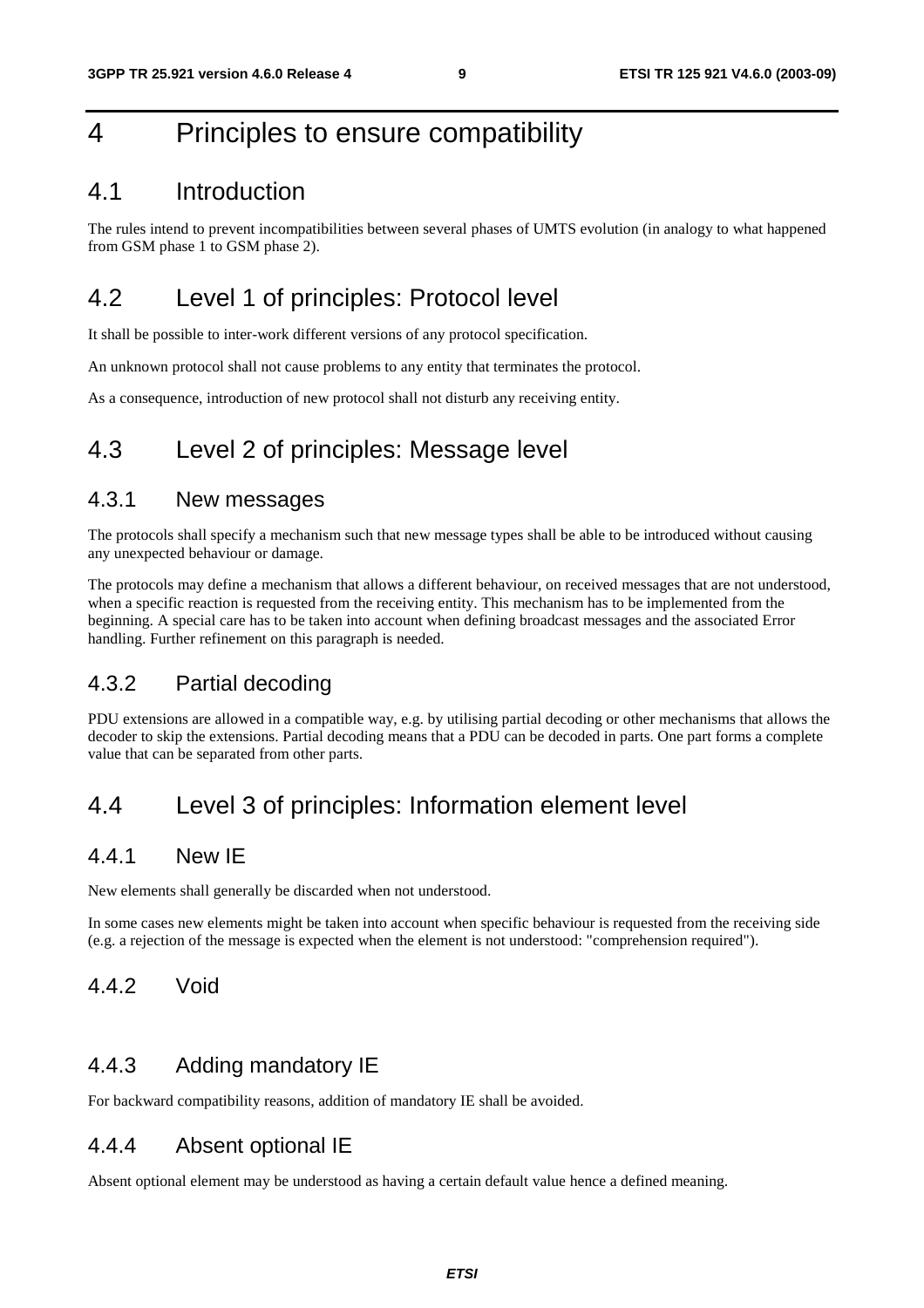## 4.4.5 Comprehension required

"Comprehension required" requirement can be associated with an IE or a message. It means that the IE or message is tagged with "criticality" information (explicit in the message or implicit based on the type of IE or message). Any action performed by the receiver if the IE or message is not understood ("comprehended") is based on this "criticality" information.

## 4.4.6 Partial Decoding

The notion of partial decoding may also be applied at the IE level.

## 4.5 Level 4 of principles: Values level

### 4.5.1 Spare values and spare fields

In case the protocol allows for the transfer of spare information element values, the behaviour of the receiving entity not comprehending these values shall be specified.

In case the protocol allows for the transfer of spare fields, the behaviour of the receiving entity not comprehending the spare fields shall be specified. Facilities may be needed to allow receivers that do not comprehend the spare fields to decode the other message parts.

## 4.5.2 Unspecified values

In case the protocol allows for the transfer of undefined information element values, the behaviour of the receiving entity not comprehending these values shall be specified.

## 4.5.3 Void

### 4.5.4 Extension of value set

There are cases when a data field may originally contain only a definite set of values. In the future the set of values grows but the number new values can be anticipated. There are two alternative ways to specify extension of a value set:

- 1) Infinite extension of a value set. Example: The first version of a data field may contain only values 0-3. In the future the field may contain any positive integer value.
- 2) Finite extension of a value set. Example: The first version of a data field may contain only values 0-3. In the future values 4-15 shall also be used.

## 5 Message Sequence Charts

It is agreed to recommend the use of MSCs as one of the formal methods.

MSCs are adapted for description of normal behaviour of protocol layers between peer entities and/or through SAPs. So it may be used in stage 2 of protocol description.

## 6 Specification and Description Language

The groups are encouraged to use of SDL where appropriate. The SDL code included in the standards should follow the descriptive SDL guidelines from ETSI TC-MTS (DEG/MTS-00050) [12] as closely as possible.

The groups themselves should decide how SDL is used.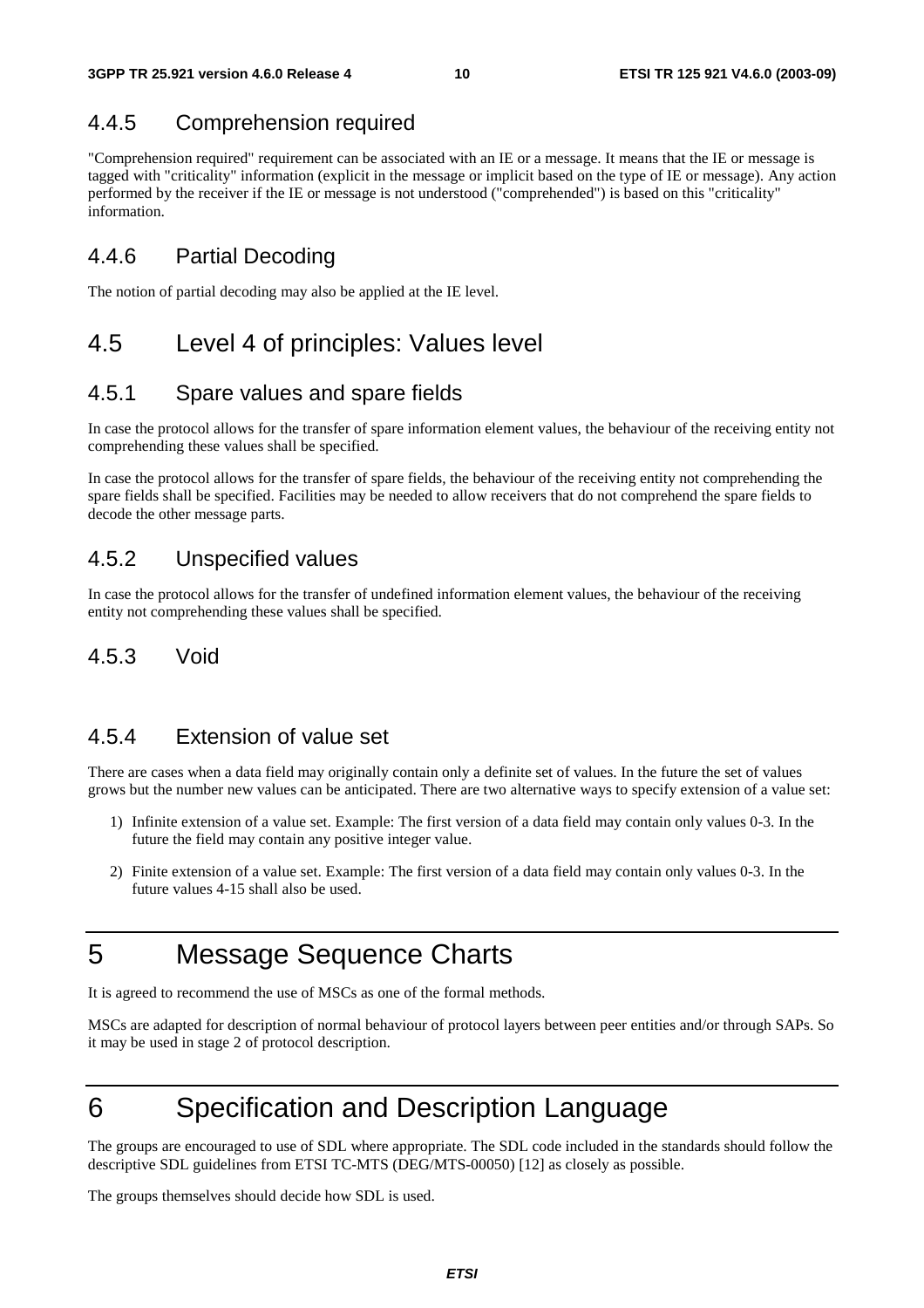In some protocol parts, text is more adapted (e.g.: algorithm or multiplexing), in some other parts SDL is better.

SDL is adapted for describing the observable behaviour of a protocol layer.

In this version the specifications shall not use SDL for the normative part of the specifications.

## 7 Protocol procedure specification rules

## 7.1 General

- A protocol specification shall contain a 'Procedures' clause, which specifies the functional behaviour, using "procedures". A procedure is typically a sequence of events, with a start and an end, which can be observed in the protocol and/or in the interfaces to other layers (upper and/or lower layers).
- The procedure specification shall be made using text and verbal forms.
- The verbal forms, such as "shall", "should" and "may" are used in conformance with [11] Annex E.
- The procedures should be specified in an asymmetric way, by concentrating on the behaviour on one side of the interface. As guidance, the "controlled" side, rather than the "controlling" side of the interface should be specified.
- The procedures should be specified using the externally observable behaviour, to ease writing of test specifications.
- All normal cases shall be covered. Normal cases are straightforward cases, branches of procedures and combinations of procedures.
- All error cases shall be specified, either explicitly or implicitly. The error cases are all cases that are not considered as normal cases. The error handling should be divided between error handling global to the protocol layer and procedure specific error handling. The procedure specific error cases should be put after the normal cases in each procedure.
- Redundancy/duplication shall be avoided, in order to avoid problems with later CR, even if this makes the specification initially less readable.
- States and state variables should be used when it provides unambiguity, a way to describe nested procedures and colliding cases.
- Timers, variables and constants and usage of them must be specified.
- Explicit explanation when the action shall be performed is specified in the procedure itself.
- When there are procedural differences between the FDD and TDD modes these should be clearly pointed out using a consequent notation, e.g. "FDD only", "In TDD, …".
- When optional IEs are possible in a given message, the meaning of the presence (i.e.: which "function" are activated with the given IE) shall be specified in the procedure for the receiving entity. The requirements on when to include a given IE shall be specified for the transmitting entity. An exception for this rule is when the requirements on the entity is not specified by the protocol.
- Requirements on the content of a message at the sending entity are put before analysis of the message at the receiving entity.
- References to IEs that are parts of another IE is allowed.
- When referring to an IE a formal notation shall be used.
- When referring to a message, a formal notation shall be used.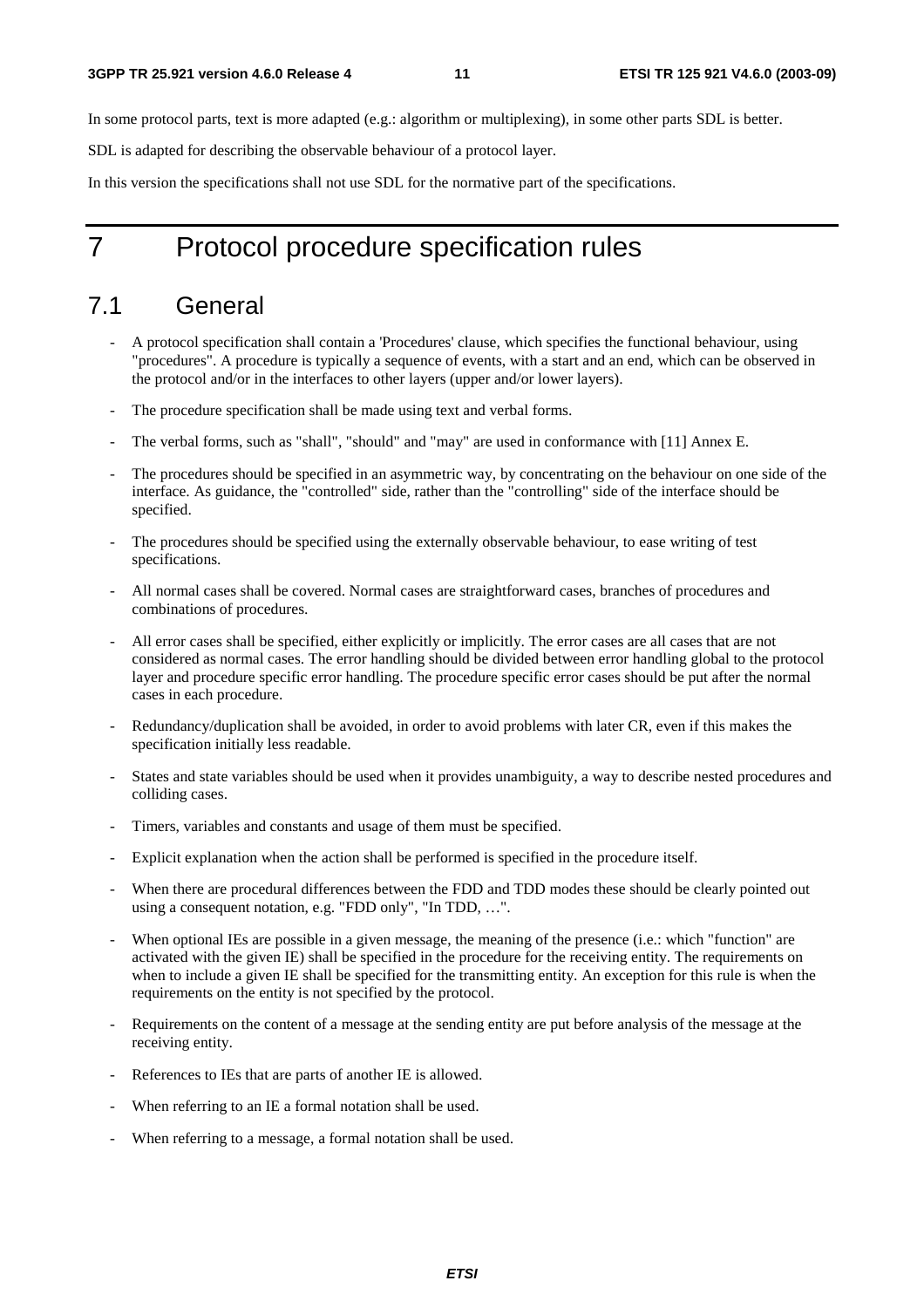## 7.1a Specification of algorithms and formulas

When algorithms or formulas are used in the specifications, a formal notation shall be used and mathematical expressions should be used to reduce ambiguity.

- The notations "OP1 div OP2" and "OP1 mod OP2" shall be interpreted according to the following:
	- $OP1 = OP2 * A + B$ ;
	- $-$  0 =  $B = <$  OP2-1;
	- OP1 div OP2 corresponds to A;
	- OP1 mod OP2 corresponds to B.

## 7.2 RRC specific rules

- The specification shall focus on the UE behaviour.
- Only UE timers are normative (when UTRAN timers are present, it is for information).
- The procedure specification text shall specify how the UE shall handle the IEs.
- As much as possible of the UE behaviour shall be tied to reception and non-reception of IEs and included in the subclause "Generic actions upon receipt and absence of an information element", to avoid duplication of text.
- "UTRAN shall" shall be only used when UTRAN behaviour is normative.
- It shall be specified whether timers shall be started when RRC sends the message to lower layers or when the message is effectively sent at the radio interface.
- When referring to messages in the procedure text, the notation "EXAMPLE message" is used (excluding the quotation marks). For example: "The UE shall transmit an RRC CONNECTION REQUEST message".
- When referring to IEs in the procedure text, the tabular description of IEs should be used as basis. The notation "IE "Example"" is used (including the inner but not the outer quotation marks). Values of IEs are put within quotation marks. For example: "The UE set the IE "Protocol error indicator" to "FALSE" in the RRC CONNECTION REQUEST message".
- UE performance requirements are considered to be TSG RAN WG2 work. These must be specified only if they are testable.
- The following rules apply to the procedure text:
	- "n>" shall be used as an indentation level specifier, where, n denotes the level of indentation,  $n = 1$ ....10.

## 7.3 RLC specific rules

- The behaviour of an RLC entity is specified by means of one or more elementary procedures. Each elementary procedure involves a Sender and a Receiver. In this respect the Sender is the RLC protocol entity that initiates the procedure, while the Receiver is the peer entity of the Sender. For each elementary procedure there are two possible configurations: one in which the UE is the Sender and UTRAN is the Receiver and another one in which UTRAN is the Sender and the UE is the Receiver.
- An RLC entity is normally configured to be either Sender or Receiver. In some cases however e.g. the AM RLC entity, the RLC entity consists of a transmitting and a receiving side. Such RLC entities can be Sender for some elementary procedures as well Receiver for other elementary procedure(s).
- The procedure specifications shall be specified independently as elementary procedures. Inter- relations between elementary procedures may be described in a general subclause describing the initiation of the procedure.
- The procedure specification text shall specify both how the Sender shall set the PDU parameters and how the Receiver shall handle them.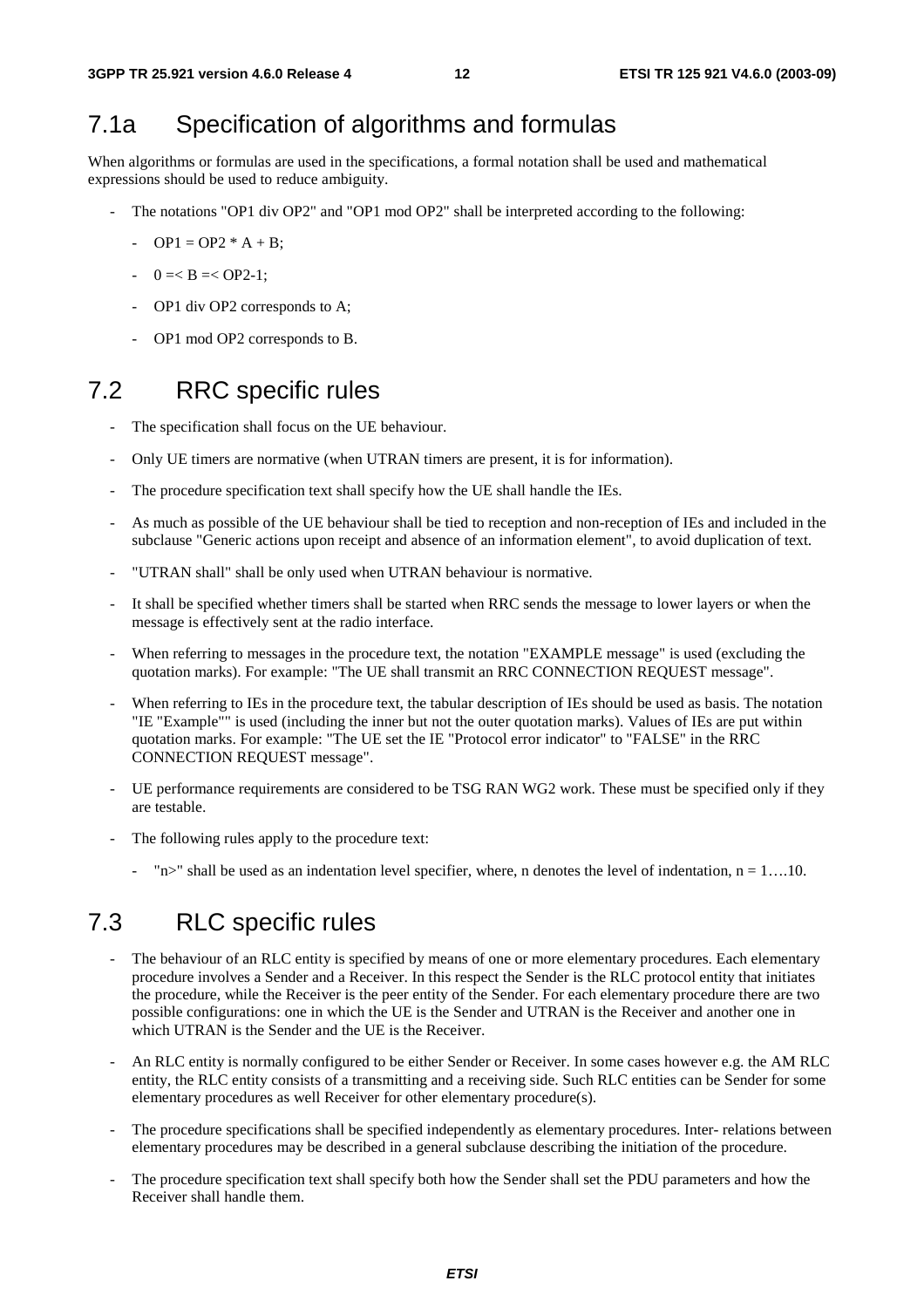- It shall be specified when the timers are started, for example whether a timer shall be started when RLC submits a PDU to lower layers or when the successful or unsuccessful transmission of the PDU on the radio interface is indicated by lower layer.
- When referring to messages in the procedure text, the notation "EXAMPLE PDU" is used (excluding the quotation marks). For example: "The receiver shall transmit a RESET ACK PDU".
- When referring to PDU parameters in the procedure text, double quotation marks are used. The notation "PDU" parameter "Example"" illustrates this usage (including the inner but not the outer quotation marks). Values of PDU parameters are also put within double quotation marks. For example: "If the PDU parameter "Length indicator" equals "0000000" the Receiver shall...".
- When referring to configuration parameters in the procedure text, double quotation marks are used. The notation "parameter "Example" is configured as" illustrates this usage (including the inner but not the outer quotation marks). Values of configuration parameters are also put within double quotation marks. For example: "If the Sender has the parameter "Delivery of erroneous PDUs" configured for "No Detect" …".
- When referring to state variables in the procedure text, the notation "VT(EXAMPLE)" and "VR(EXAMPLE)" is used (without the quotation marks) for state variables used in the RLC transmitter and RLC receiver respectively. For example: "If the value of VT(DAT) is equal to...".
- When referring to timers in the procedure text, the notation "Timer\_Example" is used (without the quotation marks). For example: "If the timer Timer Poll Prohibit has expired the sender shall...".
- When referring to RLC protocol states in the procedure text, the notation "EXAMPLE\_NAME state" is used (without the quotation marks). For example: "If the sender is in RESET\_PENDING state, the sender shall...".
- Cross-references to other clauses are referred to as "clauses", subclauses are referred to as "subclauses". For example: "see subclause 9.3".
- Procedures which include conditional behaviour use the convention "if" … "else if" … "otherwise" to specify each condition.

## 8 Message specification

8.1 Void

## 8.2 Definitions

Message descriptions are divided into three levels:

- a logical description, which describes messages and relevant information elements in an easily understandable, semi-formal fashion;
- a message contents description, which describes the messages formally and completely in an abstract fashion ("abstract syntax"); and
- a message encoding, which defines the encoded messages (i.e. what is carried as a bit string, "transfer syntax").

## 8.3 Logical description

The logical description of messages shall be done using tabular format specified in clause 9 of the present document, Message contents description.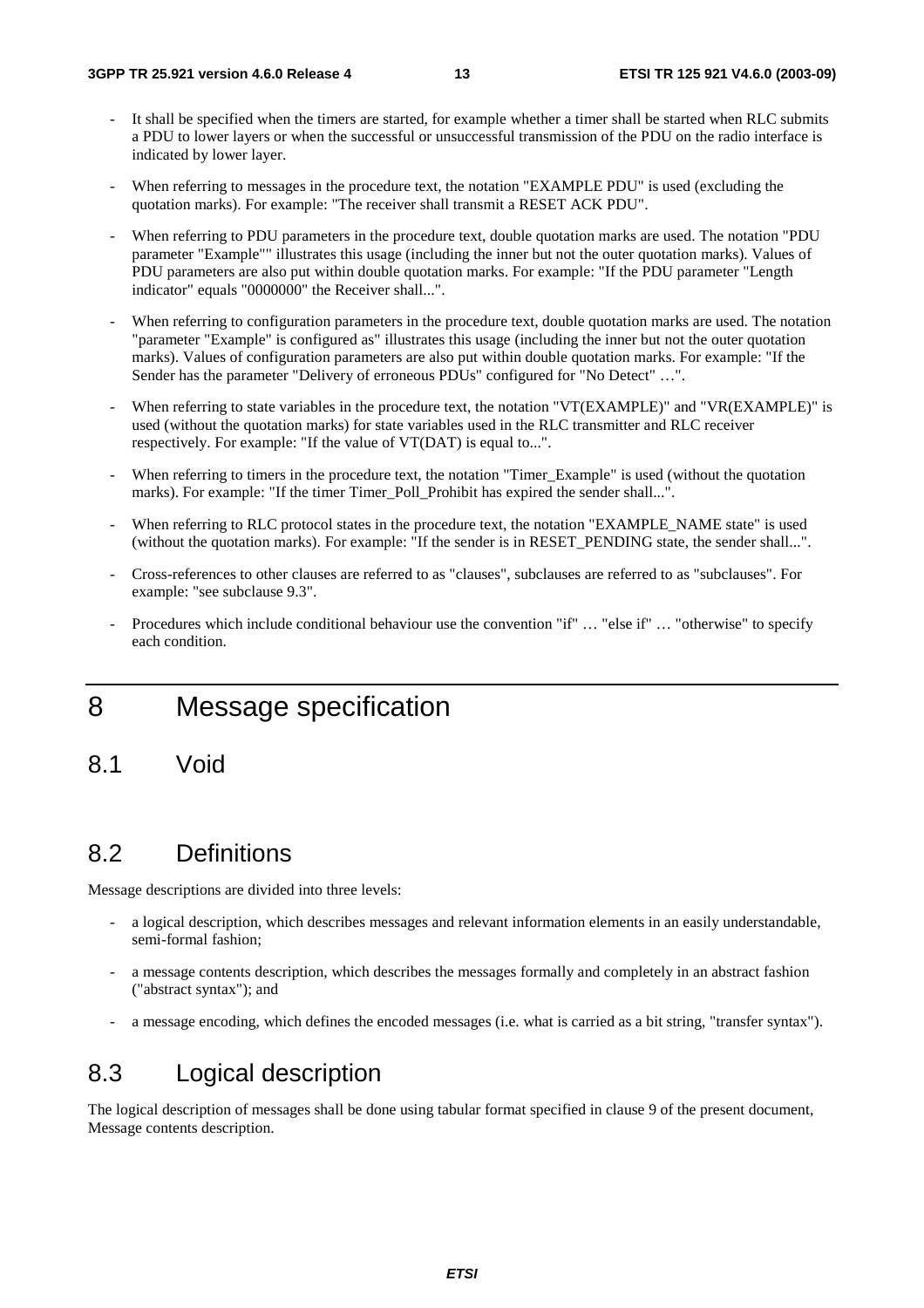## 8.4 Message contents description

The message contents descriptions shall be written using ASN.1. The message encoding shall be based on the ASN.1 description.

## 8.5 Compilability of the transfer syntax

The transfer syntax should allow as automatic as possible compilers that transform between a sequence of received bits and a sequence of IEs that can be utilised by the protocol machine. Specialised encoding may be used. A link between message contents description and transfer syntax needs to be specified.

## 8.6 Efficiency/Compactness

The transfer syntax should allow minimising the size of messages if so necessary. It should allow protocol dependant optimisations.

## 8.7 Evolvability/Extensibility

The message contents description shall allow the evolution of the protocol.

## 8.8 Inter IE dependency

The message contents description shall allow that presence of IEs depends on values in previous IEs.

The description of messages should avoid dependency between values in different IE. Indeed, it would mean that values are not independent and that there is a redundancy.

## 8.9 Intra IE dependency

The abstract and transfer syntaxes shall allow that, within an IE, some fields depend on previous ones.

## 8.10 Support of error handling

The syntax used should support optional IEs, default values, partial decoding, "comprehension required" and extensibility as defined above.

## 9 Usage of tabular format

A protocol specification should include a 'Tabular description' subclause, including:

- a message description subclause;
- an IE description subclause.

## 9.1 Tabular description of messages and IEs in RRC

## 9.1.1 Message description

A "Message description" subclause includes one subclause per message.

A message is described with, in this order: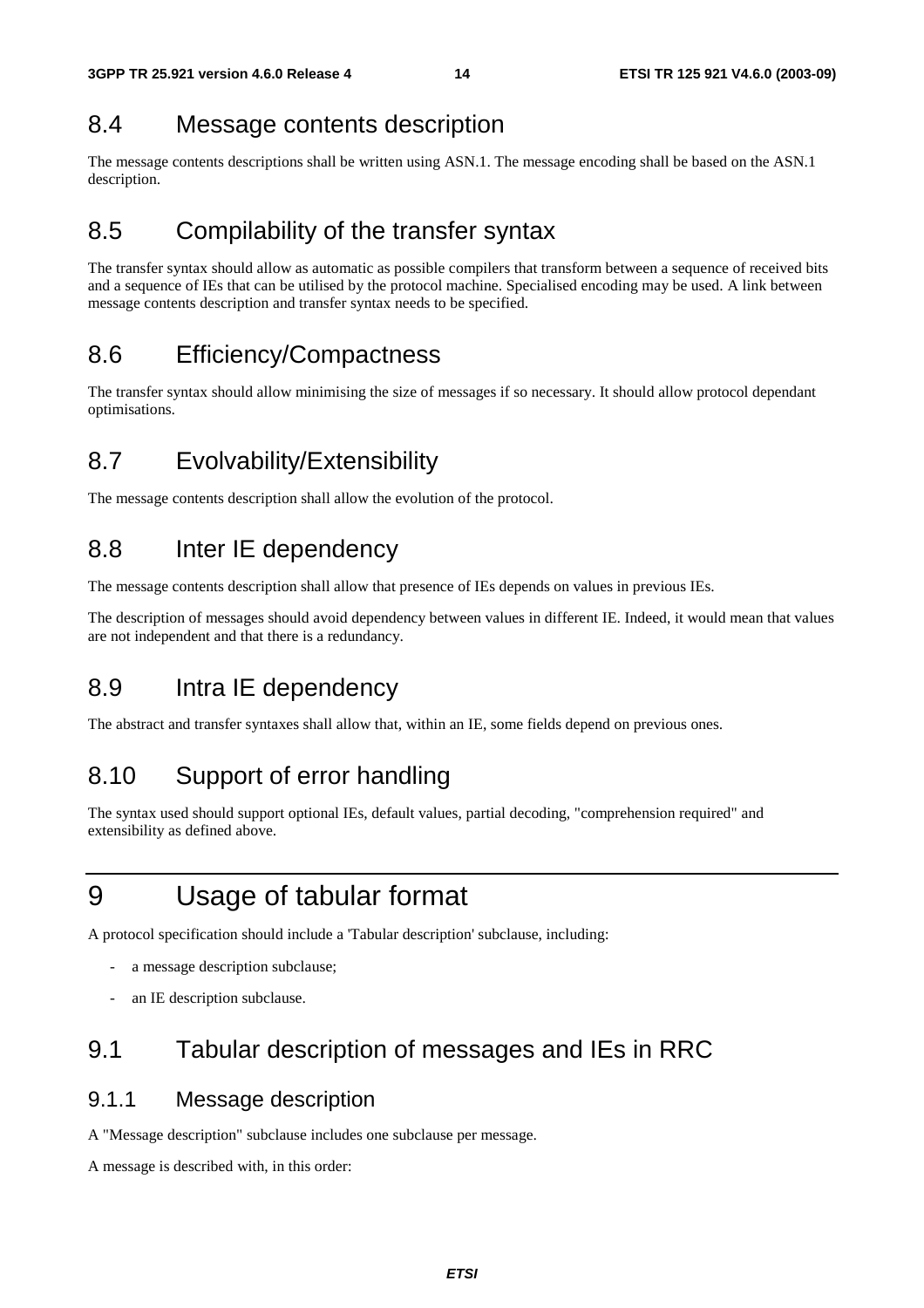- a general description, including the flow the message belongs to (e.g.: SAP, direction, ...); this indirectly points to the message header description, which is not described again for each message;
- a table describing a list of information elements;
- explanatory clauses, mainly for describing textually conditions for presence or absence of some IEs.

#### 9.1.1.1 The general description

#### 9.1.1.2 The Information Element table

The table is composed of 6 columns, labelled and presented as shown below.

| <b>IE/Group Name</b> | <b>Need</b> | Multi | Type and reference | <b>Semantics description</b> | Version |
|----------------------|-------------|-------|--------------------|------------------------------|---------|
|                      |             |       |                    |                              |         |

NOTE: Indentations are used to visualise the embedding level of an "IE/Group".

Indentations are explicitly written with the character ">", one per level of indentation. Indentations of lines can be found in the IE/Group Name column.

Each line corresponds either to an IE or to a group. A group includes all the IEs in following lines until, and not including, a line with the same indentation as the group line.

Dummy groups can be used for legibility: the following IE/Group has the same indentation. For such dummy groups, the Need and Multi columns are meaningless and should be left empty.

#### 9.1.1.2.0 IE/Group Name column

This column gives the local name of the IE or of a group of IEs. This name is significant only within the scope of the described message, and must appear only once in the column at the same level of indentation. It is a free text, which should be chosen to reflect the meaning of the IE or group of IEs. This text is to be used to refer to the IE or the group of IEs in the procedure specification described in clause 7.

The first word 'choice' has a particular meaning, and must not be used otherwise.

#### 9.1.1.2.1 Need and multiplicity (Multi) columns

These columns provide most of the information about the presence, absence and number of instances of the IE (in the message or in the group) or group of IEs. The different possibilities for these columns are described one by one.

The meaning of the 'need' column is summarised below:

MP Mandatorily present.

 A value for that information is always needed, and no information is provided about a particular default value. If ever the transfer syntax allows absence (e.g.: due to extension), then absence leads to an error diagnosis.

MD Mandatory with default value.

 A value for that information is always needed, and a particular default value is mentioned (in the "Semantical information" column). This opens the possibility for the transfer syntax to use absence or a special pattern to encode the default value.

CV Conditional on value.

 The need for a value for that information depends on the value of some other IE or IEs, and/or on the message flow (e.g.: channel, SAP). The need is specified by means of a condition, which result may be that the information is mandatorily present, mandatory with default value, not needed or optional.

 If one of the results of the condition is that the information is mandatorily present, the transfer syntax must allow for the presence of the information. If in this case the information is absent an error is diagnosed.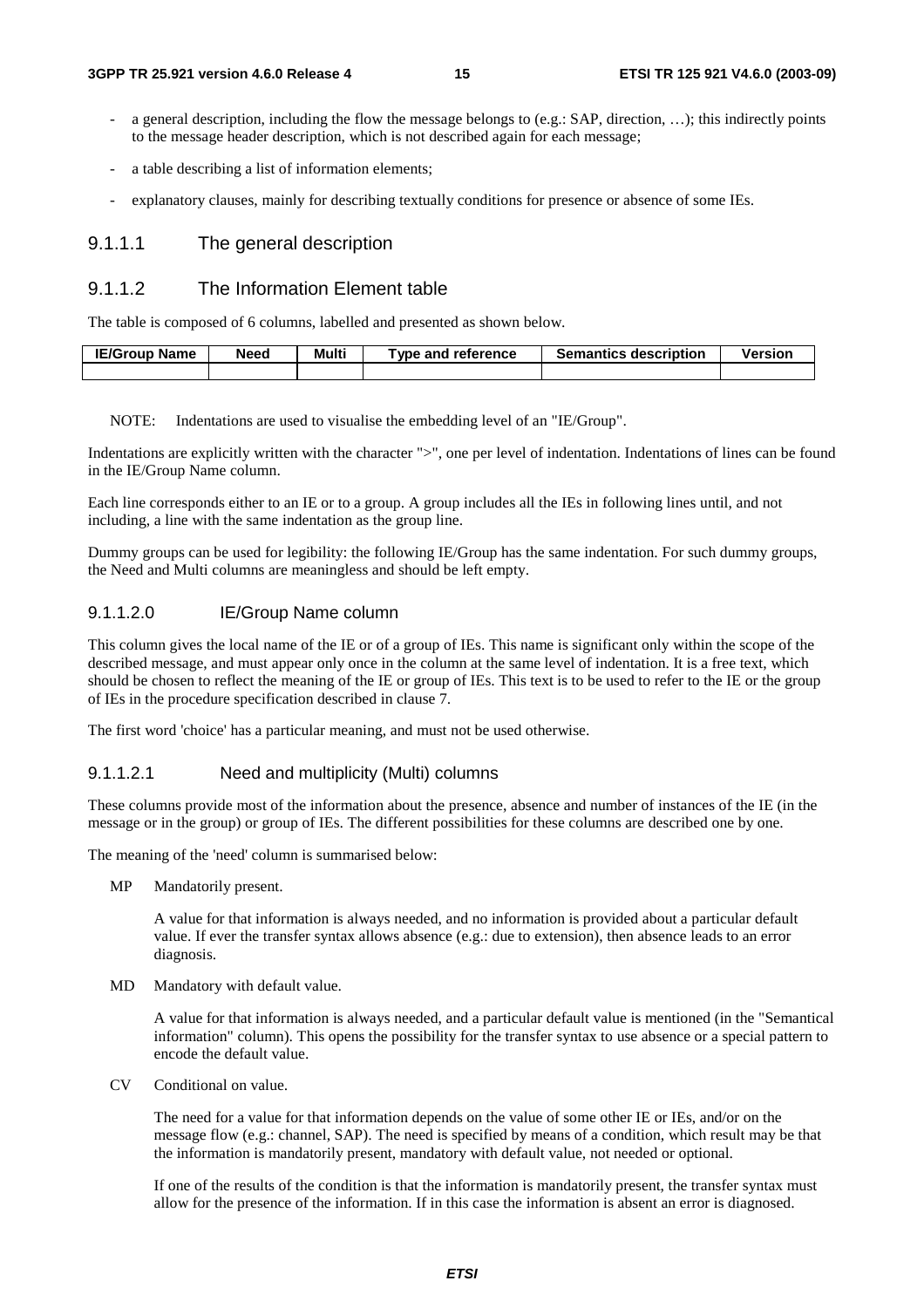If one of the results of the condition is that the information is mandatory with default value, and a particular default value is mentioned (in the "Semantical information" column), the transfer syntax may use absence or a special pattern to encode the default value.

 If one of the results of the condition is that the information is not needed, the transfer syntax must allow encoding the absence. If in this case the information is present, it will be ignored. In specific cases however, an error may be diagnosed instead.

 If one of the results of the condition is that the information is optional, the transfer syntax must allow for the presence of the information. In this case, neither absence nor presence of the information leads to an error diagnosis.

CH Conditional on history.

 The need for a value for that information depends on information obtained in the past (e.g.: from messages received in the past from the other party). The need is specified by means of a condition, which result may be that the information is mandatorily present, mandatory with default value, not needed or optional.

The handling of the conditions is the same as described for CV.

OP Optional.

 The presence or absence is significant and modifies the behaviour of the receiver. However whether the information is present or not does not lead to an error diagnosis.

#### 9.1.1.2.1.1 Mandatory

| <b>IE/Group Name</b> | <b>Need</b> | Multi | Tvpe and reference | <b>Semantics description</b> | Version |
|----------------------|-------------|-------|--------------------|------------------------------|---------|
| Name                 | MP.         |       |                    |                              |         |
| Name                 | MD          |       |                    | (default value is indicated) |         |

The multiplicity column may be left empty (see subclause 9.1.1.2.1.5).

For mandatory IEs, the rules are as follows, applied on the number of instances given by the multiplicity column (leaving the multiplicity column empty means one and only one instance).

For an IE not belonging to a group MP indicates that the number of instances as given by the multiplicity column of 'Name IE' is necessary in the message.

For a group not belonging to another group, MP means that the number of instances as given by the multiplicity column of the 'Name group' is necessary in the message.

For an IE or a group belonging to another group, MP means that if the parent group is present, then the number of instances as given by the multiplicity column of the 'Name group' or 'Name IE' is necessary in the embedding group.

For an IE not belonging to a group MD indicates that the number of instances as given by the multiplicity column for information 'Name IE' is necessary in the message, and that a special value (the default value) exists, for all instances or individual instances, and is mentioned in the 'Semantics description' column.

For a group not belonging to another group, MD means that the number of instances as given by the multiplicity column for information structure 'Name group' is necessary in the message, and that a special value (the default value) exists, for all instances or individual instances, and is mentioned in the 'Semantics description' column.

For an IE or a group belonging to another group, MD means that if the parent group is present, then the number of instances as given by the multiplicity column for information structure 'Name group' or information 'Name IE' is necessary in the embedding group, and that a special value (the default value) exists and is mentioned in the 'Semantics description' column.

The default value might be fixed by the standard, or conditional to the value of some other IE or IEs, or conditional on information obtained in the past. In case the default value depends on information obtained in the past, variables may be used to specify it.

9.1.1.2.1.2 Optional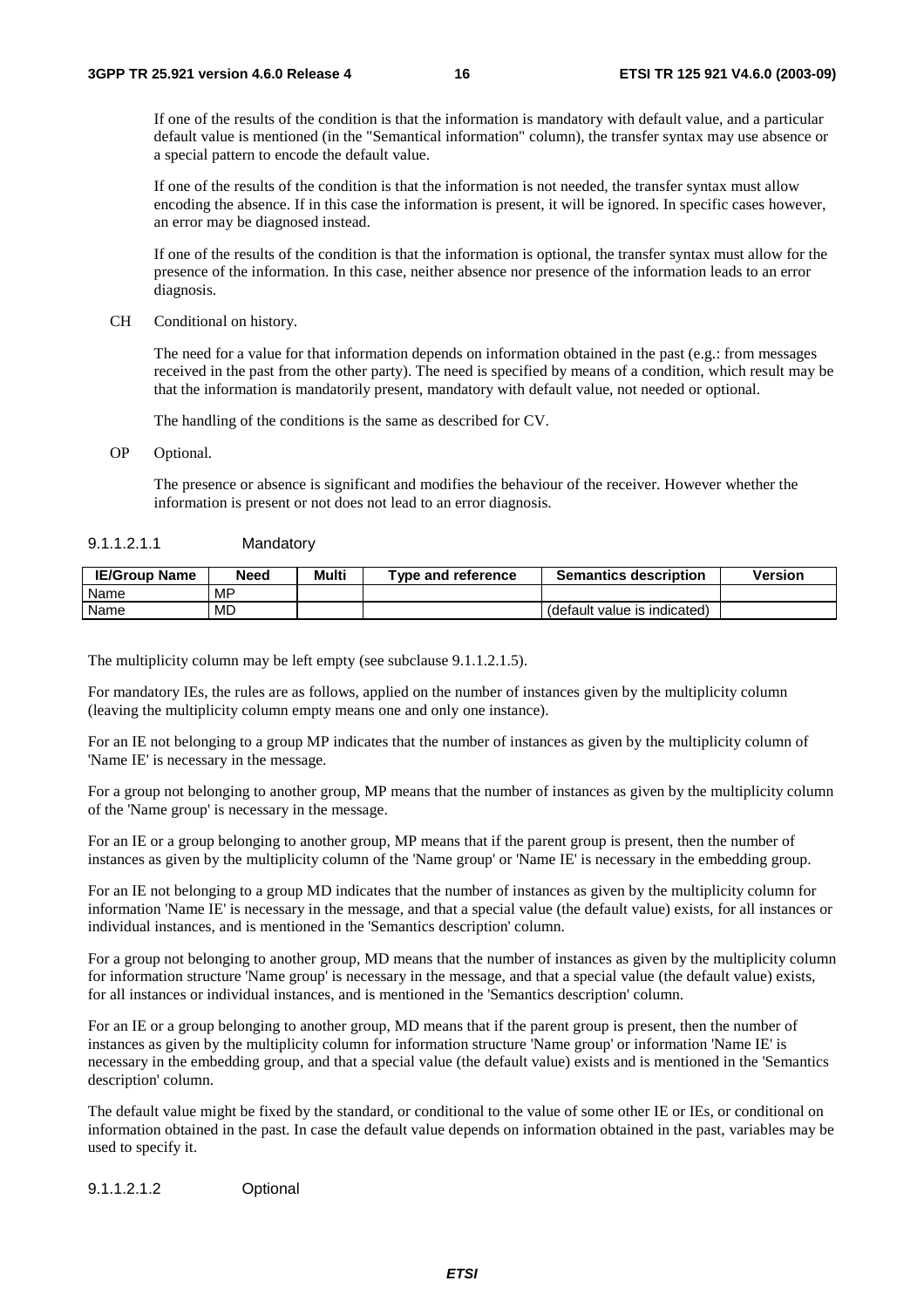| <b>IE/Group Name</b> | Need | Multi | $\tau$ vpe and reference $\epsilon$ | <b>Semantics description</b> | Version |
|----------------------|------|-------|-------------------------------------|------------------------------|---------|
| Name                 | ОP   |       |                                     |                              |         |

The multiplicity column may be empty (see subclause 9.1.1.2.1.5).

This indicates that the number of instances as given by the multiplicity column of the 'Name IE' or 'Name group' is not necessary in the message or the embedding group, and that the sender can choose not to include it.

#### 9.1.1.2.1.3 Conditional

| <b>IE/Group Name</b> | Need       | Multi | Tvpe and reference | <b>Semantics description</b> | Version |
|----------------------|------------|-------|--------------------|------------------------------|---------|
|                      | cond<br>C۷ |       |                    |                              |         |
|                      | CН         |       |                    |                              |         |

The multiplicity column may be empty (see subclause 9.1.1.2.1.5).

CV indicates that the requirement for presence or absence of the number of instances as given by the multiplicity column of the IE or group of IE depends on the value of some other IE or IEs, and/or on the message flow (e.g.: channel, SAP). In the CV case, the condition is to be described in a textual form in an explanatory clause. *cond* stands for a free text that is used as a reference in the title of the explanatory clause. In the CH case, the condition is described in the procedural section.

The expression *cond* should explicitly cover all cases. A typical *cond* expression is "The IE is *CS1* if *TE* and *CS2* otherwise", where *CS1* and *CS1* are condition statements and *TE* is an expression used in the if test. For example: "The IE is mandatory if the IE "XXX" has the value "YYY" and not needed otherwise".

The result of evaluating the condition (if the condition is met or not) may mean that the IE is:

- mandatorily present, when the condition statement says "mandatory";
- mandatory with default value, when the condition statement says "mandatory with default value";
- not needed, when the condition statement says "not needed";
- optional, when the condition statement says "optional".

The error handling shall be specified in the protocol for the cases when the requirement for presence or absence of an IE indicated by the condition is not followed.

#### 9.1.1.2.1.4 Choice

This is particular group of at least two children.

| <b>IE/Group Name</b> | Need   | Multi | Type and reference | <b>Semantics description</b> | <b>Version</b> |
|----------------------|--------|-------|--------------------|------------------------------|----------------|
| Choice name          | NOTE 1 |       |                    |                              |                |
| >Name1               |        |       |                    |                              |                |
| >Name2               |        |       |                    |                              |                |

NOTE: The Need column shall take one of the values "MP", "MD", "OP", "CV *cond*" or "CH *cond*".

A 'choice' group is distinguished from standard groups by the use of 'choice' as first word in the name.

The Need column shall and the Multi columns may be filled for the group line. They are not filled for the children lines: the implicit value is conditional, one condition being that one and only one of the children is present if the group is present.

If additional conditions (depending on the value of some other IE or IEs, and/or on the message flow) exist for the choice, they are explained in an explanatory clause.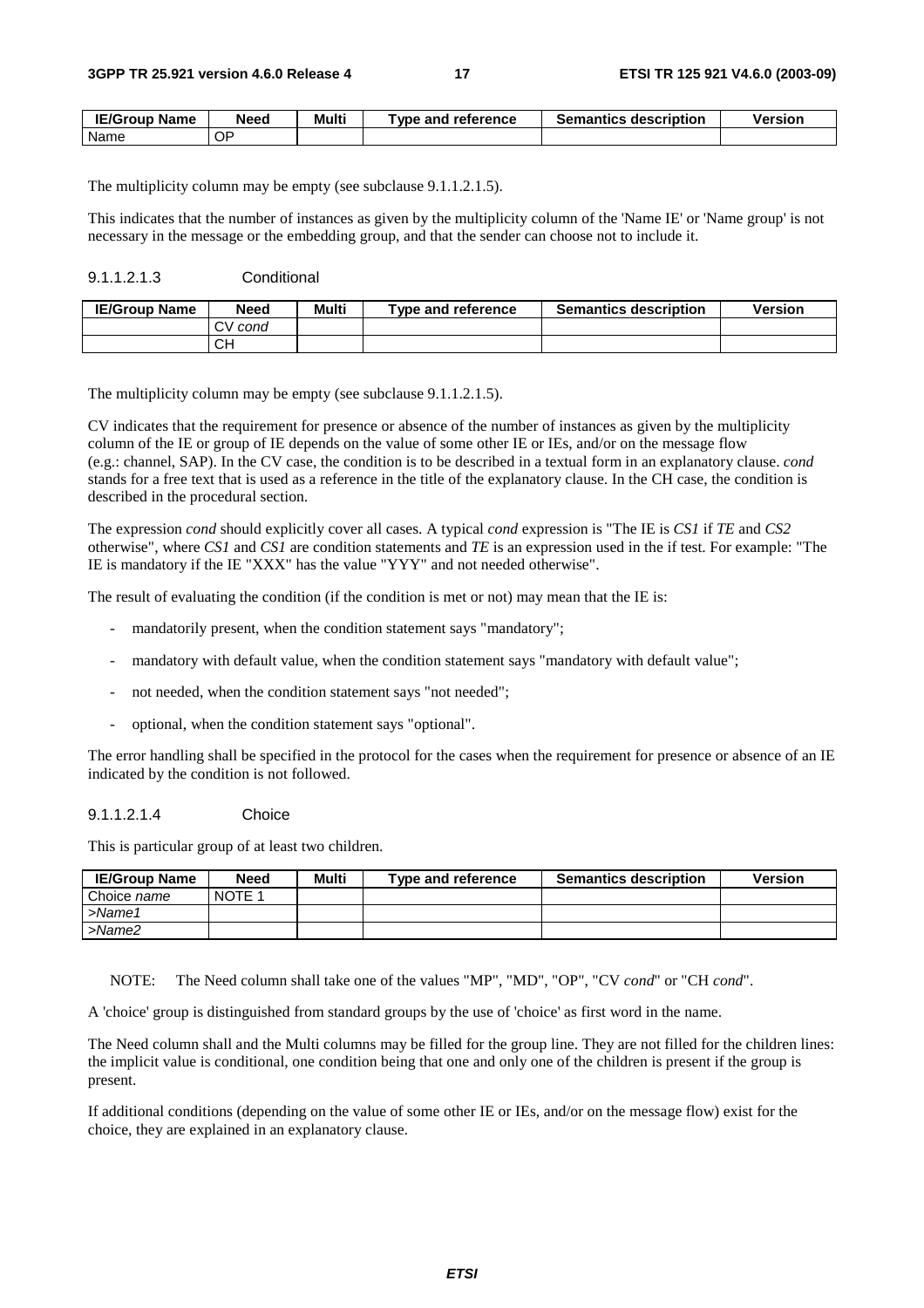#### **3GPP TR 25.921 version 4.6.0 Release 4 18 ETSI TR 125 921 V4.6.0 (2003-09)**

#### 9.1.1.2.1.5 Sets

In general, this indicates that more than one instance of an IE/Group might be necessary in the message.

| <b>IE/Group Name</b> | <b>Need</b> | Multi         | <b>Type and reference</b> | <b>Semantics description</b> | <b>Version</b> |
|----------------------|-------------|---------------|---------------------------|------------------------------|----------------|
| Name                 | <b>MP</b>   | nnpp          |                           |                              |                |
| Name                 | <b>MP</b>   | nnindefinite  |                           |                              |                |
| Name                 | МP          | nnsym2        |                           |                              |                |
| Name                 | МP          | sym1pp        |                           |                              |                |
| Name                 | <b>MP</b>   | sym1sym2      |                           |                              |                |
| Name                 | <b>MD</b>   | nnpp          |                           |                              |                |
| Name                 | MD          | nnindefinite  |                           |                              |                |
| Name                 | <b>MD</b>   | nnsym2        |                           |                              |                |
| Name                 | MD          | sym1pp        |                           |                              |                |
| Name                 | <b>MD</b>   | sym1sym2      |                           |                              |                |
| Name                 | ОP          | nnpp          |                           |                              |                |
| Name                 | OP          | nnindefinite  |                           |                              |                |
| Name                 | ОP          | nnsym2        |                           |                              |                |
| Name                 | ОP          | sym1pp        |                           |                              |                |
| Name                 | ОP          | sym1sym2      |                           |                              |                |
| Name                 | Cx cond     | nn pp         |                           |                              |                |
| Name                 | Cx cond     | nnindefinite  |                           |                              |                |
| Name                 | Cx cond     | $nn.$ sym $2$ |                           |                              |                |
| Name                 | Cx cond     | sym1pp        |                           |                              |                |
| Name                 | Cx cond     | sym1sym2      |                           |                              |                |

The two lines below indicate different allowed alternatives.

Where *nn* and *pp* stand for positive integers, and *sym1* and *sym2* for symbolic names. The Need column can be empty, CV or CH.

The notation '..' can be replaced with the same meaning by 'to'.

This indicates that a number of instances of the IE/Group are necessary in the message/embedding group. The order is significant. The reference should use the bracket notation (e.g.: 'Name[1] IE') to refer to a specific instance; numbering starts by 1.

The *nn..pp* case indicates that the number of instances is between nn and pp, inclusively. This means that *nn* instances are necessary in the message, that additional *pp*-*nn* instances are optional and meaningful, and that instances after the *pp*th are not necessary.

The number *nn* is positive or null. The number *pp* must be equal or greater than *nn*. The 1..1 case should be avoided and instead the Multi column should be left empty to indicate one and only one instance. The 0..1 case combined with MP should be avoided and replaced by an OP indication with the Multi column left empty.

The *nn*..indefinite case indicates that the number of instances is *nn* or greater. This means that *nn* instances are necessary in the message, and that additional instances are optional and meaningful. The number *nn* is positive or null. It is however allowed that the transfer syntax puts some practical limits on the maximum number of instances.

The use of a symbolic name for one or the other of the range bounds indicates that the value is given in a textual clause. This is necessary the case when the bound depends is conditional to the value of some other IE or IEs.

The 'Need' column is set to MP, MD, CV or CH and interpreted as described in subclauses 9.1.1.2.1.1 to 9.1.1.2.1.3 applied to the whole set.

#### 9.1.1.2.2 Type and reference column

This column is not filled for groups and must be filled for IEs.

This column includes the reference to a more detailed abstract description of the IE. This includes:

a) a reference to a subclause in the Information Element Description clause in the same document; typically the subclause number and titles are given, and if possible this should be a hypertext link;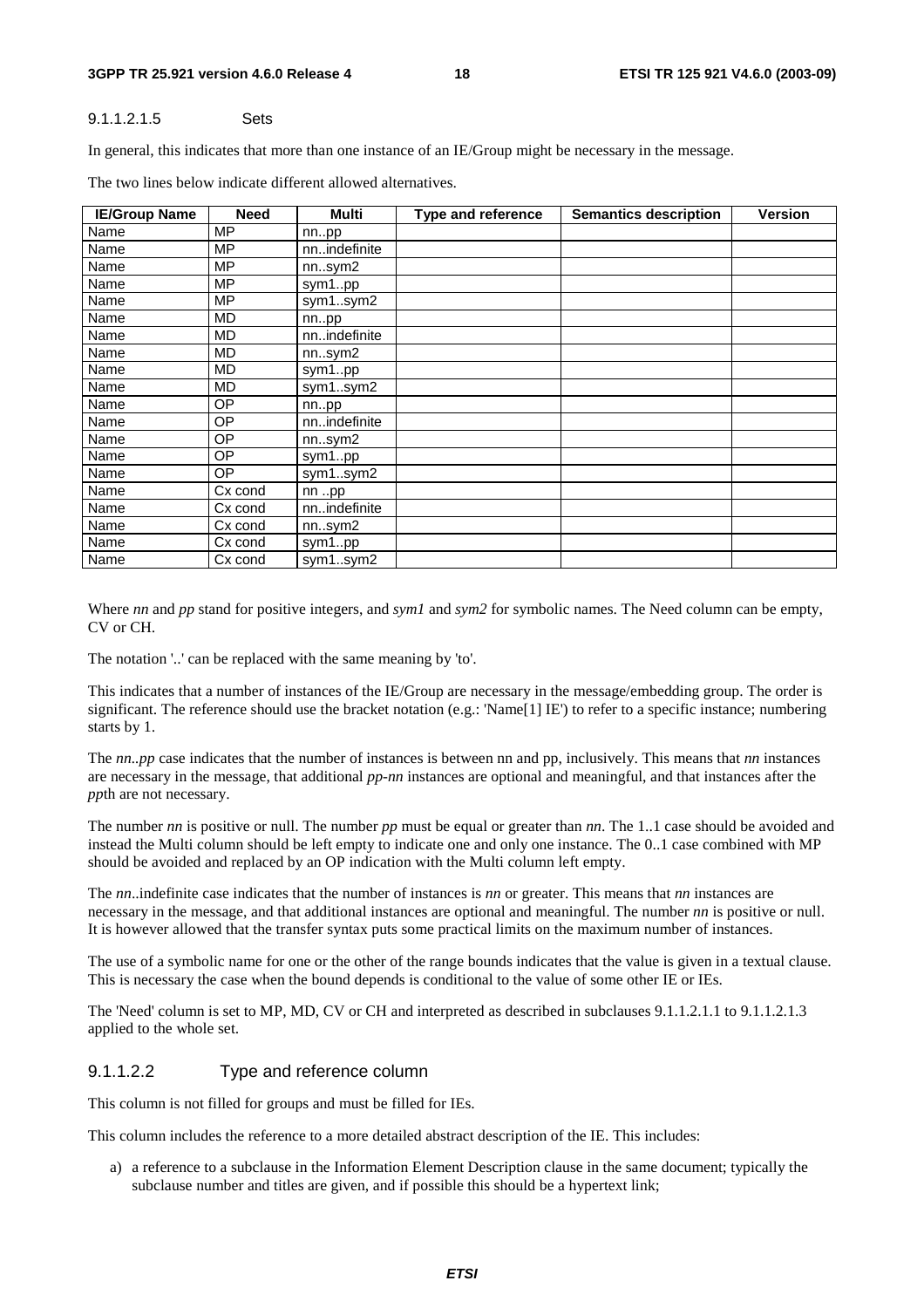b) a reference to another document, and to a subclause in the Information Element Description clause in the indicated document; typically only the subclause title is indicated.

#### 9.1.1.2.3 Semantics description

Filling this column is optional. It should be use to clarify the meaning of the IE or group of IE, as a summary of their use as described in the procedural part.

#### 9.1.1.2.4 Expressing differences between FDD and TDD modes

If a PDU or a structured information element contain information elements whose Need value is different for FDD and TDD modes or if a certain structured information element is completely different for the two modes, a choice group should be used.

| <b>IE/Group Name</b>      | <b>Need</b> | Multi | Type and reference | <b>Semantics description</b> | <b>Version</b> |
|---------------------------|-------------|-------|--------------------|------------------------------|----------------|
| Choice mode               | MP          |       |                    |                              |                |
| l >FDD                    |             |       |                    |                              |                |
| $\Rightarrow$ >>element1  | MP.         |       |                    |                              |                |
| $\Rightarrow$ >>element2  | OΡ          |       |                    |                              |                |
| $\blacktriangleright$ TDD |             |       |                    |                              |                |
| $\Rightarrow$ >>element3  | OΡ          |       |                    |                              |                |
| $\Rightarrow$ element4    | MP          |       |                    |                              |                |

#### 9.1.1.2.5 Version column

When an information element is added from one version to a latter one, the version in which the element is added (e.g.: REL-4, REL-5) is included in the version column.

When a new CHOICE group is added from one version to a later one, the version in which the group is added is included in the version column of all new rows. If some of the information elements in the new CHOICE group were included in the older version (but not inside a CHOICE group), the version column is not updated for those information elements (see also the example at the end of this clause).

When an existing CHOICE group is extended from one version to a later one to include more options, the version in which the new options are added is included in the version column of the rows describing the new options.

When the type of an information element is modified from one version to a later one to include more values, a new subrow is created in which the new values are added. The version in which the modification takes place is included in the version column of the new subrow.

When the multiplicity of an IE is extended from one version to another, a new subrow is created in which the extended multiplicity values are included. The version in which the modification takes place is included in the version column of the new subrow.

The example below shows how the version column is used for the cases described above. The first table shows an example of a Release '99 table.

| <b>IE/Group Name</b>     | <b>Need</b> | Multi | <b>Type and reference</b> | <b>Semantics description</b> | <b>Version</b> |
|--------------------------|-------------|-------|---------------------------|------------------------------|----------------|
| Element1-99              | MP          |       | Type1                     |                              |                |
| Element2-99              | MP          |       | Type2                     |                              |                |
| CHOICE choice 1-99   MP  |             |       |                           |                              |                |
| >first                   |             |       |                           |                              |                |
| >>Element3-99            | <b>MP</b>   |       | Type3                     |                              |                |
| >second                  |             |       |                           |                              |                |
| >>Element4-99            | <b>MP</b>   |       | Tvpe4                     |                              |                |
| Element <sub>5</sub> -99 | MP          |       | Enumerated $(a,b)$        |                              |                |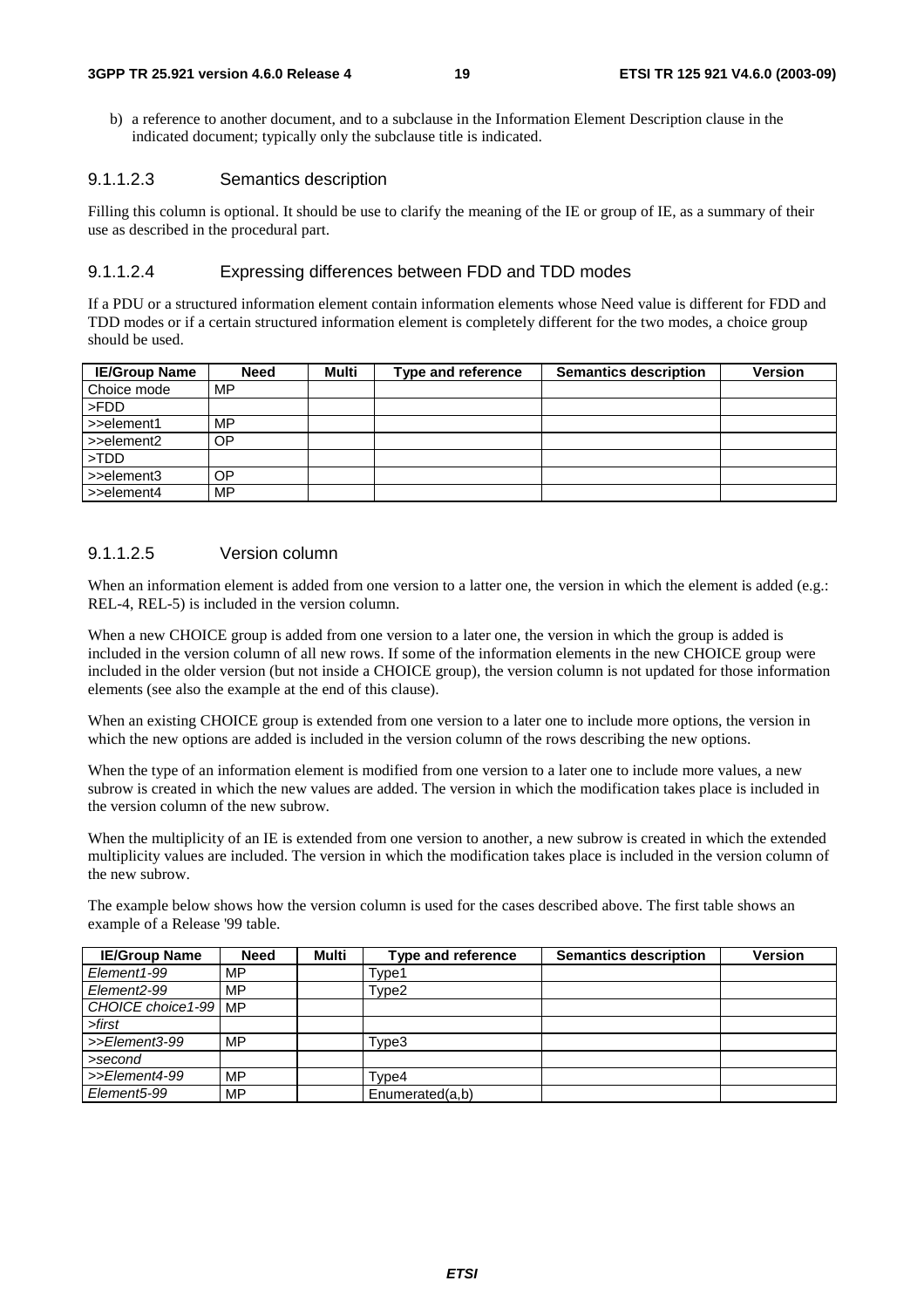The second table shows extensions of the above table in Release 5, and how the REL-4 and REL-5 shall be included in the version column.

| <b>IE/Group Name</b> | <b>Need</b> | Multi    | <b>Type and reference</b> | <b>Semantics description</b> | <b>Version</b> |
|----------------------|-------------|----------|---------------------------|------------------------------|----------------|
| Element1-99          | MP          |          | Type1                     |                              |                |
| Element6-r4          | MP          |          | Type <sub>6</sub>         |                              | REL-4          |
| CHOICE choice2-r4    | <b>MP</b>   |          |                           |                              | REL-4          |
| >old                 |             |          |                           |                              | REL-4          |
| >>Element2-99        | <b>MP</b>   |          | Type2                     |                              |                |
| $>$ new              |             |          |                           |                              | REL-4          |
| >>Element7-r4        | <b>MP</b>   |          | Type7                     |                              | REL-4          |
| CHOICE choice1-99    | <b>MP</b>   |          |                           |                              |                |
| >first               |             |          |                           |                              |                |
| >>Element3-99        | <b>MP</b>   |          | Type3                     |                              |                |
| >second              |             |          |                           |                              |                |
| >>Element4-99        | МP          |          | Type4                     |                              |                |
| >third               |             |          |                           |                              | REL-4          |
| >>Element8-r4        | <b>MP</b>   |          | Type8                     |                              | REL-4          |
| Element5-99          | <b>MP</b>   |          | Enumerated(a,b,           |                              |                |
|                      |             | 1 to $2$ |                           |                              | REL-4          |
|                      |             |          | C)                        |                              | REL-5          |

### 9.1.1.3 Explanatory clauses

This includes the subclauses needed to elaborate conditions. There must be one explanatory clause for each named condition. The text must give the information sufficient to decide whether the IE/group is to be included or not.

### 9.1.2 IE type description

This describes IE types referred elsewhere, either in the description of a message or in the description of another IE type. The description of an IE type must be as generic as possible, i.e. independent of any specific use. A type should as far as possible not be defined in multiple places in a specification.

An 'IE description' subclause includes one subclause per IE type.

The description of an IE type is done as a table similar to that used for the description of messages.

| <b>IE/Group Name</b> | Need | Multi | Tvpe and reference | <b>Semantics description</b> | /ersion |
|----------------------|------|-------|--------------------|------------------------------|---------|
|                      |      |       |                    |                              |         |

The different columns are filled as message description columns are filled with the addition that in the IE Type and reference column also the use of basic types defined in subclause 9.3 in the present document is allowed. These basic types shall be considered as pre-defined and for those no reference is necessary. For IE type descriptions, explanatory clauses should also be used as described in subclause 9.1.1.3.

### 9.1.3 Extension for further releases

#### 9.1.3.1 Basic principle

Added elements or choice branches are included where they fit most naturally according to their semantics, independently from the version in which they were added.

#### 9.1.3.2 Critical or non-critical

A case-by-case guideline is provided by informal text after the table itself.

Spare values shall not be defined for critical information elements. Extension of the value range of critical information elements must be done by creating a critical extension.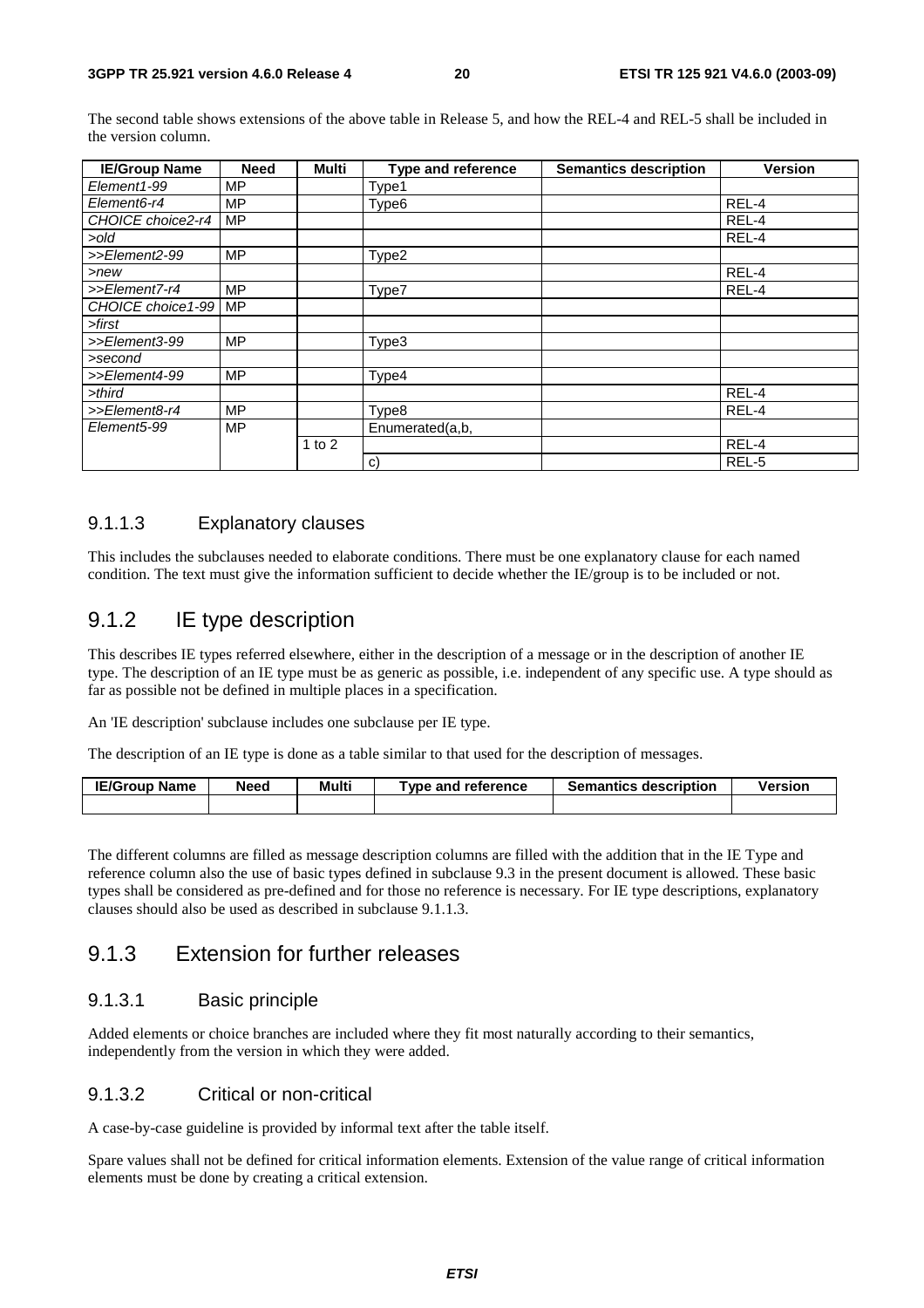#### **3GPP TR 25.921 version 4.6.0 Release 4 21 ETSI TR 125 921 V4.6.0 (2003-09)**

Spare values may be defined for non-critical information elements. For spares that result after mapping of the original information element value the same handling and/or guidelines apply.

In case spares are defined, the tabular notation should indicate the number of spare values that is needed. Within the ASN.1 spare values should only be used to increase the encoded size of an IE. This means that the ASN.1 should only include spares if the number of spare values that is needed exceeds the number of undefined values within the transfer syntax of the information element.

For downlink messages, spare values may be defined for non-critical information elements for which the need is specified to be MD or OP (or CV case leading to MD or OP). In this case, a receiver not comprehending the received a spare value shall consider the information element to have the default value or consider it to be absent respectively.

For uplink messages spares values may be defined for all information elements, including those for which the need is specified to be MP (or CV case leading to MP).

In all cases at most one spare should be defined for choices.

#### 9.1.3.3 Topics left unresolved

Other extensions like removing a component, changing the 'Needed' status of a component, changing the 'multiplicity' status of a component (i.e. extending or reducing the range), adding or removing values to an enumerated, extending or reducing the range of a bit or octet string, extending or reducing the range of an integer are FFS.

Whether, and if so how, the tables indicate the critical or non-critical status of the addition in the coding requires FS. One issue is that for an extension within sub-structures (i.e. not a message structure) the status may differ from one message to another.

## 9.1a Tabular description of messages and IEs in RANAP, RNSAP, NBAP, and SABP

### 9.1a.1 Message description

A 'Message description' subclause includes one subclause per message.

A message is described with, in this order:

- a table describing a list of information elements;
- explanatory clauses, mainly for describing textually conditions for presence or absence and range bounds for some IEs/IE groups.

#### 9.1a.1.1 The Information Element table

The table used in RANAP, RNSAP, NBAP, and SABP is composed of 7 columns, labelled and presented as shown below.

| <b>IE/Group Name</b> | <b>Presence</b> | Range | IE type<br>and<br>reference | <b>Semantics</b><br>description | <b>Criticality</b> | <b>Assigned</b><br><b>Criticality</b> |
|----------------------|-----------------|-------|-----------------------------|---------------------------------|--------------------|---------------------------------------|
|                      |                 |       |                             |                                 |                    |                                       |

NOTE: Indentations are used to visualise the embedding level of an "IE/Group".

Indentations are explicitly written with the character ">" as well as by use of ruler indentations, one per level of indentation. Indentations of lines can be found in the IE/Group Name column.

Each line corresponds either to an IE or to a IE group. An IE group includes all the IEs in following lines until, and not including, a line with the same indentation as the group line.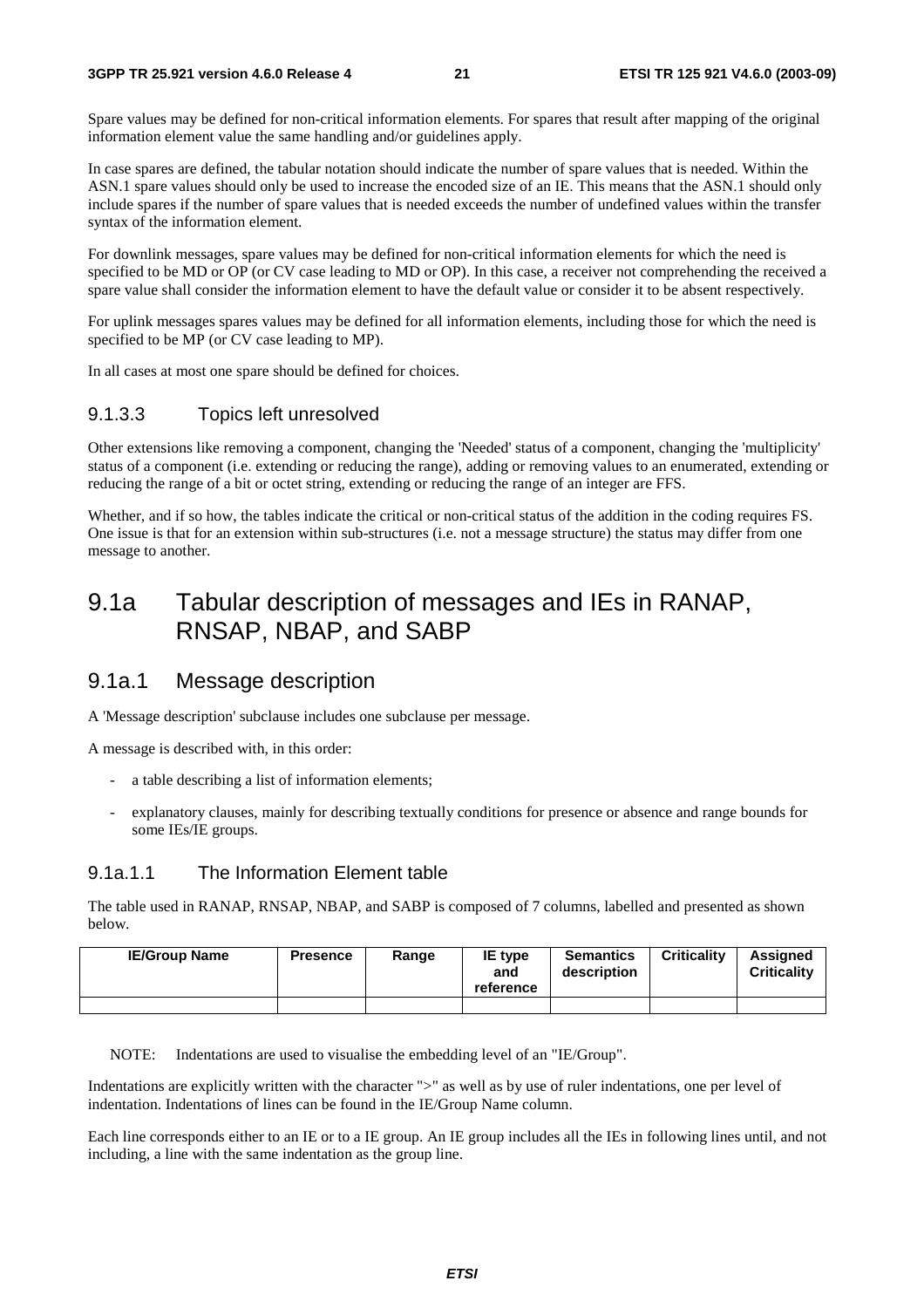#### 9.1a.1.1.1 IE/Group Name column

This column gives the local name of the IE or of a group of IEs. This name is significant only within the scope of the described message, and must appear only once in the column at the same level of indentation. It is a free text, which should be chosen to reflect the meaning of the IE or group of IEs. This text is to be used to refer to the IE or the group of IEs in the procedure specification as described in clause 7.

The name of an IE group shall be given in bold font.

The first word 'choice' has a particular meaning, and must not be used otherwise.

#### 9.1a.1.1.2 Presence and Range columns

These columns provide most of the information about the presence, absence and number of instance of the IE (in the message or in the group) or group of IEs. The different possibilities for these columns are described one by one.

At least one of the Presence and Range columns shall be filled.

The meaning of the Presence column is summarised below:

M Mandatorily present.

A value for that information is always needed, and no information is provided about a particular default value.

C Conditional.

 The IE/IE group is required to be present when a condition is met that can be evaluated on the sole basis of the content of the message. If the condition is not met, the IE/IE group shall not be included.

O Optional.

The presence or absence is significant and modifies the behaviour of the receiver.

#### 9.1a.1.1.2.1 Mandatory

| <b>IE/Group Name</b> | <b>Presence</b> | Range | IE type<br>and<br>reference | <b>Semantics</b><br>description | <b>Criticality</b> | Assigned<br><b>Criticality</b> |
|----------------------|-----------------|-------|-----------------------------|---------------------------------|--------------------|--------------------------------|
| Name                 | M               |       |                             |                                 |                    |                                |
| <b>Name</b>          |                 |       |                             |                                 |                    |                                |

For an IE M indicates that one and only one instance of *Name* IE shall be present in that part of the message.

For an IE group 1 in the Range column indicates that one and only one instance of *Name* IE group shall be present in that part of the message.

#### 9.1a.1.1.2.2 Optional

| <b>IE/Group Name</b> | <b>Presence</b> | Range | <b>IE</b> type<br>and<br>reference | <b>Semantics</b><br>description | <b>Criticality</b> | <b>Assigned</b><br><b>Criticality</b> |
|----------------------|-----------------|-------|------------------------------------|---------------------------------|--------------------|---------------------------------------|
| Name                 |                 |       |                                    |                                 |                    |                                       |
| <b>Name</b>          |                 | 0     |                                    |                                 |                    |                                       |

For an IE O indicates that one and only one instance of *Name* IE may be present in that part of the message and that the sender can choose not to include it.

For an IE group 0..1 in the Range column indicates that one and only one instance of *Name* IE group may be present in that part of the message and that the sender can choose not to include it.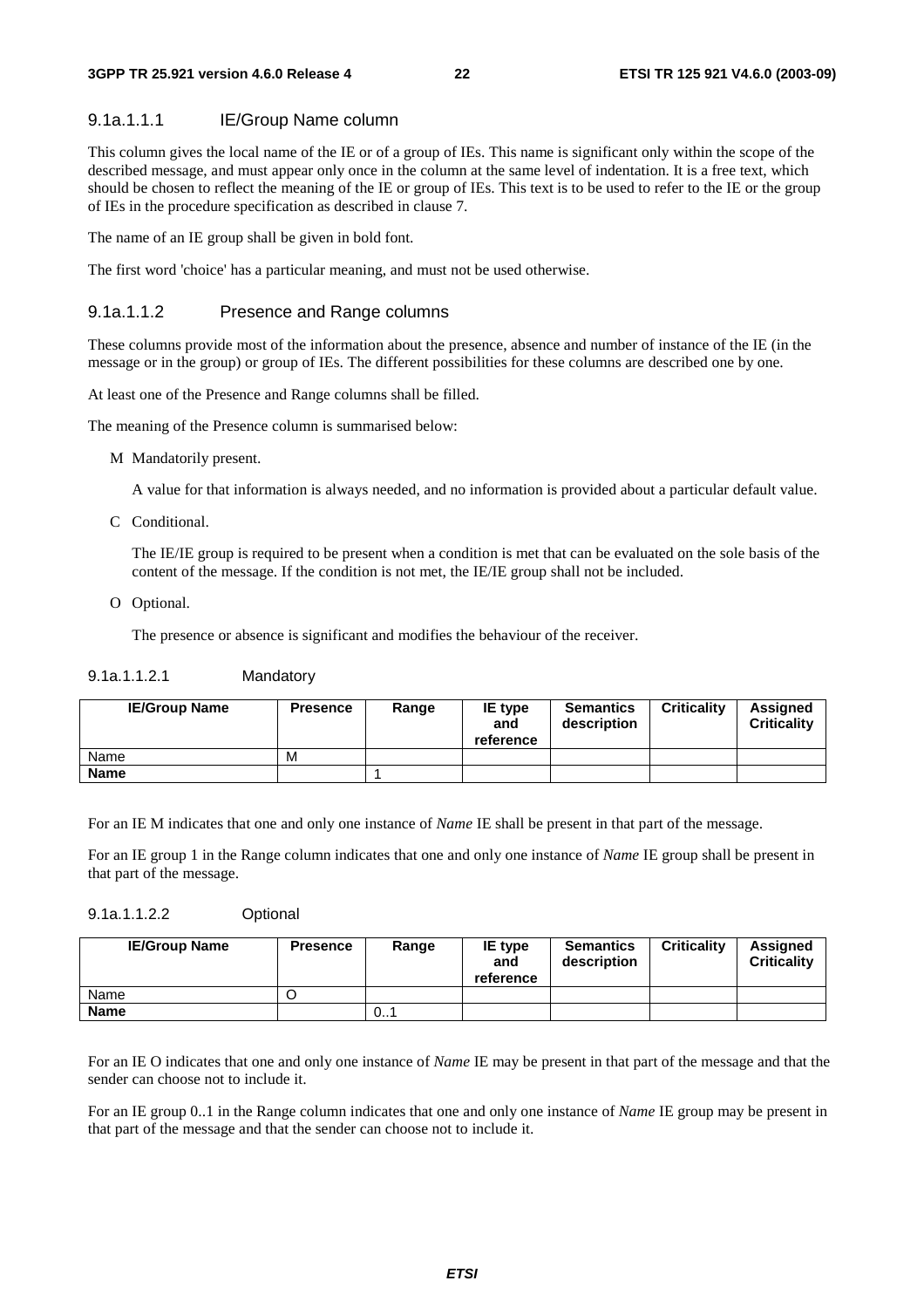| <b>IE/Group Name</b> | <b>Presence</b> | Range          | <b>IE</b> type<br>and<br>reference | <b>Semantics</b><br>description | <b>Criticality</b> | <b>Assigned</b><br><b>Criticality</b> |
|----------------------|-----------------|----------------|------------------------------------|---------------------------------|--------------------|---------------------------------------|
| Name                 | C - cond        |                |                                    |                                 |                    |                                       |
| <b>Name</b>          | C - cond        | $nn.<$ svm $>$ |                                    |                                 |                    |                                       |

9.1a.1.1.2.3 Conditional

For an IE/IE group C indicates that the requirement for presence or absence of the IE/IE group depends on a condition described in a textual form in an explanatory clause. "*cond*" stands for a free text that is used as a reference in the title of the explanatory clause.

The result of evaluating the condition (if the condition is met or not) may mean that the IE is:

- mandatorily present, where nn is giving the minimum number of instances that shall be present and "sym" is a symbolic name giving the maximum number of instances than may be present.
- mandatorily absent.
- optional, where nn is giving the minimum number of instances and "sym" is a symbolic name giving the maximum number of instances than may be present.

| <b>IE/Group Name</b> | <b>Presence</b> | Range | <b>IE</b> type<br>and<br>reference | <b>Semantics</b><br>description | <b>Criticality</b> | <b>Assigned</b><br><b>Criticality</b> |
|----------------------|-----------------|-------|------------------------------------|---------------------------------|--------------------|---------------------------------------|
| Choice name          |                 |       |                                    |                                 |                    |                                       |
| $>$ Name1            |                 |       |                                    |                                 |                    |                                       |
| $>$ Name $2$         |                 |       |                                    |                                 |                    |                                       |

A 'choice' is distinguished from IEs/IE groups by the use of 'choice' as first word in the name.

The Presence columns are filled normally for the group line (Choice *name*). They are not filled for the choice tags, e.g.: "*Name1*".

#### 9.1a.1.1.2.5 Sets

In general, this indicates that more than one instance of an IE/IE group may be present in the message.

The two lines below indicate different allowed alternatives.

| <b>IE/Group Name</b> | <b>Presence</b> | Range | IE type<br>and<br>reference | <b>Semantics</b><br>description | <b>Criticality</b> | <b>Assigned</b><br><b>Criticality</b> |
|----------------------|-----------------|-------|-----------------------------|---------------------------------|--------------------|---------------------------------------|
| Name                 |                 | nnpp  |                             |                                 |                    |                                       |
| Name                 |                 | nnsvm |                             |                                 |                    |                                       |

Where *nn* and *pp* stand for positive integers (non zero) and *sym* for a symbolic name. The number pp must be greater than nn.

The use of a symbolic name for the upper range bound indicates that the value is given in a textual clause.

The notation '..' can be replaced with the same meaning by 'to'.

This indicates that a number of instances of the IE/IE group shall be present in the message/embedding IE group. The order is significant.

The *nn..pp* case indicates that the number of instances is between nn and pp, inclusively. This means that *nn* instances shall be present in the message, that up to *pp* instances may be present.

The *nn..sym* case indicates that the number of instances is between nn and the value represented by "sym", inclusively. This means that *nn* instances shall be present in the message, that up to *sym* instances may be present.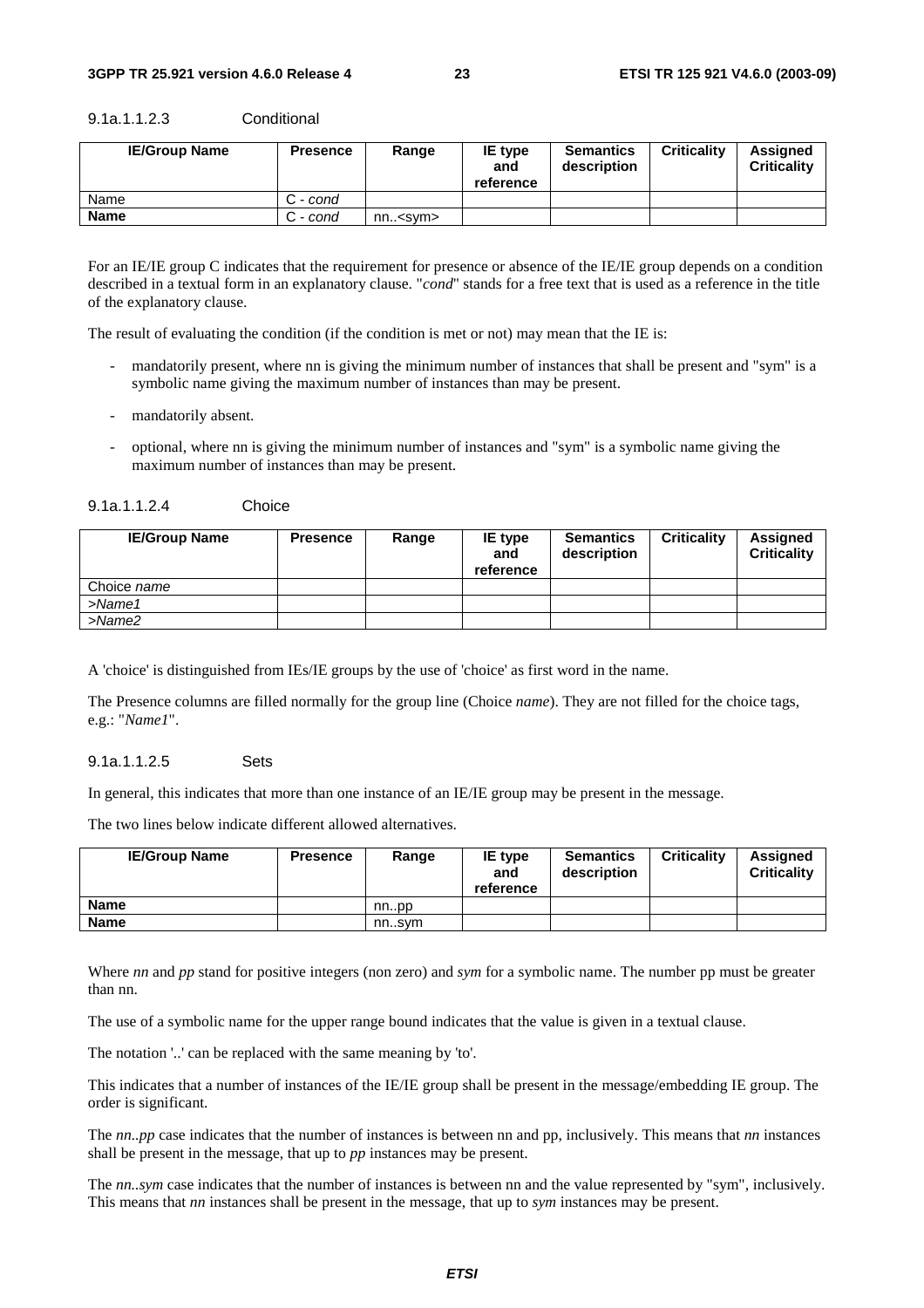#### 9.1a.1.1.3 IE Type and reference column

This column is not filled for IE groups and must be filled for IEs.

This column includes the reference to a more detailed abstract description of the IE. This includes:

- a) a reference to a subclause in the "Information Element Description" clause in the same document; typically the subclause number and titles are given, and if possible this should be a hypertext link. Titles need only be given if the name of the type is different from the name of the IE;
- b) a reference to another document, and to a subclause in the Information Element Description clause in the indicated document; typically only the subclause title is indicated.

#### 9.1a.1.1.4 Semantics description column

Filling this column is optional. It should be use to clarify the meaning of the IE/IE group.

#### 9.1a.1.1.5 Expressing differences between FDD and TDD modes

Differences between FDD and TDD can be expressed either by separate tabular description of the messages or by comments in the semantics description column. The former alternative should be used for messages with major differences and the latter for messages with minor differences between FDD and TDD.

#### 9.1a.1.1.6 Criticality column

Each IE or IE group may have criticality information applied to it. The following cases are possible.

| $\sim$        | No criticality information is applied explicitly.                                                           |
|---------------|-------------------------------------------------------------------------------------------------------------|
| <b>YES</b>    | Criticality information is applied. 'YES' is usable only for non-repeatable information elements.           |
| <b>GLOBAL</b> | The information element and all its repetitions together have one common criticality information.           |
|               | 'GLOBAL' is usable only for repeatable information elements.                                                |
| <b>EACH</b>   | Each repetition of the information element has its own criticality information. It is not allowed to assign |
|               | different criticality values to the repetitions. 'EACH' is usable only for repeatable information elements. |

#### 9.1a.1.1.7 Assigned Criticality column

This column provides the actual criticality information as defined in subclause 10.3.2 in RANAP, RNSAP, NBAP, and SABP.

If an IE/IE group is not understood or missing, the receiving node shall take different actions depending on the value of the Criticality Information. The three possible values of the Criticality Information for an IE/IE group are:

- 1. Reject IE;
- 2. Ignore IE and Notify Sender;
- 3. Ignore IE.

#### 9.1a.1.2 Explanatory clauses

This includes the subclauses needed to elaborate conditions and symbolic names (e.g., range bounds). There must be one explanatory clause for each named condition, and for each symbolic name. The text must give the information sufficient to decide whether the IE/IE group is to be included or not, or the value of the symbolic name. The text shall be given in separate tables for the conditions and range bounds.

### 9.1a.2 IE type description

This describes IE types referred elsewhere, either in the description of a message or in the description of another IE type. The description of an IE type must be as generic as possible, i.e. independent of any specific use. A type should as far as possible not be defined in multiple places in a specification.

An 'IE description' subclause includes one subclause per IE type.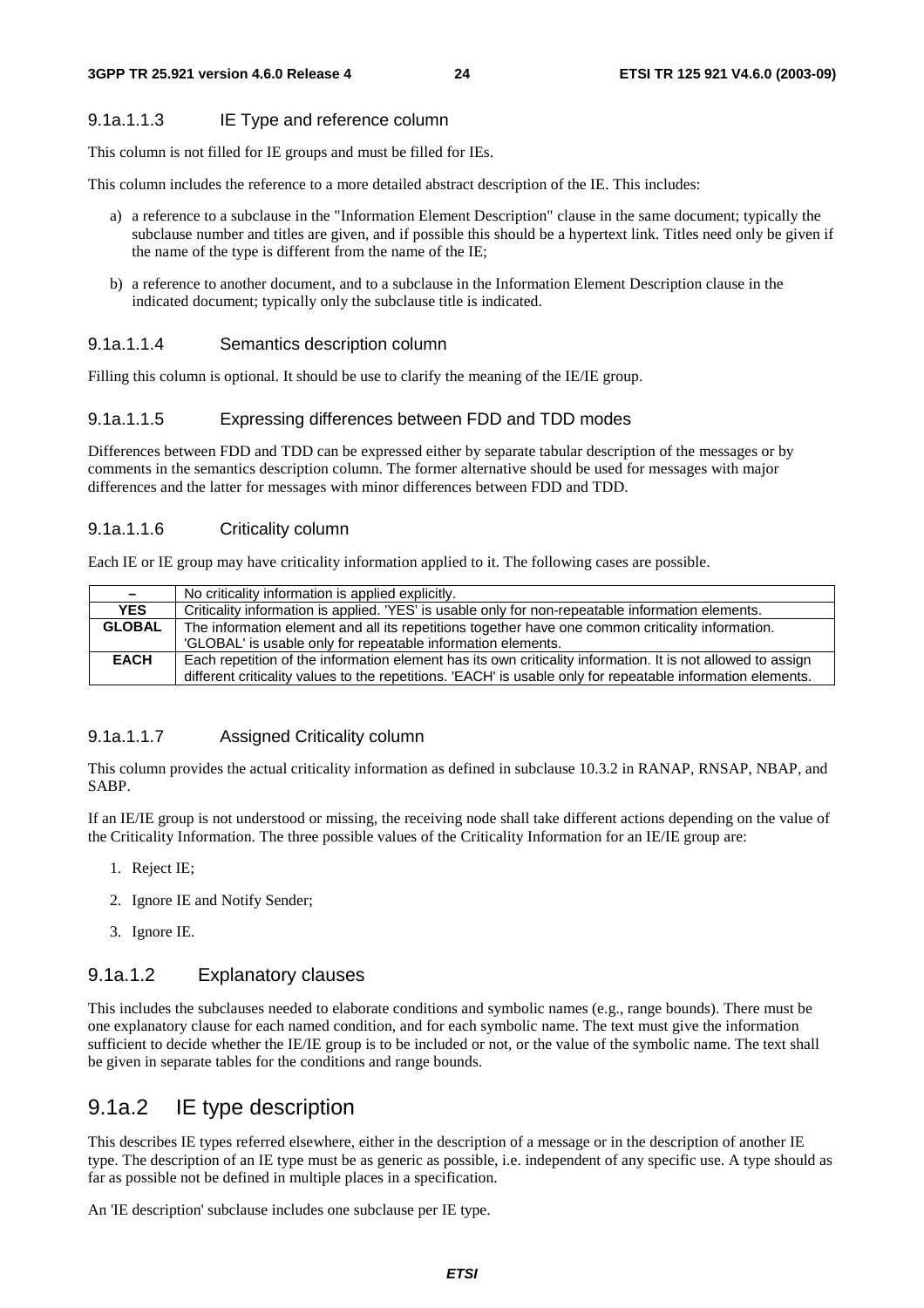The description of an IE type is done as a table similar to that used for the description of messages. In RANAP, RNSAP, NBAP, and SABP this table has the layout as shown below.

| <b>IE/Group Name</b> | <b>Presence</b> | Range | IE type<br>and<br>reference | <b>Semantics</b><br>description | <b>Criticality</b> | <b>Assigned</b><br><b>Criticality</b> |
|----------------------|-----------------|-------|-----------------------------|---------------------------------|--------------------|---------------------------------------|
|                      |                 |       |                             |                                 |                    |                                       |

The different columns are filled as message description columns are filled with the addition that in the IE Type and reference column also the use of a basic types defined in subclause 9.2 in the present document is allowed. These basic types shall be considered as pre-defined and for those no reference is necessary. For IE type descriptions, explanatory clauses should also be used as described in subclause 9.1a.1.2. The inclusion of the criticality and assigned criticality columns is optional, but shall be included if separate criticality needs to be indicated.

### 9.1a.3 Extension for further releases

#### 9.1a.3.1 Basic principle

Added elements or choice branches are included where they fit most naturally according to their semantics if the ASN.1 allows (e.g. there exist an extension container in this place). For further information on handling of extensions in RANAP, RNSAP, NBAP, and SABP see subclause 10.5.

## 9.2 Basic types

To reduce the text in tabular descriptions, some basic abstract types of IE are defined in the present document.

NOTE: The tabular description in this subclause used to describe different formats of the basic types follow the layout applicable to RRC. However, the basic types as such are applicable also to RANAP, RNSAP, NBAP, and SABP.

### 9.2.1 Enumerated

| <b>IE/Group Name</b> | <b>Need</b> | Multi | Type and reference      | <b>Semantics description</b> | <b>Version</b> |
|----------------------|-------------|-------|-------------------------|------------------------------|----------------|
|                      |             |       | Enumerated (c1, c2, c3) |                              |                |
|                      |             |       | Enumerated (x1xn)       |                              |                |
|                      |             |       | Enumerated (c1, c2, c3, |                              |                |
|                      |             |       | $\cdots$                |                              |                |
|                      |             |       | Enumerated (c1, c2, c3, |                              |                |
|                      |             |       | , c4, c5)               |                              |                |

In the first format, *c1*, *c2*, *c3* stands for a list of 2 or more symbolic names separated by commas.

In the second format, *x* is some character string, possibly empty, *n* is an integer, and indicates a list of *n* different values, with no particular property except for being distinct.

In the third format the IE value range is c1, c2, and c3 with an infinite extension possibility.

In the fourth format the IE value range is c1, c2, c3, c4, and c5 with an infinite extension possibility. The values c4 and c5 have been added in a backward compatible way, typically in a release later than Release '99.

This indicates that the value of the IE when present takes one and only one of the values indicated in the list.

### 9.2.2 Boolean

| <b>IE/Group Name</b> | Need | Multi | <b>Tvpe and reference</b> | <b>Semantics description</b> | <b>Version</b> |
|----------------------|------|-------|---------------------------|------------------------------|----------------|
|                      |      |       | Boolean                   |                              |                |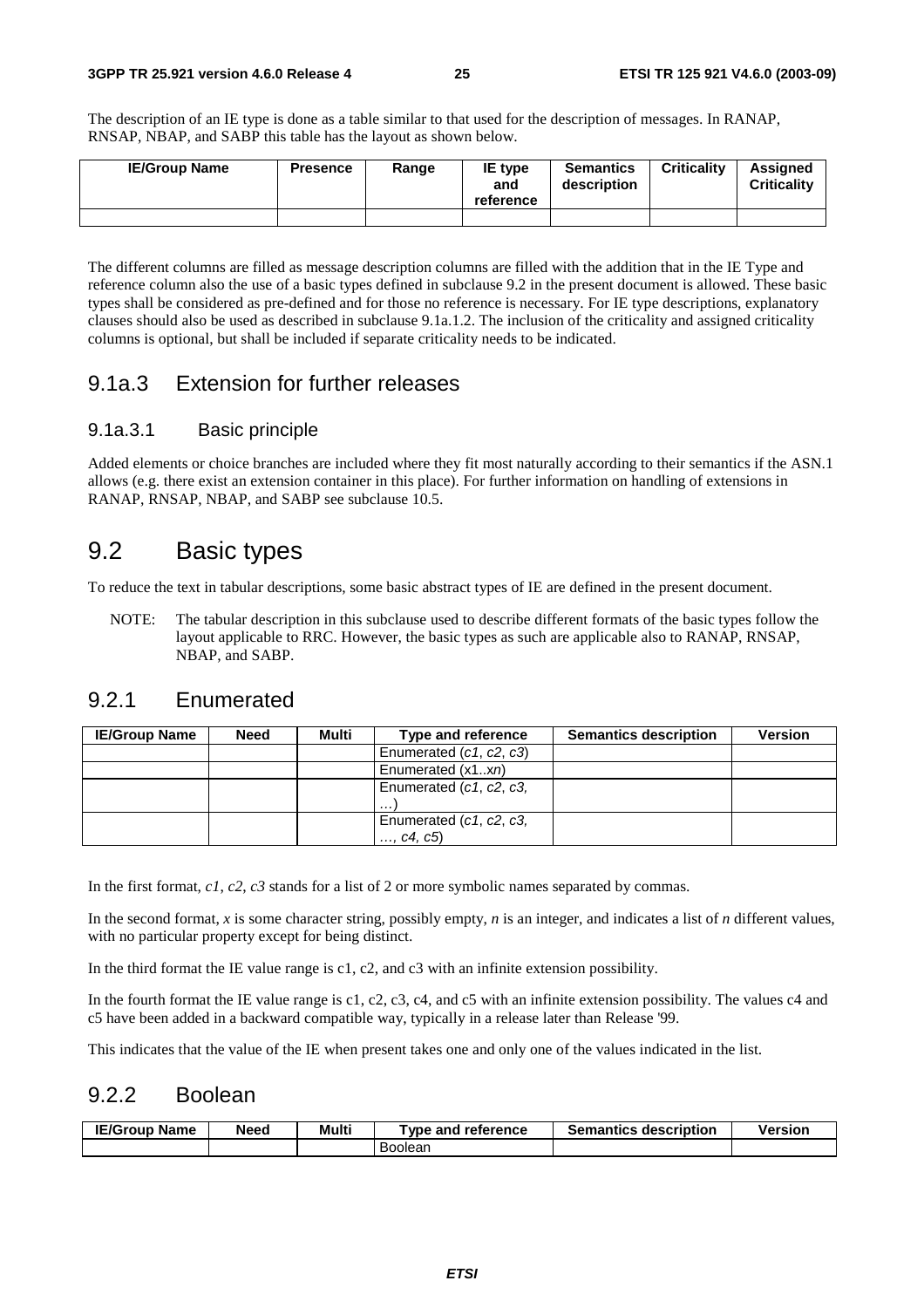This is shorthand for:

|  | –<br>rue. |  |
|--|-----------|--|
|  |           |  |

The 'semantics description' column should in this case give the meaning of the two alternatives.

NOTE: Boolean should be preferably replaced by an enumerated with two values, with expressive names.

### 9.2.3 Integer

The type is indicated by the word 'Integer' followed possibly by a list of values or ranges between parentheses.

The different lines below indicate different alternatives.

| <b>IE/Group Name</b> | <b>Need</b> | Multi | Type and reference       | <b>Semantics description</b> | <b>Version</b> |
|----------------------|-------------|-------|--------------------------|------------------------------|----------------|
|                      |             |       | Integer                  | unit indication              |                |
|                      |             |       | Integer (nnpp)           | unit indication              |                |
|                      |             |       | Integer (nnindefinite)   | unit indication              |                |
|                      |             |       | Integer $(sym1pp)$       | unit indication              |                |
|                      |             |       | Integer (nnsym2)         | unit indication              |                |
|                      |             |       | Integer $(sym1sym2)$     | unit indication              |                |
|                      |             |       | Integer (b1b2 by step of | unit indication              |                |
|                      |             |       | st)                      |                              |                |

This indicates some quantity of something, possibly limited to some range. This typically enters in computations, such as additions or other arithmetic. The unit should be indicated in the 'Semantics description' column when applicable.

Where *nn* and *pp* stand for positive, negative or null integers, and *sym1* and *sym2* for symbolic names.

This corresponds to whole or a subset of the set of positive, negative or null integers, as defined by usual mathematics.

The range notation is self-explanatory. In the two unbounded cases, practical bounds may be imposed by the transfer syntax.

A step indication can be added to any of the range description, meaning that the values are *b1+k\*st*, for all integral values of k such that  $b1+k*st \le b2$ . The step *st* must be a positive non-null integer. When the step indication is not given, the default is a step of 1.

Some care should be applied not to present as Integer a field carrying a type of information which has nothing to do with integer, i.e. used in additions/subtractions, or as a discrete representation of a continuous data. If those conditions are not met, the bit string is to be preferred.

List of values or list of ranges separated by commas can also be used.

The word 'indefinite' can also appear as the upper bound of a range, or alone to indicate the infinity as a value. Examples are:

| <b>IE/Group Name</b> | <b>Need</b> | Multi | Type and reference                                                     | <b>Semantics description</b> | <b>Version</b> |
|----------------------|-------------|-------|------------------------------------------------------------------------|------------------------------|----------------|
| l Some element       | MP          |       | Integer(0, 10, 2025)                                                   | In $dB$                      |                |
| <b>Timer</b>         | MD.         |       | Integer (100500 by step of   In ms, default is 100<br>100, 1000, 2000, |                              |                |
|                      |             |       | indefinite)                                                            | Indefinite means that the    |                |
|                      |             |       |                                                                        | timer needs not be started   |                |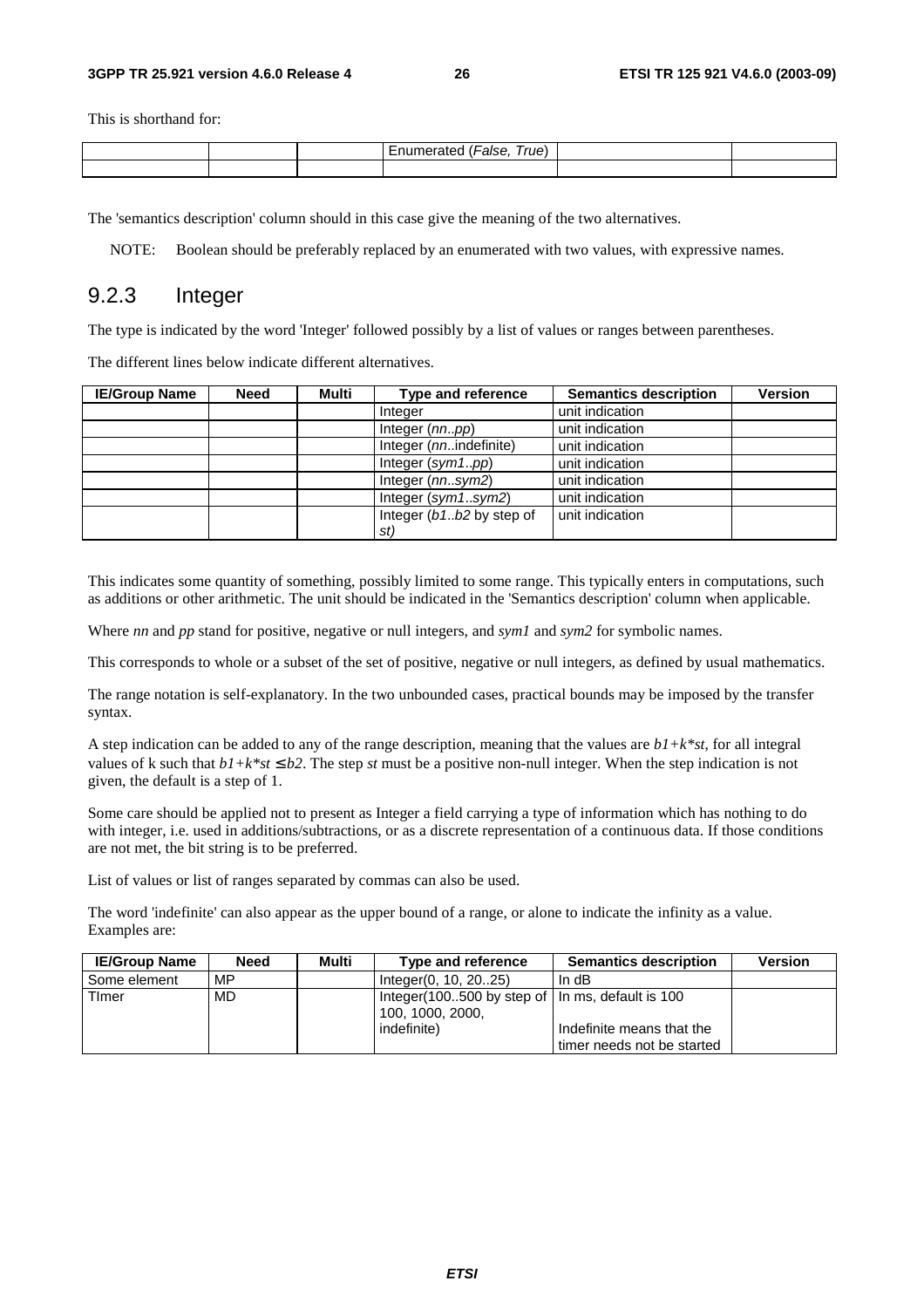### 9.2.4 Bit string

| <b>IE/Group Name</b> | <b>Need</b> | Multi | Type and reference         | <b>Semantics description</b> | <b>Version</b> |
|----------------------|-------------|-------|----------------------------|------------------------------|----------------|
|                      |             |       | Bit string                 |                              |                |
|                      |             |       | Bit string (nn)            |                              |                |
|                      |             |       | Bit string ( <i>mmpp</i> ) |                              |                |
|                      |             |       | Bit string (mmpp, )        |                              |                |

Where *nn*, *mm*, and *pp* are positive non-null numbers indicating the fixed size, lower bound, and upper bound of the number of bits in the string respectively. In the fourth format the number of bits in the string is extensible beyond the upper bound. If no size is given the bit string can have any number of bits.

Bit strings are unstructured as seen by the protocol. They are typically transparent fields, used by other protocols (other layers or others systems), or as containers on which bit-per-bit boolean operations are done (e.g.: ciphered containers).

## 9.2.5 Octet string

| <b>IE/Group Name</b> | Need | Multi | Type and reference           | <b>Semantics description</b> | <b>Version</b> |
|----------------------|------|-------|------------------------------|------------------------------|----------------|
|                      |      |       | Octet string                 |                              |                |
|                      |      |       | Octet string (nn)            |                              |                |
|                      |      |       | Octet string ( <i>mmpp</i> ) |                              |                |
|                      |      |       | Octet string $(mm. pp, )$    |                              |                |

Where *nn*, *mm*, and, *pp* are positive non-null numbers indicating the fixed size, lower bound, and upper bound of the number of octets in the string respectively. In the fourth format the number of octets in the string is extensible beyond the upper bound. If no size is given the octet string can have any number of bits.

This is just a shortcut for bit strings with a length a multiple of 8, and the same comments as on bit strings apply.

It should be noted that this does not indicate that the information is 'octet aligned', which is an encoding notion (and hence foreign to the tabular format) according to which in the transfer syntax a field starts at an octet boundary relatively to the beginning of the message (or other container).

## 9.2.6 Real

The type is indicated by the word 'Real' followed possibly by a list of values or ranges between parentheses.

The different lines below indicate different alternatives.

| <b>IE/Group Name</b> | <b>Need</b> | Multi | <b>Type and reference</b>            | <b>Semantics description</b> | Version |
|----------------------|-------------|-------|--------------------------------------|------------------------------|---------|
|                      |             |       | Real (by step of st)                 | unit indication              |         |
|                      |             |       | Real (nnpp by step of st)            | unit indication              |         |
|                      |             |       | Real (nnindefinite by step<br>of st) | unit indication              |         |
|                      |             |       | Real (sym1pp by step of<br>St)       | unit indication              |         |
|                      |             |       | Real (nnsym2 by step of<br>st        | unit indication              |         |
|                      |             |       | Real (sym1sym2 by step<br>of st)     | unit indication              |         |

This indicates some quantity of something, possibly limited to some range. This typically enters in computations, such as additions or other arithmetic. The unit must be indicated in the 'Semantics description' column when applicable.

Where *nn* and *pp* stand for positive, negative or null reals (typically expressed with a dot or by fractions), and *sym1* and *sym2* for symbolic names.

This corresponds to whole or a subset of the set of positive, negative or null integers, as defined by usual mathematics.

The range notation is self-explanatory. In the two unbounded cases, practical bounds may be imposed by the transfer syntax.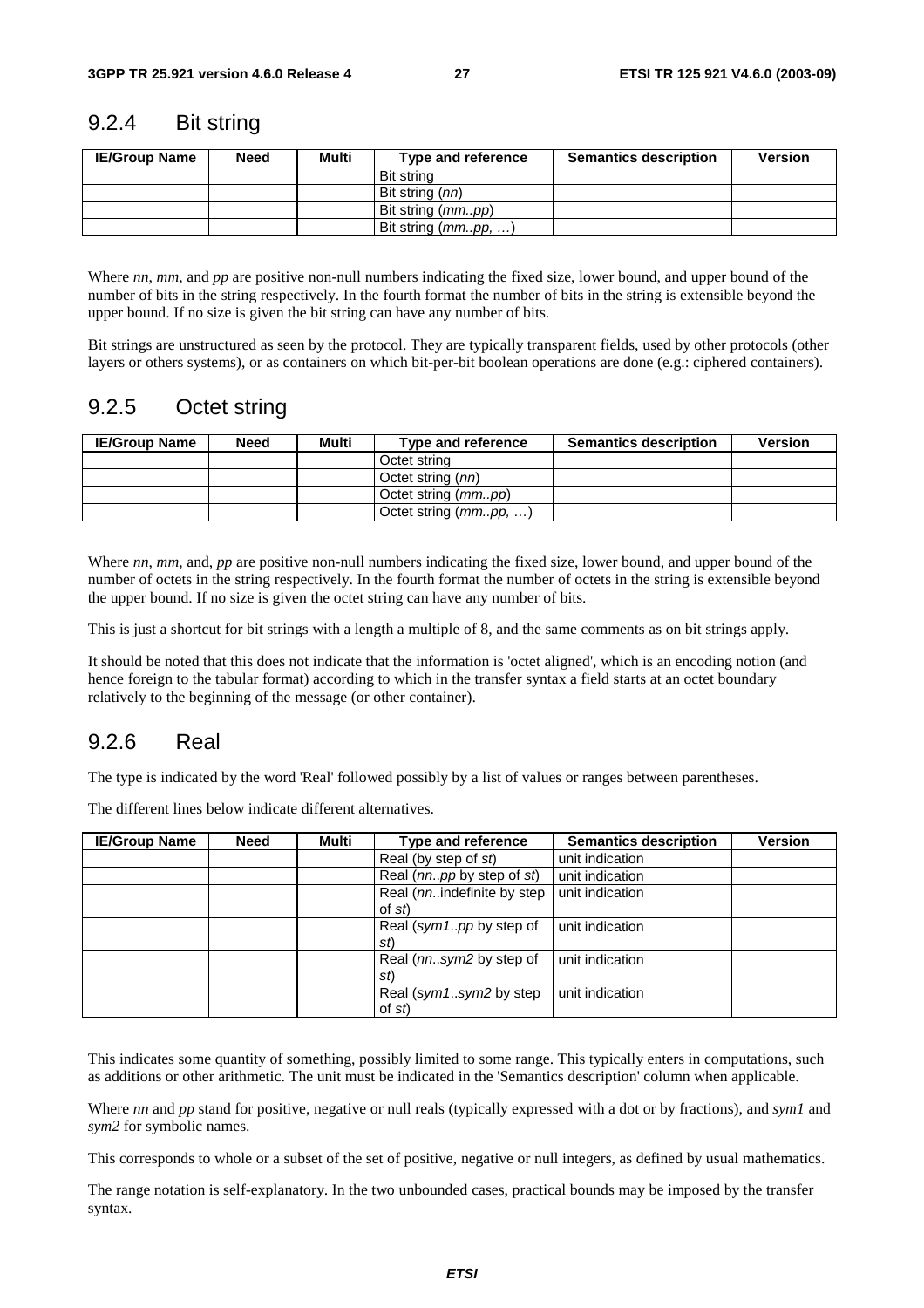The step indication means that the values are  $b1+k*st$ , for all integral values of k such that  $b1+k*st \leq b2$ . The step *st* must be a positive non-null real.

List of values or list of ranges separated by commas can also be used.

The word 'indefinite' can also appear as the upper bound of a range, or alone to indicate the infinity as a value.

## 10 Usage of ASN.1

The following clauses contain guidelines for specification of protocol messages with ASN.1.The purpose of ASN.1 is to make it possible to specify message contents description of a message (i.e. what is the contents of a message) separately from its transfer syntax (i.e. how a message is encoded for transmission).

The clause 11 specifies how message transfer syntax is specified. It should be noted that importance of some transfer syntax properties must be determined early during specification because of their effect on message contents description specification possibilities. The properties are **compactness** and **extensibility.** If extreme compactness is required then extensibility must be restricted. If good extensibility is required then compromises must be done regarding compactness. The sections concerning these issues are marked in the following clauses as **COMPACTNESS** and **EXTENSIBILITY**.

Identifiers that could be keywords of some language (e.g.: SDL, C, ASN.1, JAVA, C++, …) should be avoided.

In the current version of the ASN.1 specifications, user-defined constraints are not used.

RANAP, SABP, RNSAP and NBAP specifications refers to the 1997 versions of X.680, X.681 and X.691, but the protocols shall only make use of the feature set available in the 1994 versions of X.680, X.681 and X.691.

## 10.1 Message level

Void.

10.2 Information element level

Void.

10.3 Component level

Void.

## 10.4 Extensions for future releases in RRC

### 10.4.1 Basic principles

All non-critical extensions are shown even if empty as it costs no bits.

### 10.4.2 Naming convention

The abstract type defining a message provides mechanisms to allow for extending the message in future releases:

- For critical extensions, this is done by defining the message as a CHOICE of two alternatives, one being the intended message structure, and the other being an empty SEQUENCE named "criticalExtensions".
- For non-critical extensions, this is done by defining an OPTIONAL element named "nonCriticalExtensions" of type "SEQUENCE {}" at the end of the message definition.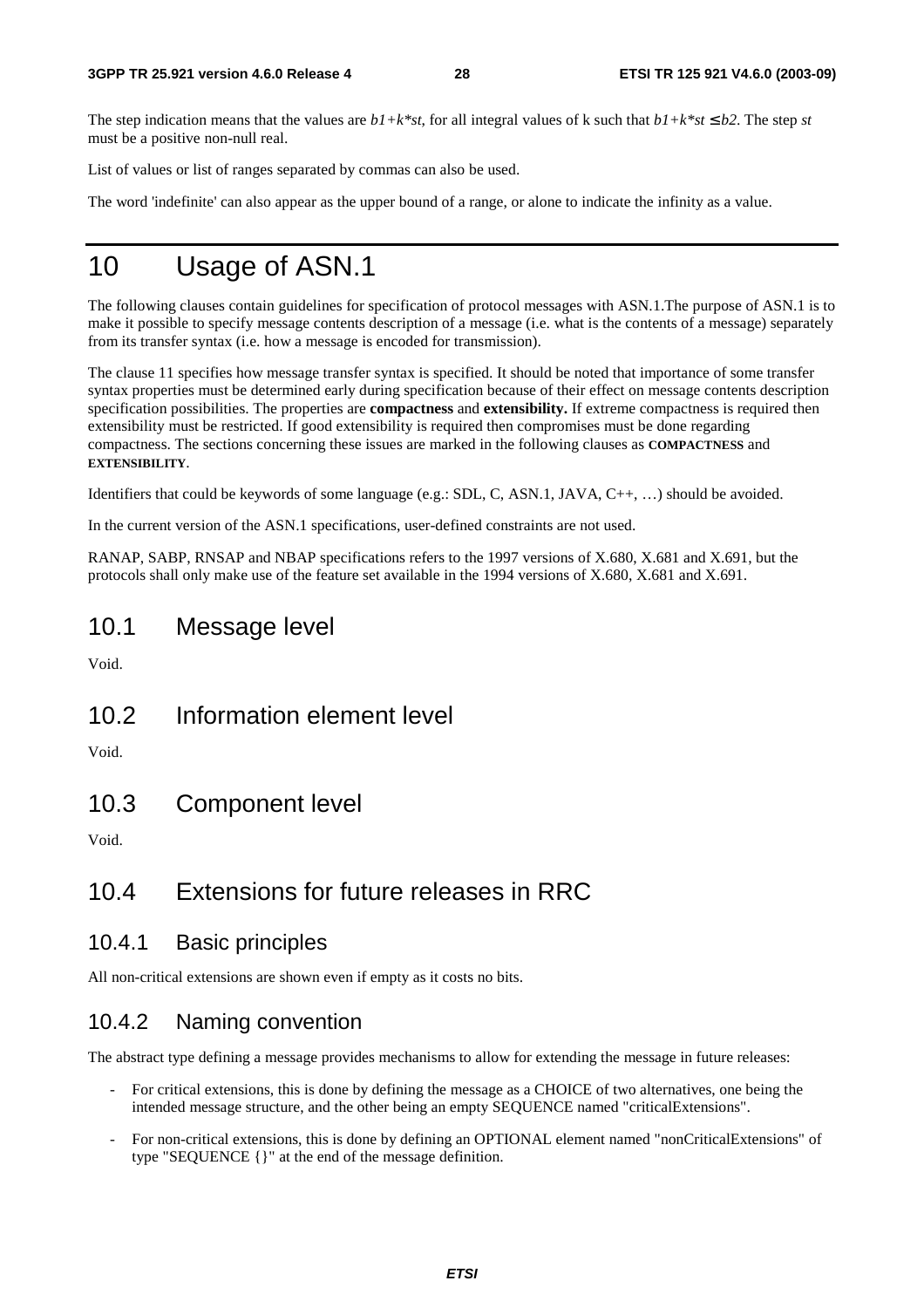When extensions are introduced, this is done by replacing one of the empty SEQUENCEs by a new structure, that includes a new type containing the message extensions, and the same extension mechanism recursively for further extensions.

For critical extensions the new elements introduced to specify the extensions should be grouped together in an element with a name showing the release in which the extension was made, and this should be the same as for the new message root. For this naming, "r3" is used for Release '99, "r4" for Release 4, "r5" for Release 5 and so on.

For non-critical extensions the new elements introduced to specify the extensions should be grouped together in an element with a name showing the version of the specification where this extension will first be included, e.g. if the version of the specification being corrected is v3.7.0, then the suffix added to the name will be -v380ext (i.e. the next version).

If non-critical extensions for two different roots happen to be identical in contents, their types are still named differently, possibly with the second being declared as synonymous to the first.

An example is given below to illustrate these principles, on the message named "Test-msg".

```
-- In Release '99, the Test-msg is defined as following: 
Test-msg ::= CHOICE \{r3SEQUENCE {
        test-msg-r3 Test-msg-r3-IEs, 
        nonCriticalExtensions SEQUENCE {} OPTIONAL 
 }, 
   later-than-r3 SEQUENCE {<br>rrc-TransactionIdentifier RRC-Tr
                               RRC-TransactionIdentifier,
       criticalExtensions SEQUENCE {}
    } 
} 
-- A later correction to Release '99 adds a non-critical extension in v3.8.0 
-- of the specification 
Test-msg ::= CHOICE { 
 r3 SEQUENCE { 
 test-msg-r3 Test-msg-r3-IEs, 
        v380nonCriticalExtensions SEQUENCE { 
          test-msg-v380ext Test-msg-v380ext-IEs,
          nonCriticalExtensions SEQUENCE {} OPTIONAL
        } OPTIONAL 
   },<br>later-than-r3
                               SEQUENCE {
        rrc-TransactionIdentifier RRC-TransactionIdentifier, 
       criticalExtensions SEQUENCE {}
    } 
} 
-- The Test-msg gets the following structure, if only a non-critical 
-- extensions is introduced for Release 4 in v4.4.0 of the specification. 
Test-msg ::= CHOICE { 
   r3<br>
test-msg-r3<br>
v<sup>280</sup>ronOritics1Fileson<br>
contract of the SEQUENCE {<br>
Test-msg-r3-IEs,
 test-msg-r3 Test-msg-r3-IEs, 
v380nonCriticalExtensions  SEQUENCE {
test-msg-v380ext Test-msg-v380ext-IEs,
laterNonCriticalExtensions   SEQUENCE {
 -- Container for additional Release '99 extensions 
              test-msg-r3-add-ext BIT STRING
                   (CONTAINING Test-msg-r3-add-ext-IEs) OPTIONAL, 
              v440nonCriticalExtensions SEQUENCE {
                  test-msg-v440ext Test-msg-v440ext-IEs, 
                 nonCriticalExtensions SEQUENCE { } OPTIONAL
          } OPTIONAL<br>} OPTIONAL
              OPTIONAL
        } OPTIONAL 
    }, 
   later-than-r3 SEQUENCE {<br>rrc-TransactionIdentifier RRC-Tr
                               RRC-TransactionIdentifier,<br>SEQUENCE {}
       criticalExtensions
    } 
} 
-- In Release 5, the Test msg gets the following structure when a critical 
-- extension is added 
Test-msg ::= CHOICE \{r3SEQUENCE {
        test-msg-r3 Test-msg-r3-IEs, 
        v380nonCriticalExtensions SEQUENCE {
```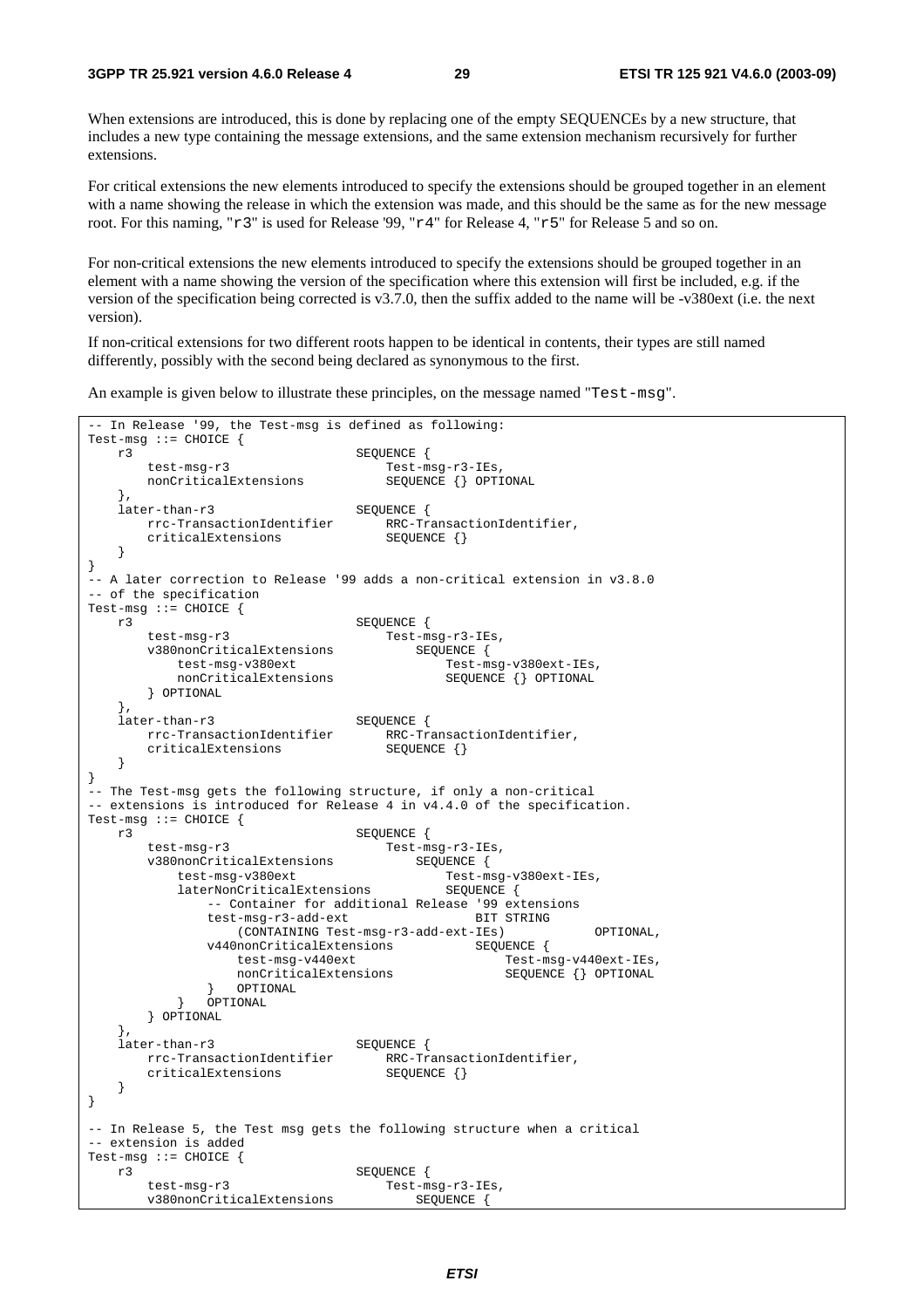| test-msg-v380ext<br>Test-msg-v380ext-IEs,<br>laterNonCriticalExtensions<br>SEQUENCE {<br>-- Container for additional Release '99 extensions<br>test-msq-r3-add-ext<br>BIT STRING<br>(CONTAINING Test-msg-r3-add-ext-IEs)<br>OPTIONAL,<br>v440nonCriticalExtensions<br>SEOUENCE<br>test-msg-v440ext<br>Test-msg-v440ext-IEs,<br>nonCriticalExtensions<br>SEQUENCE {} OPTIONAL<br>OPTIONAL<br>OPTIONAL<br>OPTIONAL<br>٠,<br>later-than-r3<br>SEOUENCE<br>rrc-TransactionIdentifier<br>RRC-TransactionIdentifier,<br>criticalExtensions<br>CHOICE<br>SEOUENCE<br>r5<br>test-msg-r5<br>Test-msq-r5-IEs,<br>nonCriticalExtensions<br>SEQUENCE {} OPTIONAL<br>$\}$ ,<br>criticalExtensions<br>$SEQUENCE$ $\{\}$ |  |
|-----------------------------------------------------------------------------------------------------------------------------------------------------------------------------------------------------------------------------------------------------------------------------------------------------------------------------------------------------------------------------------------------------------------------------------------------------------------------------------------------------------------------------------------------------------------------------------------------------------------------------------------------------------------------------------------------------------|--|
|                                                                                                                                                                                                                                                                                                                                                                                                                                                                                                                                                                                                                                                                                                           |  |
|                                                                                                                                                                                                                                                                                                                                                                                                                                                                                                                                                                                                                                                                                                           |  |
|                                                                                                                                                                                                                                                                                                                                                                                                                                                                                                                                                                                                                                                                                                           |  |
|                                                                                                                                                                                                                                                                                                                                                                                                                                                                                                                                                                                                                                                                                                           |  |
|                                                                                                                                                                                                                                                                                                                                                                                                                                                                                                                                                                                                                                                                                                           |  |
|                                                                                                                                                                                                                                                                                                                                                                                                                                                                                                                                                                                                                                                                                                           |  |
|                                                                                                                                                                                                                                                                                                                                                                                                                                                                                                                                                                                                                                                                                                           |  |
|                                                                                                                                                                                                                                                                                                                                                                                                                                                                                                                                                                                                                                                                                                           |  |
|                                                                                                                                                                                                                                                                                                                                                                                                                                                                                                                                                                                                                                                                                                           |  |
|                                                                                                                                                                                                                                                                                                                                                                                                                                                                                                                                                                                                                                                                                                           |  |
|                                                                                                                                                                                                                                                                                                                                                                                                                                                                                                                                                                                                                                                                                                           |  |
|                                                                                                                                                                                                                                                                                                                                                                                                                                                                                                                                                                                                                                                                                                           |  |
|                                                                                                                                                                                                                                                                                                                                                                                                                                                                                                                                                                                                                                                                                                           |  |
|                                                                                                                                                                                                                                                                                                                                                                                                                                                                                                                                                                                                                                                                                                           |  |
|                                                                                                                                                                                                                                                                                                                                                                                                                                                                                                                                                                                                                                                                                                           |  |
|                                                                                                                                                                                                                                                                                                                                                                                                                                                                                                                                                                                                                                                                                                           |  |
|                                                                                                                                                                                                                                                                                                                                                                                                                                                                                                                                                                                                                                                                                                           |  |
|                                                                                                                                                                                                                                                                                                                                                                                                                                                                                                                                                                                                                                                                                                           |  |
|                                                                                                                                                                                                                                                                                                                                                                                                                                                                                                                                                                                                                                                                                                           |  |
|                                                                                                                                                                                                                                                                                                                                                                                                                                                                                                                                                                                                                                                                                                           |  |
|                                                                                                                                                                                                                                                                                                                                                                                                                                                                                                                                                                                                                                                                                                           |  |
|                                                                                                                                                                                                                                                                                                                                                                                                                                                                                                                                                                                                                                                                                                           |  |
|                                                                                                                                                                                                                                                                                                                                                                                                                                                                                                                                                                                                                                                                                                           |  |
|                                                                                                                                                                                                                                                                                                                                                                                                                                                                                                                                                                                                                                                                                                           |  |
|                                                                                                                                                                                                                                                                                                                                                                                                                                                                                                                                                                                                                                                                                                           |  |
|                                                                                                                                                                                                                                                                                                                                                                                                                                                                                                                                                                                                                                                                                                           |  |

Critical extensions in Release *N* in message "Test-msg" should be included in the type "Test-msg-rN-IEs" (*N*=3 is used for Release '99).

If an abstract type is introduced in Release *N* when new elements are included in an extension, it should have a suffix " rN". For Release '99 types, no such suffix is used.

If an abstract type is introduced in a release to extend an already existing type "TypeX", it should get the same name with a non-critical extension type suffix ("-vXYZext", e.g. "TypeX-v380ext") although in this case the final "-IEs" suffix is not added.

Using the above naming rules, when changes are done in Release  $N$ , only changes in types with a suffix " $-rN$ " or "vXYZext" are allowed, in order to avoid conflicts with previous releases. An exception is the Message type itself, which can be changed by replacing the empty SEQUENCEs with extensions as shown above, and elements having spare values defined, where the spare value can be replaced with a newly introduced value.

An exception to the above structure can be needed, if there are some elements to be used in a message, which need to be comprehended even in case of critical extensions (e.g. for error handling procedures). In this case, the elements can be placed before one of the criticalExtensions CHOICEs, as shown in the example below:

```
Test-msg ::= CHOICE { 
    r3 SEQUENCE { 
       test-msg-r3 Test-msg-r3-IEs,<br>v380nonCriticalExtensions SEQUENCE {
       v380nonCriticalExtensions
            test-msg-v380ext Test-msg-v380ext-IEs, 
           nonCriticalExtensions
        } OPTIONAL 
    }, 
    later-than-r3 SEQUENCE { 
       rrc-TransactionIdentifier RRC-TransactionIdentifier,<br>criticalExtensions SEQUENCE {
       criticalExtensions<br>importantElements
                                          ImportantElements,<br>CHOICE {
           rest-of-message
                r4 SEQUENCE { 
                   test-msg-r4<br>
nonCriticalExtensions<br>
SEOUENCE {} OPTIONAL
                   nonCriticalExtensions
 }, 
               criticalExtensions SEQUENCE {}
            } 
        } 
    } 
}
```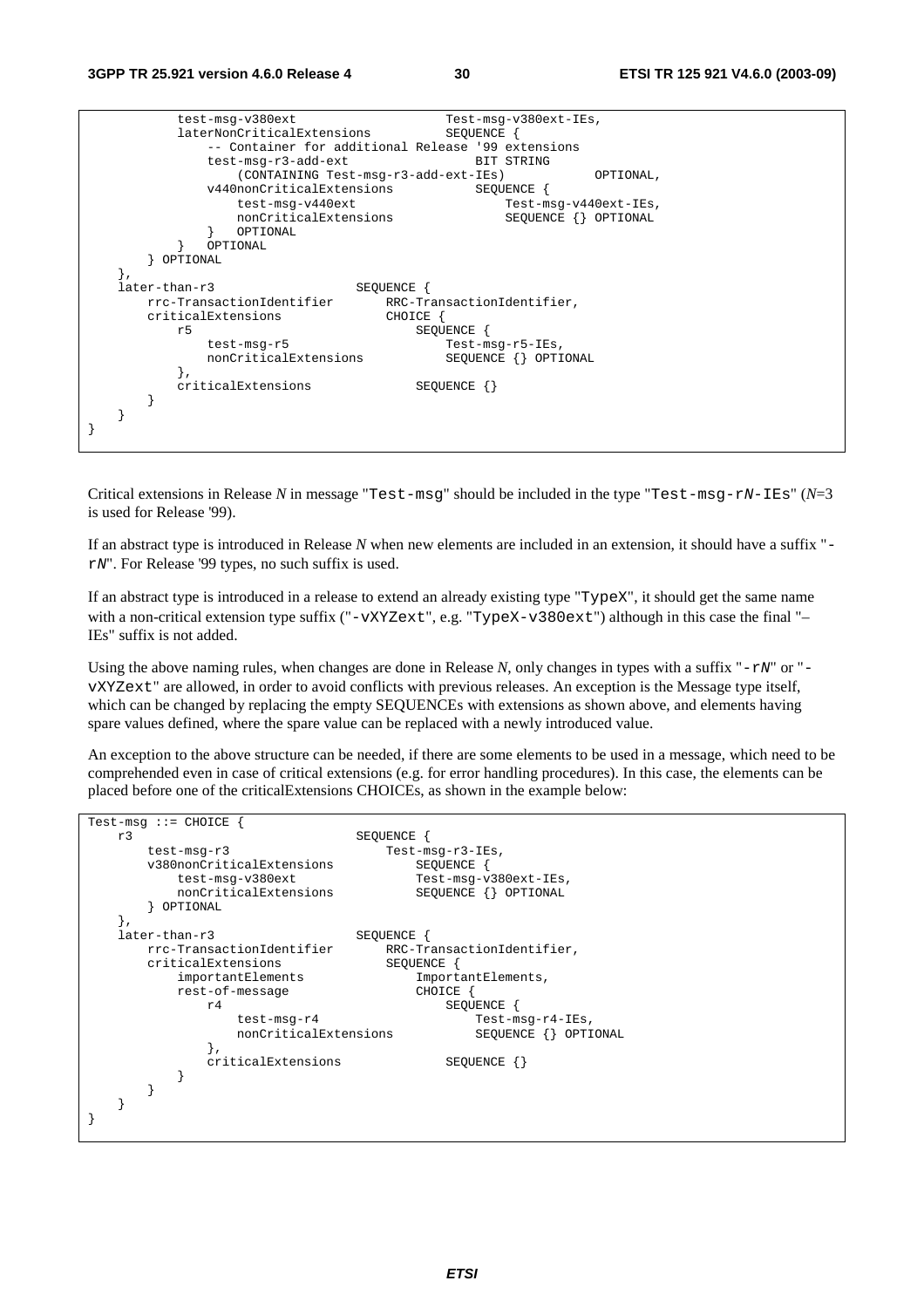In the above example, the elements in "importantElements" can be comprehended from a UE implementing this structure, even if a future version of the message including critical extensions is transmitted (i.e. the criticalExtension branch of the second CHOICE is used).

- NOTE 1: The structure presented in this clause and the proposed naming rules are one possibility. Further possibilities are FFS.
- NOTE 2: When non-critical extensions are introduced in a message that does not have yet a criticalExtension branch, they are introduced in the "Test-msg-v380ext-IEs" type as described above. It is possible, that after this change, another change introduces a critical extension for the same message, thus defining a critical extension branch. In this case, the whole message is redefined in the type "Test-msg-r*N*-IEs", and care is to be taken to include in this new type also all non-critical extensions that were introduced previously, in a way that best fits the new structure of the message.
- To be prepared for such cases, it could be beneficial to define in advance the "Test-msg-r*N*-IEs" whenever a noncritical extension is introduced, which would be an unused type mirroring the actual structure of the message, as long as no critical extensions are introduced, and would be used as the basis of the message if a critical extension is introduced. It is FFS if this concept is feasible, and if it should be introduced in the future.

### 10.4.3 Recommendations for extensions for further releases in RRC

#### 10.4.3.1 General

When in RRC an information element group is to be extended, the extension cannot be done directly in that IE, but only in the top level of the message, in the extension IEs of the message structure shown in Example 1. For implementing the extension, it has therefore to be investigated, in which messages the element to be extended is included.

Depending on criticality of the extension, this will be done by using the criticalExtension CHOICE branch, or the nonCriticalExtension information element.

The following subclauses provide some recommendations on how to use these elements.

```
MessageA ::= CHOICE {
   r3 <br>messageA-r3 <br>MessageA-r3 <br>Message
                                       MessageA-r3-IEs,<br>SEOUENCE {} OPTIONAL
       nonCriticalExtensions
    }, 
    criticalExtensions SEQUENCE {} 
} 
MessageA-r3-IEs ::= SEQUENCE {
     -- All messageA related information elements are included here. 
}
```
#### **Example 1**

### 10.4.3.2 Critical Extensions

When the extension is a critical one (i.e. the receiver has to reject the whole message, and handle according to the error procedures of the protocol), the criticalExtension branch of the top-level CHOICE in the message is used. In this case the message information elements can be updated similar to the tabular, providing a message structure for the new release's information elements, similar to the updated structure in the tabular description.

Example 2 shows the structure of MessageA presented above, how it would become after a critical extension in Release 4.

In this example, in the criticalExtensions branch a new information element is defined (MessageA-r4-IEs) which will contain all messageA specific elements for Release 4, including the extensions in the place they fit naturally according to the semantics.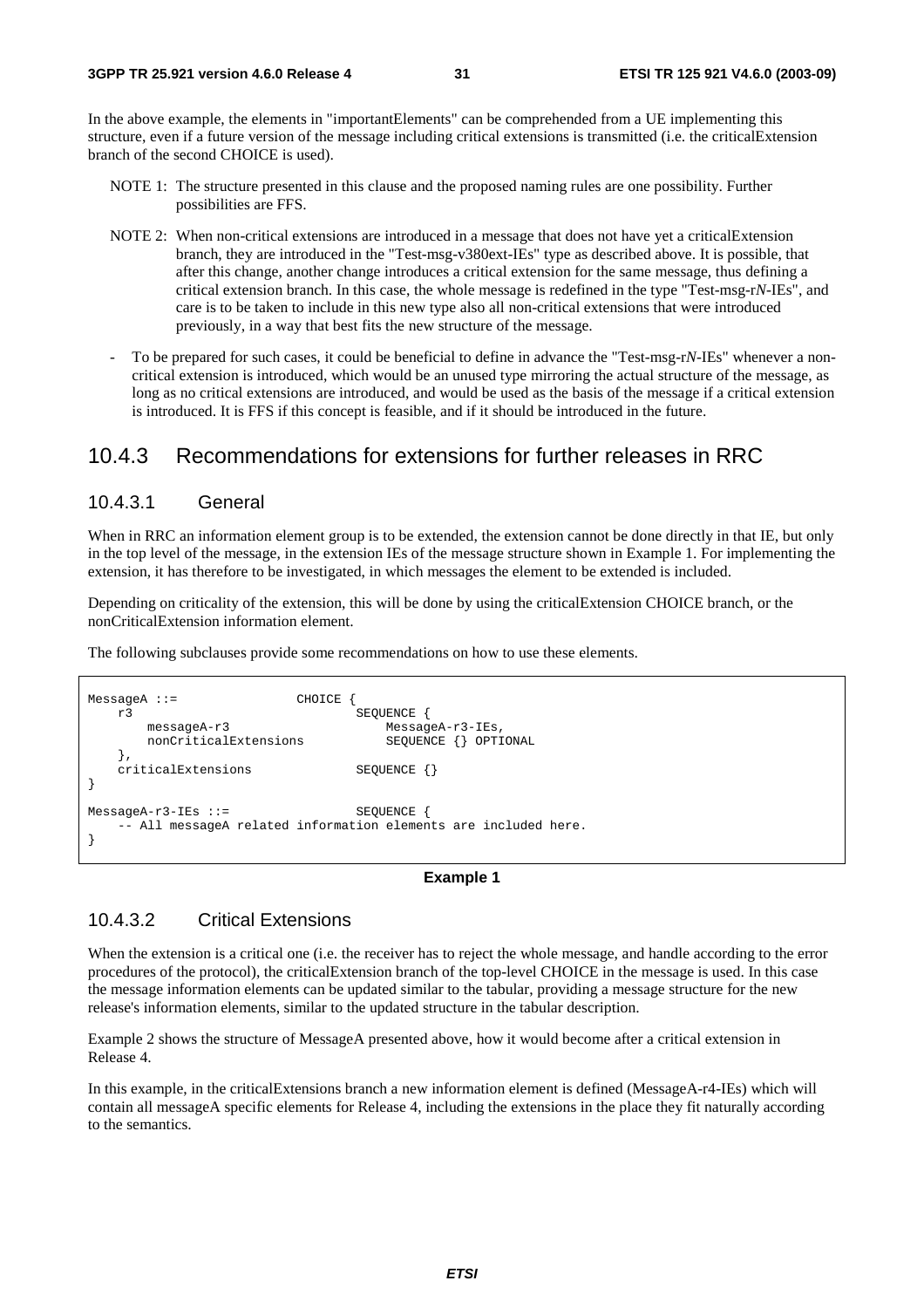Note that in the new structure additional nonCriticalExtensions and criticalExtensions information elements are defined to allow for further extensions in future releases.



#### **Example 2**

#### 10.4.3.3 Non-critical Extensions

For non-critical extensions (i.e. the receiver shall just ignore the extensions, and use the rest of the message as if the extensions were not present), the approach is to use the nonCriticalExtensions information element, which is encoded at the end of the message, allowing backward compatibility.

Before that Backward Compatibility is started for the following Release *N+1*, the non-critical extension information elements of the current Release *N* are added at the end of the message. At the point when Backward Compatibility is started for the following Release *N+1*, an optional BIT STRING container should be added before the information elements of the new release. In the case that further non-critical extension information elements need to be added to Release *N* they shall be placed within the BIT STRING container.

For example: As long as Backward Compatibility is not being enforced for Release 4, Release '99 extensions are added "normally" at the end of a message within a nonCriticalExtensions sequence. Once Backward Compatibility is started for Release 4, then new Release '99 specific extensions are introduced within an extension container. An extension container is a "normal" bit string field that encapsulates an extension structure. As a result:

- New extensions can be added **both** in Release '99 and Release 4 in a backward compatible way; and
- Release 4 systems are able to skip over unknown Release '99 extensions.

The extension container can be viewed as a specific type of non-critical extension and it is included in the same way. If the extension container is added to Release *N* before that Backward Compatibility has started for release *N+1*, further non-critical extensions to Release *N* should not be included in the container, but should be placed after it using the usual mechanism. In this way the extension container is not used until necessary, and therefore the corresponding length field overhead is not incurred unnecessarily.

The structure of the message of the example above is shown in Example 3 for Release '99 and 4 messages.

Examples for special non-critical extensions and MessageA-v440ext-IEs are given in the following subclauses.

```
-- This shows the message structure in Release '99 (including one non-critical extension) 
-- before backward compatibility is started for Release 4. 
MessageA :: = r3 SEQUENCE { 
      messageA-r3 MessageA-r3-IEs,
       v380nonCriticalExtensions SEQUENCE {
```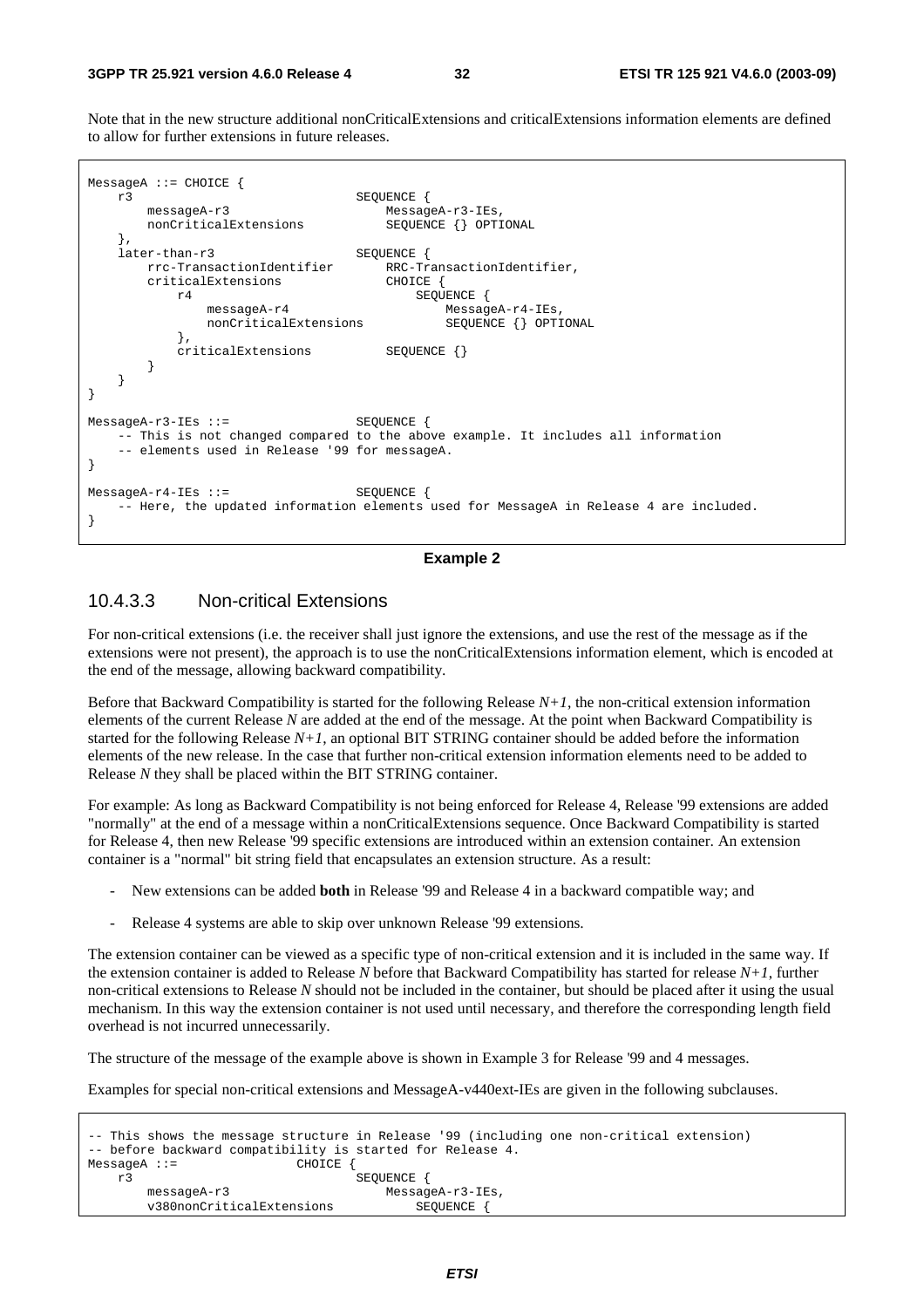messageA-v380ext MessageA-v380ext-IEs, nonCriticalExtensions SEQUENCE {} OPTIONAL } OPTIONAL }, criticalExtensions SEQUENCE {} } MessageA-r3-IEs ::= SEOUENCE { -- This is not changed compared to the same IE in Release '99. It includes all information -- elements used in Release '99 for MessageA. } MessageA-v380ext-IEs :: = SEQUENCE { -- Here are information elements added to Release '99 as extensions to the information -- contained in MessageA-r3-IEs. } -- This shows the Release '99 message structure once backward compatibility -- has been started for Release 4. MessageA ::= CHOICE {<br>r3 SEQUENCE { r3 SEQUENCE { messageA-r3 MessageA-r3-IEs, v380nonCriticalExtensions SEQUENCE { messageA-v380ext MessageA-v380ext-IEs, laterNonCriticalExtensions SEQUENCE { -- Container for additional Release '99 extensions messageA-r3-add-ext BIT STRING (CONTAINING MessageA-r3-add-ext-IEs) OPTIONAL, nonCriticalExtensions SEQUENCE {} OPTIONAL 0PTIONAL } OPTIONAL } OPTIONAL }, criticalExtensions SEQUENCE {} } MessageA-r3-IEs ::= SEQUENCE { -- This is not changed compared to the same IE in Release '99. It includes all information -- elements used in Release '99 for MessageA. }  $MessageA-v380ext-IES :: =$  SEQUENCE { -- Here are information elements added to Release '99 as extensions to the information -- contained in MessageA-r3-IEs. }  $MessageA-r3-add-ext-IES :: =$  SEQUENCE { -- Here are information elements added to Release '99 as extensions to the information -- contained in MessageA-r3-IEs after backward compatibility was started for Release 4. } -- This shows the structure of the Release 4 message -- (including one Release 4 non-critical extension).<br>MessageA ::= CHOICE { CHOICE { r3 SEQUENCE { messageA-r3 MessageA-r3-IEs, v380nonCriticalExtensions<br>messageA-v380ext messageA-v380ext MessageA-v380ext-IEs, laterNonCriticalExtensions -- Container for additional Release '99 extensions messageA-r3-add-ext BIT STRING (CONTAINING MessageA-r3-add-ext-IEs) OPTIONAL, v440nonCriticalExtensions SEQUENCE { messageA-v440ext MessageA-v440ext-IEs, nonCriticalExtensions } OPTIONAL } OPTIONAL } OPTIONAL  $\}$ , criticalExtensions SEQUENCE {} } MessageA-r3-IEs ::= SEQUENCE { -- This is not changed compared to the same IE in Release '99. It includes all information - elements used in Release '99 for MessageA.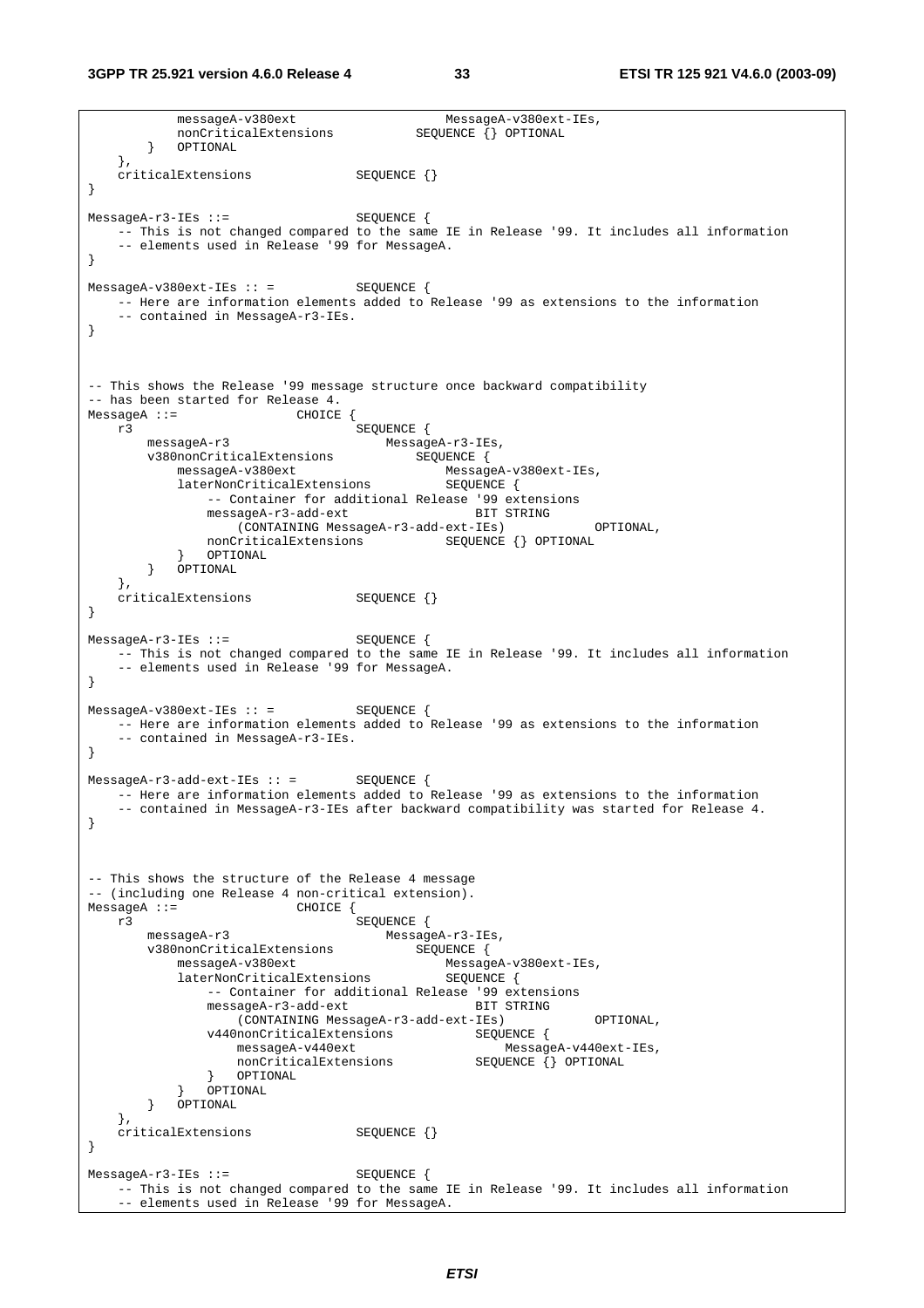}

| $MessageA-v380ext-IEs :: =$<br>SEQUENCE<br>-- Here are information elements added to Release '99 as extensions to the information<br>-- contained in MessageA-r3-IEs.                                                          |  |
|--------------------------------------------------------------------------------------------------------------------------------------------------------------------------------------------------------------------------------|--|
| $MessageA-r3-add-ext-IES :: =$ SEOUENCE {<br>-- Here are information elements added to Release '99 as extensions to the information<br>-- contained in MessageA-r3-IEs after backward compatibility was started for Release 4. |  |
| $MessageA-v440ext-IEs :: =$ SEQUENCE<br>-- Here are information elements added to Release 4 as extensions to the information<br>-- contained in MessageA-r3-IEs and MessageA-v380ext-IEs.                                      |  |

#### **Example 3**

#### 10.4.3.4 Examples of non-critical extensions

#### 10.4.3.4.1 Addition of a separate IE

If the extension is the addition of an information element (not inside a CHOICE, SEQUENCE OF, SET OF etc.), this new element can be directly included in MessageA-v440ext-IEs.

Example4 shows how the MessageA is extended to include a new element, "element3".

```
MessageA-r3-IEs ::= SEQUENCE { 
  element1 Element1, Element2 Element2
  element2
} 
MessageA-v440ext-IEs ::= SEQUENCE {
   element3 Element3-r4 
}
```
#### **Example 4**

#### 10.4.3.4.2 Addition of an IE to a structured group

If the extension is the addition of an information element inside a CHOICE, SEQUENCE OF, etc. (meaning that the information element can be absent or present more than once, depending on some condition), the structure of the original message should be duplicated in MessageA-v440ext-IEs using only the elements relevant to the extension (usually the CHOICEs, SEQUENCE OFs, etc.), and a comment should be included to indicate that the two structures should be used consistently (e.g. when a CHOICE is duplicated, the same branch should be followed in both places, when a SEQUENCE OF is duplicated, the number of occurrences should be the same etc.).

This is illustrated in Example5, where a new element, "element1a-3", has to be included inside the "choice1b" branch of the "choice1" CHOICE. Here "choice1" is included again in MessageA-v440ext-IEs, and "element1a-3" is included there in the appropriate branch.

```
MessageA-r3-IEs ::= SEQUENCE { 
-- For the "choice1b" branch of "choice1", an additional information element is 
-- defined in MessageA-v440ext-IEs ("elementla-3").
   choice1 CHOICE
       choice1a SEQUENCE { 
        element1a-1 Element1a-1
      },<br>choicelb
                                SEQUENCE {
        element1a-2 Element1a-2
 } 
    } 
} 
MessageA-v440ext-IEs ::= SEQUENCE
 In the following CHOICE the same branch shall be used as in choice1 in MessageA-r3-IEs.
   choice1 CHOICE {
```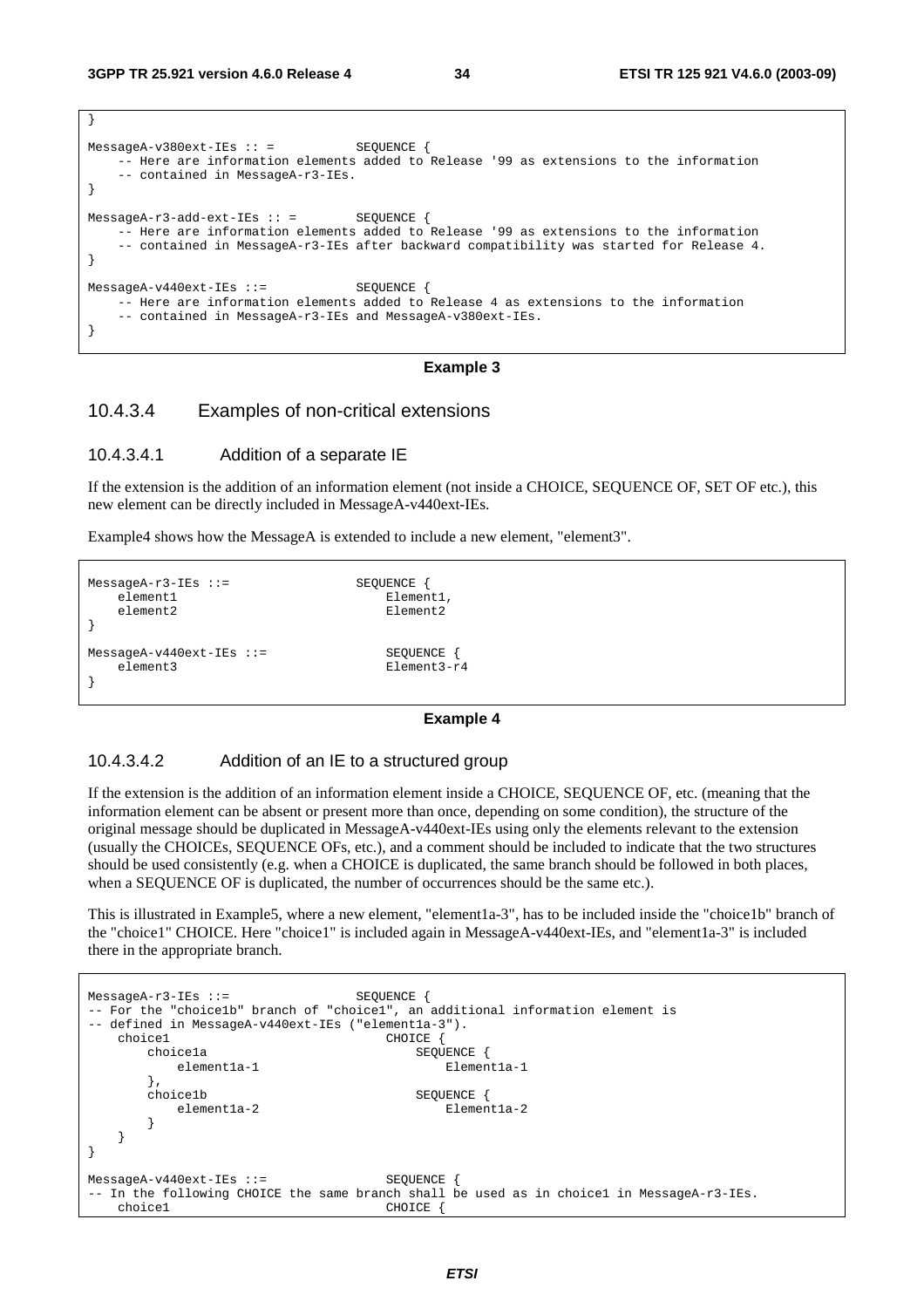```
 choice1a NULL, 
    choice1b <br>element1a-3 <br>Elemen
    element1a-3 Element1a-3-r4
 } 
   } 
}
```
#### **Example 5**

#### 10.4.3.4.3 Addition of a new CHOICE group

If the extension consists of moving some existing information elements inside a newly created CHOICE, the new branches of the created CHOICE should be included in MessageA-v440ext-IEs, and the CHOICE marked OPTIONAL, where absence means that the old elements are used. If the CHOICE is present, the old elements should be set to some default values, in order for older equipment to be understood, and new equipment should ignore the information therein.

This is illustrated in Example 6, where "element1" is to be moved inside the branch "choice1a" of a new CHOICE ("choice1").

```
MessageA-r3-IEs ::= SEQUENCE { 
-- The contents of "element1" shall be ignored, if in "MessageA-v440ext-IEs" the branch 
  "choice1b" of the CHOICE "choice1" is used.
  element1 Element1,
  element2 Element2
} 
MessageA-v440ext-IEs ::= SEQUENCE {
  choice1 CHOICE {
     choice1a <br>choice1b <br>SEQUENCE {
        ce1b SEQUENCE {<br>element3 Elemer
     element3 Element3-r4
 } 
   } 
}
```
#### **Example 6**

#### 10.4.3.4.4 Extension of value range

If the value range of an element is to be extended, an element including the new values should be defined in MessageAv440ext-IEs. If one of the new values is to be used, the already existing element from Release '99 should be set to some defined value (or be absent if it was OPTIONAL), in order for older equipment to work properly, and the new value should be signalled in the new information element.

In Example 7, "element1" is extended to have a range (0..15).



#### **Example 7**

#### 10.4.3.4.5 Replacement of a spare value with a new element

If a new value is to be included in an IE of type ENUMERATED, for which spare values were defined in the previous version, those spare values can be replaced with the new values.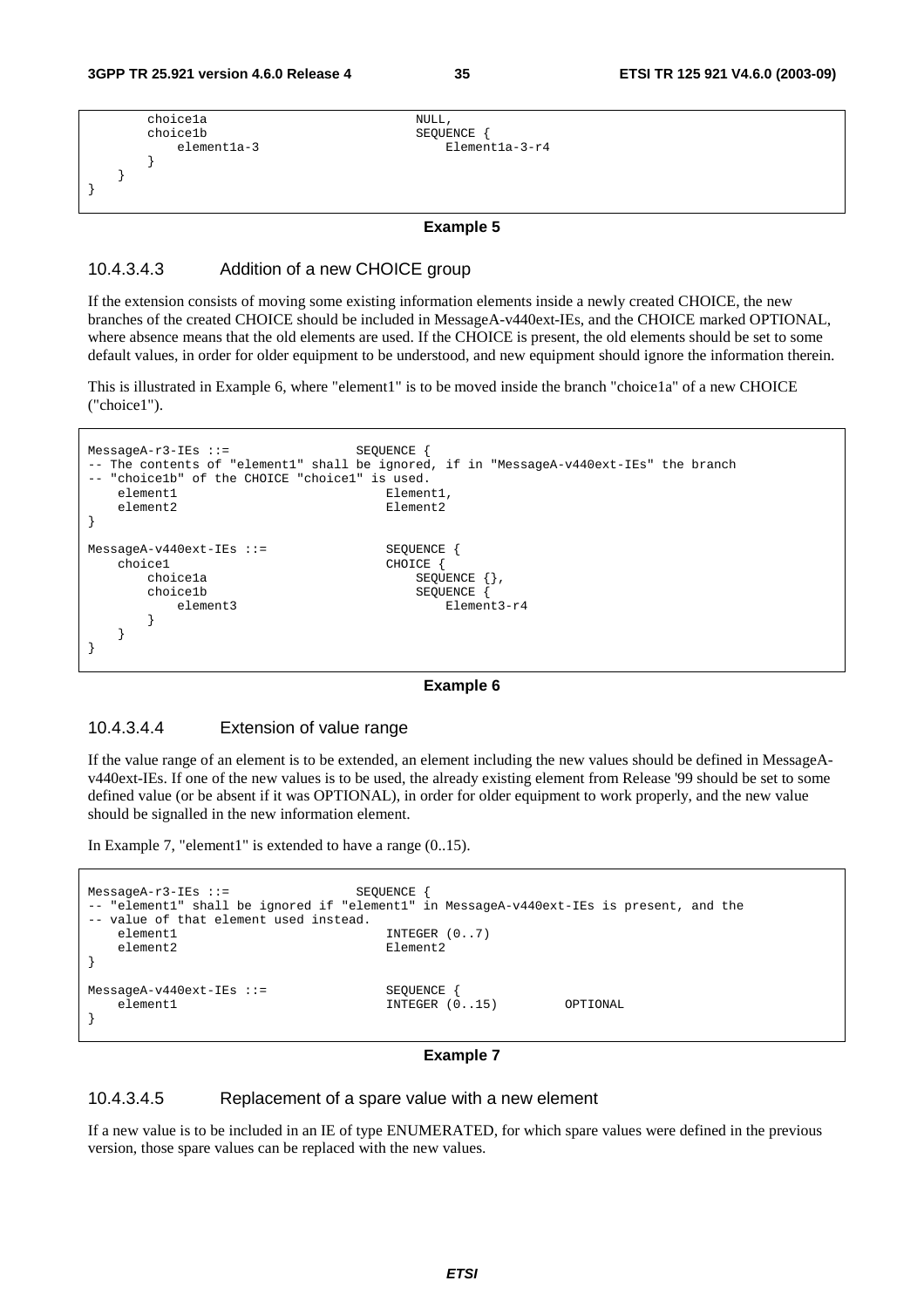If more new values are needed, than spare values included in the previous version, one spare value can be replaced by a special extension value (called e-new in example 8). If that value is used, a new element in the nonCriticalExtension part (element1-new) will define the new values, as shown in Example 8.

```
-- In the previous version, MessageA-r3-IEs was defined: 
MessageA-r3-IES ::= SEQUENCE {
   element1 ENUMERATED { e1, e2, spare1, spare2 }
} 
-- Now three new values are needed for element1: e3, e4 and e5. MessageA-r3-IEs is redefined: 
MessageA-r3-IEs ::= SEQUENCE { 
-- If the following has the value e-new, the actual value of element1 is defined in 
-- element1-new included in MessageA-r4-ext-IEs 
   element1 ENUMERATED { e1, e2, e3, e-new }
} 
MessageA-r4-ext-IEs ::= SEQUENCE { 
-- the following shall be present, if elementl in MessageA-r3-IEs has the value e-new.
    element1-new ENUMERATED { e4, e5, spare1, spare2 } OPTIONAL 
}
```
#### **Example 8**

If a spare value is included in a CHOICE, and that has to be replaced with a new information element and an appropriate type in the new version, the name of the element replaces the spare name in the CHOICE, but the type cannot be replaced, because that would lead to incompatibilities. Instead, the new type is included in the nonCriticalExtension part of the message, as shown in Example 9.

```
-- In the previous version, MessageA-r3-IEs was defined: 
MessageA-r3-IEs ::= SEQUENCE { 
  element1 CHOICE {
e1 E1,
e2 E2,
     spare NULL
   } 
} 
-- Now a new option is needed for the element1 CHOICE: e3 with type E3. 
-- MessageA-r3-IEs is redefined: 
MessageA-r3-IEs ::= SEQUENCE { 
-- If elementl has the value e3, the value of e3 is specified in the element e3
-- included in MessageA-r4-ext-IEs. 
  element1 CHOICE {<br>e1 E1,
e1 E1,
e^2 E2,
 e3 NULL 
   } 
} 
MessageA-r4-ext-IEs ::= SEQUENCE { 
-- the following shall be present, if elementl in MessageA-r3-IEs has the value e3.<br>
E3 OPTIONAL
   e3 E3 OPTIONAL 
}
```
#### **Example 9**

#### 10.4.3.4.6 Introducing new System Information Block Types

In general new message types are introduced by replacing a spare value as described in subclause 10.4.3.4.5. That subclause also shows that in case there are insufficient spare values available, the last spare value can be replaced by a special extension value. If that value is used, an additional message type extension IE is included to distinguish between the additional message types, as shown in Example 10.

DL-CCCH-Message ::= SEQUENCE { integrityCheckInfo IntegrityCheckInfo OPTIONAL, message DL-CCCH-MessageType } DL-CCCH-MessageType ::= CHOICE { cellUpdateConfirm CellUpdateConfirm-CCCH,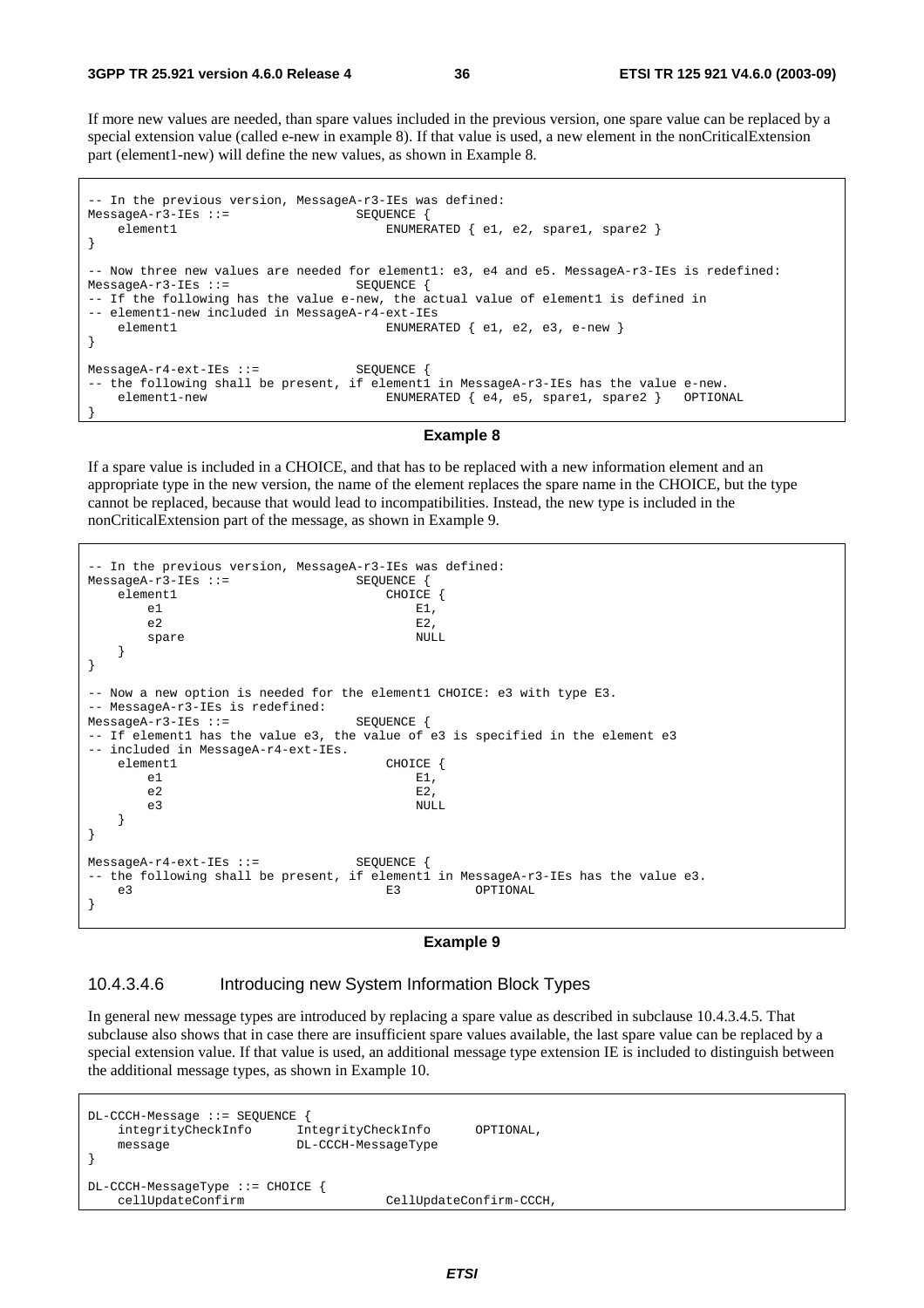| rrcConnectionReject                  | RRCConnectionReject,       |
|--------------------------------------|----------------------------|
| rrcConnectionRelease                 | RRCConnectionRelease-CCCH, |
| rrcConnectionSetup                   | RRCConnectionSetup,        |
| uraUpdateConfirm                     | URAUpdateConfirm-CCCH,     |
| ext1                                 | Ext1Message-CCCH,          |
| ext2                                 | Ext2Message-CCCH,          |
| extension                            | DL-CCCH-MessageTypeExt     |
|                                      |                            |
|                                      |                            |
| $DL-CCCH-MessaqeTypeExt ::=CHOICE$ { |                            |
| Ext3                                 | Ext3Message-CCCH,          |
| spare3                               | NULL,                      |
| spare2                               | NULL,                      |
| sparel                               | NULL.                      |
|                                      |                            |
|                                      |                            |

#### **Example 10**

For system information block types, the "SIB type" information element is also included in each of the segments. If in this case there are insufficient spare values, the last value can again be used to indicate "extension". If that value is used, an additional SIB type extension IE is included to distinguish between the additional SIB types. This additional IE is not included in the segments; it is only included in the scheduling information included in the MIB and/or the SBs.

NOTE: One could include this additional IE in the segments e.g. by changing the SIB-type into a choice as shown in example 11. This option should not be used since it involves additional overhead (more scarce BCH bits are needed to indicate the SIB type) and complicates the scheduling (more different SIB data sizes are to be considered).

| $FirstSegment :: =$            | SEQUENCE {     |
|--------------------------------|----------------|
| -- Other information elements  |                |
| sib-Type                       | SIB-Type,      |
| seg-Count                      | SeqCount,      |
| sib-Data-fixed                 | SIB-Data-fixed |
| $\}$                           |                |
|                                |                |
| $SIB-Type :: =$                | CHOICE {       |
| MasterInformationBlock         | NULL,          |
| systemInformationBlockType1    | NULL,          |
| systemInformationBlockType2    | NULL,          |
| systemInformationBlockType3    | NULL,          |
| systemInformationBlockType4    | NULL,          |
| systemInformationBlockType5    | NULL,          |
| systemInformationBlockType6    | NULL,          |
| systemInformationBlockType7    | NULL,          |
| systemInformationBlockType8    | NULL,          |
| systemInformationBlockType9    | NULL,          |
| systemInformationBlockType10   | NULL,          |
| systemInformationBlockType11   | NULL,          |
| systemInformationBlockType12   | NULL,          |
| systemInformationBlockType13   | NULL,          |
| systemInformationBlockType13-1 | NULL,          |
| systemInformationBlockType13-2 | NULL,          |
| systemInformationBlockType13-3 | NULL,          |
| systemInformationBlockType13-4 | NULL,          |
| systemInformationBlockType14   | NULL,          |
| systemInformationBlockType15   | NULL,          |
| systemInformationBlockType15-1 | NULL,          |
| systemInformationBlockType15-2 | NULL,          |
| systemInformationBlockType15-3 | NULL,          |
| systemInformationBlockType16   | NULL,          |
| systemInformationBlockType17   | NULL,          |
| systemInformationBlockType15-4 | NULL,          |
| systemInformationBlockType18   | NULL,          |
| schedulingBlock1               | NULL,          |
| schedulingBlock2               | NULL,          |
| systemInformationBlockType15-5 | NULL,          |
| ext1                           | NULL,          |
| extension                      | SIB-TypeExt    |
| }                              |                |
|                                |                |
| $SIB-TypeExt ::=$              | CHOICE {       |
| ext2                           | NULL,          |
| spare7                         | NULL,          |
| spare6                         | NULL,          |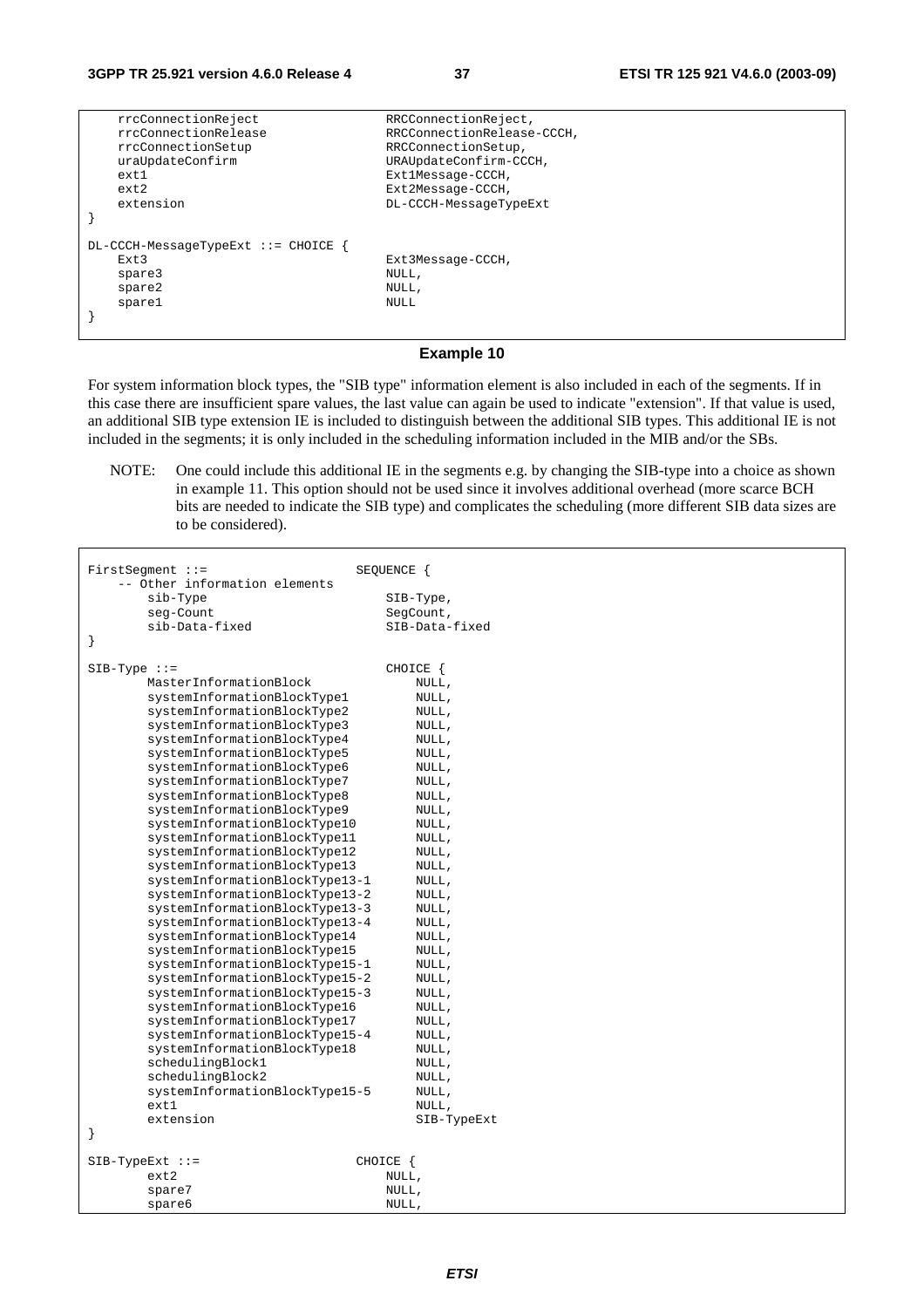| spare5 | NULL,           |  |
|--------|-----------------|--|
| spare4 | NULL,           |  |
| spare3 | NULL,           |  |
| space2 | NULL,           |  |
| spare1 | $\texttt{NULL}$ |  |
|        |                 |  |

**Example 11 – Not recommended** 

The addition of new SIB types to the scheduling information is illustrated by example 12. The example shows the extension of the choice. The example also shows that the information applicable for the extended choice values is appended at the end of the SIB (in this case the MIB), as a non critical extension.

NOTE: In this example only the number of SIB types is increased; the number of SIBs that can be scheduled (as reflected in the size of the list in the scheduling information) is not extended.

| $MasterInformationBlock :: =$<br>mib-ValueTag<br>-- are included in PLMN-Type.<br>plmn-Type<br>sibSb-ReferenceList<br>vxy0NonCriticalExtensions<br>masterInformationBlock-vxy0ext<br>nonCriticalExtensions<br>OPTIONAL<br>$\}$                                                                                                                                                                                                                                                                                                                                                       | SEQUENCE {<br>MIB-ValueTag,<br>-- TABULAR: The PLMN identity and ANSI-41 core network information<br>PLMN-Type,<br>SIBSb-ReferenceList,<br>SEQUENCE {<br>MasterInformationBlock-vxy0ext-IEs,<br>$SEQUENCE$ $\{\}$<br>OPTIONAL                                                                                                                                                                                                                                                                                                                                           |
|--------------------------------------------------------------------------------------------------------------------------------------------------------------------------------------------------------------------------------------------------------------------------------------------------------------------------------------------------------------------------------------------------------------------------------------------------------------------------------------------------------------------------------------------------------------------------------------|-------------------------------------------------------------------------------------------------------------------------------------------------------------------------------------------------------------------------------------------------------------------------------------------------------------------------------------------------------------------------------------------------------------------------------------------------------------------------------------------------------------------------------------------------------------------------|
| $SIBSb-ReferenceList ::=$                                                                                                                                                                                                                                                                                                                                                                                                                                                                                                                                                            | SEQUENCE (SIZE (1maxSIB)) OF<br>SchedulingInformationSIBSb                                                                                                                                                                                                                                                                                                                                                                                                                                                                                                              |
| SchedulingInformationSIBSb ::=<br>sibSb-Type<br>scheduling<br>$\}$                                                                                                                                                                                                                                                                                                                                                                                                                                                                                                                   | SEQUENCE {<br>SIBSb-TypeAndTag,<br>SchedulingInformation                                                                                                                                                                                                                                                                                                                                                                                                                                                                                                                |
| $SIBSb-TypeAndTag :: =$<br>sysInfoType1<br>sysInfoType2<br>sysInfoType3<br>sysInfoType4<br>sysInfoType5<br>sysInfoType6<br>sysInfoType7<br>sysInfoType8<br>sysInfoType9<br>sysInfoType10<br>sysInfoType11<br>sysInfoType12<br>sysInfoType13<br>sysInfoType13-1<br>sysInfoType13-2<br>sysInfoType13-3<br>sysInfoType13-4<br>sysInfoType14<br>sysInfoType15<br>sysInfoType16<br>sysInfoType17<br>sysInfoTypeSB1<br>sysInfoTypeSB2<br>sysInfoType15-1<br>sysInfoType15-2<br>sysInfoType15-3<br>sysInfoType15-4<br>sysInfoType18<br>sysInfoType15-5<br>ext1<br>ext2<br>extension<br>$\}$ | CHOICE {<br>PLMN-ValueTag,<br>CellValueTag,<br>CellValueTag,<br>CellValueTag,<br>CellValueTag,<br>CellValueTag,<br>NULL,<br>CellValueTag,<br>NULL,<br>NULL,<br>CellValueTag,<br>CellValueTag,<br>CellValueTag,<br>CellValueTag,<br>CellValueTag,<br>CellValueTag,<br>CellValueTag,<br>NULL,<br>CellValueTag,<br>PredefinedConfigIdentityAndValueTag,<br>NULL,<br>CellValueTag,<br>CellValueTag,<br>CellValueTag,<br>SIBOccurrenceIdentityAndValueTag,<br>SIBOccurrenceIdentityAndValueTag,<br>CellValueTag,<br>CellValueTag,<br>CellValueTag,<br>NULL,<br>NULL,<br>NULL |
| $SIBSb-TypeAndTagExt ::=$<br>ext3<br>spare7<br>spare6                                                                                                                                                                                                                                                                                                                                                                                                                                                                                                                                | CHOICE {<br>NULL,<br>NULL,<br>NULL,                                                                                                                                                                                                                                                                                                                                                                                                                                                                                                                                     |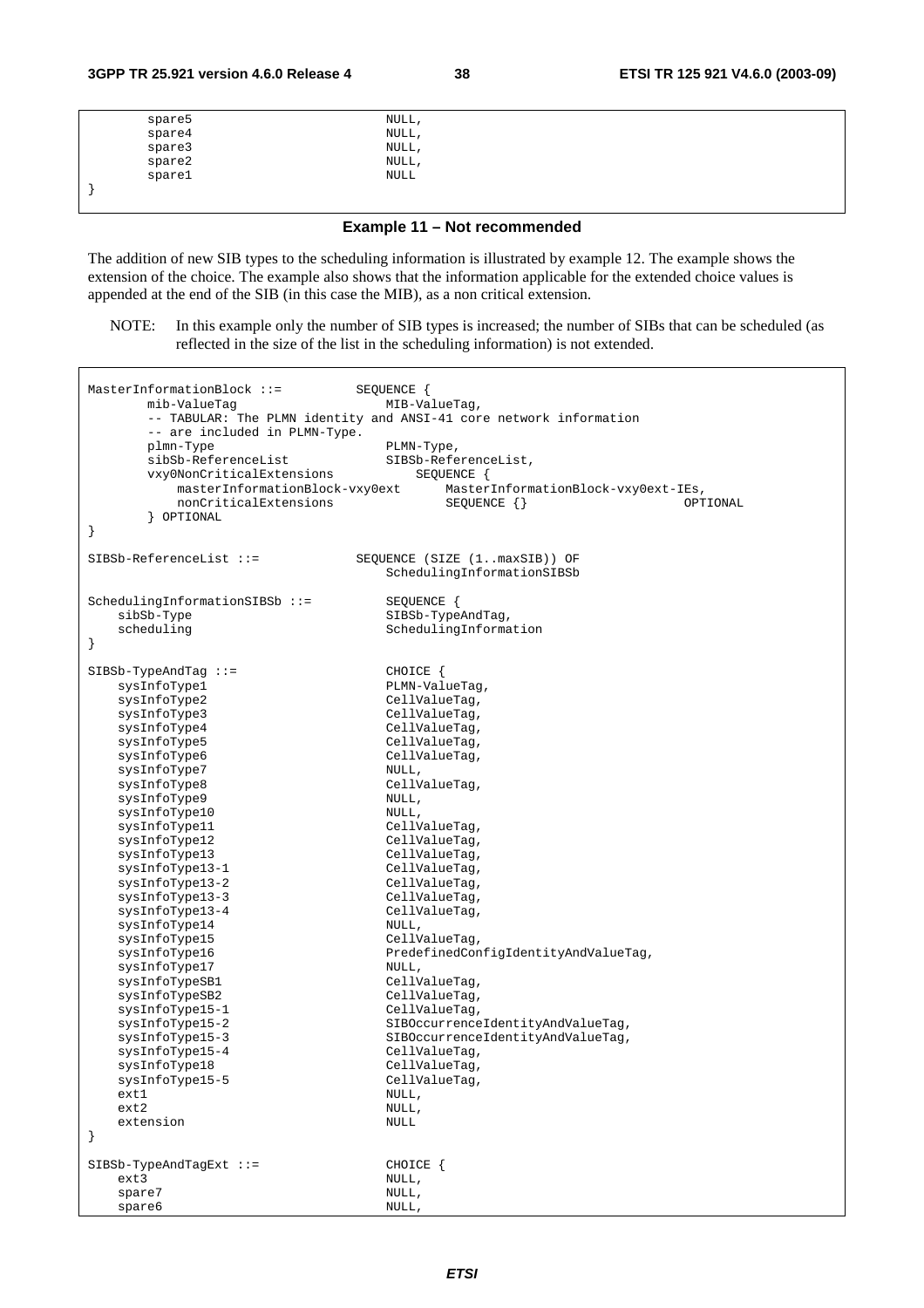```
\begin{minipage}{.4cm} \texttt{spare5} \end{minipage}spare4
   spare3 NULL,
   spare2 NULL,
   spare1 NULL
} 
MasterInformationBlock-vxy0ext-IEs ::= SEQUENCE { 
    extSIBTypeInfoSchedulingInfo-List ExtSIBTypeInfoSchedulingInfo-List OPTIONAL 
} 
 - For each extended SIB type the value tag information is added at the end
ExtSIBTypeInfoSchedulingInfo-List::= SEQUENCE (SIZE (1..maxSIB)) OF 
                                     ExtSIBTypeInfoSchedulingInfo 
ExtSIBTypeInfoSchedulingInfo-List::= SEQUENCE { 
   schedulingInfoListIndex INTEGER (1..maxSIB),<br>valueTagInfo ValueTagInfo
                                 valueTagInfo ValueTagInfo 
} 
ValueTagInfo ::= CHOICE { 
None NULL.
   sysInfoType2 CellValueTag,
   sysInfoType1 PLMN-ValueTag
    sysInfoType15-3 SIBOccurrenceIdentityAndValueTag 
}
```
**Example 12 – Recommended method** 

## 10.5 Extensions for future releases in RANAP, RNSAP, NBAP; and SABP

The following clauses contain rules for extension mechanisms of ASN.1 for RANAP, SABP, RNSAP and NBAP. The purpose of these rules is to guarantee backward compatibility for ASN.1.

### 10.5.1 Allowed Extension

The allowed extension for ASN.1 description in RANAP, SABP, RNSAP and NBAP are:

- 1) adding New IEs or IE groups which should be achieved by using the protocol extension container (extension by using of ellipsis notation (...) should be avoided) for:
	- adding at the top level of message; and
	- adding in the SEQUENCE type,
- 2) extending the range of already define IEs which has ellipsis notation(...);
- 3) changing the assigned criticality information of already defined IEs; and
- 4) adding new IEs of IE groups after ellipsis notation (...) in the CHOICE type if the ellipsis notation (...) is present.

### 10.5.2 Not Allowed Extension

The not allowed extension for ASN.1 description in RANAP, SABP, RNSAP and NBAP are:

- 1) deleting the already defined IEs or IE groups when no individual criticality information is defined;
- 2) adding or deleting the criticality information of existing IEs;
- 3) deleting the already defined values in the ASN.1 type. Instead, a semantic description is added in order to clarify the behaviour; and
- 4) changing the presence of already defined IEs with no assigned criticality.

This is because above changes do not guarantee the backward compatibility.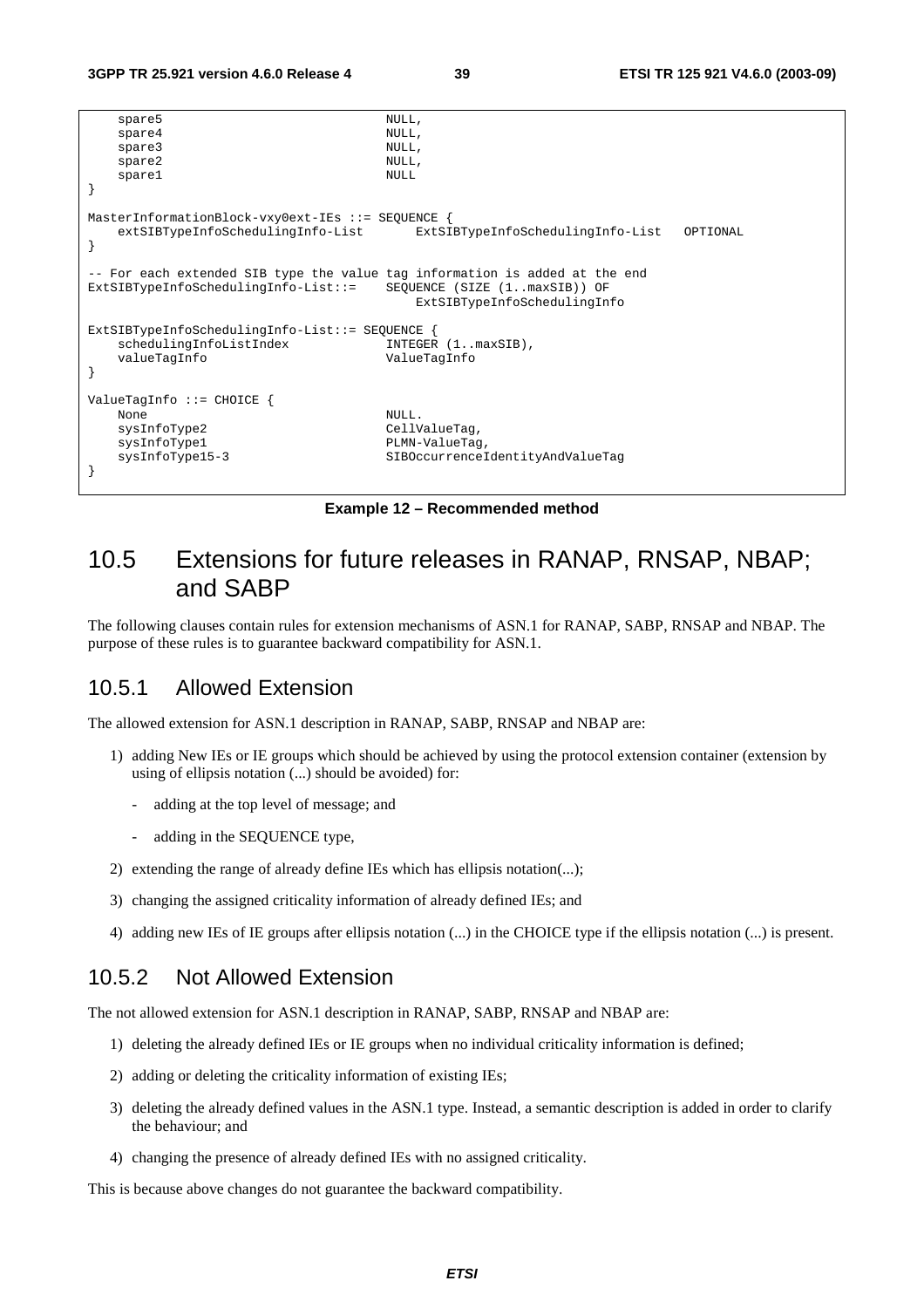## 10.5.3 Recommendations for extensions for further releases

### 10.5.3.1 General

This subclause gives recommendations for future extensions in versions of the RANAP, RNSAP, NBAP, and SABP where non-backward compatible changes are not acceptable.

### 10.5.3.2 Usage of Presence and Assigned Criticality in Future Releases

#### 10.5.3.2.1 New Procedures

For procedures introduced when the backward compatibility mechanisms are taken into use the following recommendation applies to the Assigned Criticality of the procedure (in the tabular description of messages visible as the Assigned Criticality of the IE Message Type).

| <b>Assigned Criticality</b> | <b>Recommendation</b>                                                                                                                                                                                                                    | <b>Typical usage</b>                                                                                                                                                                    |  |  |
|-----------------------------|------------------------------------------------------------------------------------------------------------------------------------------------------------------------------------------------------------------------------------------|-----------------------------------------------------------------------------------------------------------------------------------------------------------------------------------------|--|--|
| Ignore                      | Should be used if:<br>the sender does not care whether or<br>not the procedure is supported; or<br>if the sender "already knows" that the<br>procedure is supported.                                                                     | Typically used for procedures where:<br>the sender do not care whether or not the<br>procedure is supported; or<br>where the usage is dependent on previously<br>exchanged information. |  |  |
| Ignore and Notify           | Should be used if:<br>the sender does not care whether or<br>not the procedure is supported; or<br>if the sender "already knows" that the<br>procedure is supported;<br>but need to know whether or not the<br>procedure was understood. | Typically not used.                                                                                                                                                                     |  |  |
| Reject                      | Should be used if:<br>the procedure shall be rejected when<br>not supported.                                                                                                                                                             | Typically used for new procedures where the<br>sender has no prior knowledge on whether or<br>not the procedure will be understood.                                                     |  |  |

### 10.5.3.2.2 New IEs

For new IEs introduced when the backward compatibility mechanisms are taken into use the following recommendation applies to the Assigned Criticality of the IE.

| <b>Presence</b>            | <b>Assigned</b><br><b>Criticality</b> | <b>Recommendation</b>                                                                                                                                                                                                                                                                                                                      | <b>Typical usage</b>                                                                         |
|----------------------------|---------------------------------------|--------------------------------------------------------------------------------------------------------------------------------------------------------------------------------------------------------------------------------------------------------------------------------------------------------------------------------------------|----------------------------------------------------------------------------------------------|
| Optional                   | Ignore                                | Should be used if the sender does not care<br>whether or not the function related to the IE is<br>supported.                                                                                                                                                                                                                               | Typically used for "non core" features<br>(specification text; " shall, if<br>supported, ".  |
|                            | Ignore and Notify                     | Should be used if:<br>the sender does not care whether or not the<br>function related to the IE is supported.<br>but need to know whether or not the IE was<br>understood.                                                                                                                                                                 | Typically used for "non core" features<br>(specification text; " shall, if<br>supported, "). |
|                            | Reject                                | Should be used if:<br>the alternative to executing the feature<br>related to the IE is rejecting the procedure.                                                                                                                                                                                                                            | Typically used for "core" features<br>(specification text; " shall ").                       |
| Mandatory /<br>Conditional | Ignore                                | Should be used for "core" features where:<br>it is essential that all implementations of<br>future releases support the feature related<br>to the $IE$ :<br>it is possible to inter-work with nodes<br>implementing older releases (not<br>understanding the IE related to the feature<br>and consequently not supporting the<br>feature). | Typically not used.<br>Note 1.                                                               |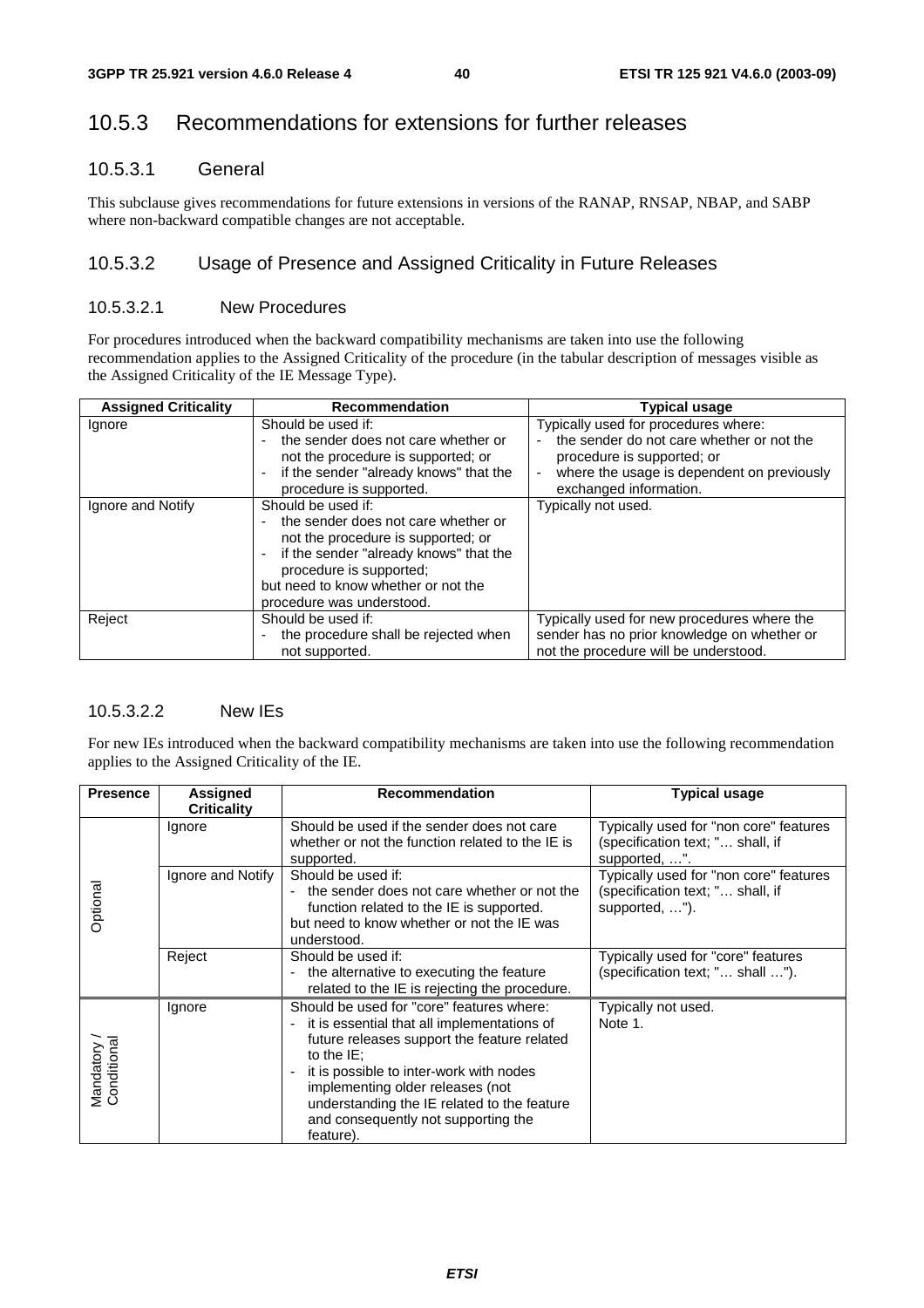|  | Ignore and Notify | Should be used for "core" features where:<br>- it is essential that all implementations of<br>future releases support the feature related<br>to the $IE$ :<br>it is possible to inter-work with nodes<br>implementing older releases (not<br>understanding the IE related to the feature<br>and consequently not supporting the<br>feature);<br>but the sending node need to know whether or<br>not the IE was understood. | Typically not used.<br>Note 1. |
|--|-------------------|----------------------------------------------------------------------------------------------------------------------------------------------------------------------------------------------------------------------------------------------------------------------------------------------------------------------------------------------------------------------------------------------------------------------------|--------------------------------|
|  | Reject            | Should be used for "core" features where:<br>- it is essential that all implementations of<br>future releases support the feature related<br>to the $IE$ :<br>it is not possible to inter-work with nodes<br>implementing older releases (not supporting<br>the feature).                                                                                                                                                  | Typically not used.<br>Note 2. |

- NOTE 1: This combination (presence + assigned criticality) could be used as an intermediate state, i.e. when the Assigned Criticality is expected/planned to be changed to "Reject" in the future.
- NOTE 2: This combination (presence + assigned criticality) should be avoided since it prevents inter-working with older version of a specification.

#### 10.5.3.2.3 Changing the Presence of an IE

The Presence can always be changed in future version of a specification.

NOTE: Mandatory and Conditional IEs with Assigned Criticality "Reject" will still cause rejection when missing in a node based on a previous version of the specification (even though changed to Optional).

#### Recommendation:

The Presence of Mandatory IEs with Assigned Criticality "Reject" should not be changed in future versions of a specification.

The Presence of Conditional IEs with Assigned Criticality "Reject" should not be changed in future versions of a specification, unless it is also ensured that the condition will not result in a requirement to include the IE.

#### 10.5.3.2.4 Changing the Assigned Criticality of an IE

The Assigned Criticality can always be changed in future version of a specification.

NOTE: The behaviour for missing IEs will remain unchanged when inter-working with a node based on a previous version of the specification.

#### Recommendation:

When changing the Assigned Criticality of Mandatory and Conditional IEs with Assigned Criticality "Reject" in future versions of a specification special attention should be paid to inter-working between different versions of the specification.

#### 10.5.3.2.5 Removing IEs

Any IE (with Assigned Criticality) can be removed in future version of a specification.

NOTE: Mandatory and Conditional IEs with Assigned Criticality "Reject" will still cause rejection when missing in a node based on a previous version of the specification (even though changed to Optional).

#### Recommendation:

Mandatory IEs with Assigned Criticality "Reject" should not be removed in future versions of a specification.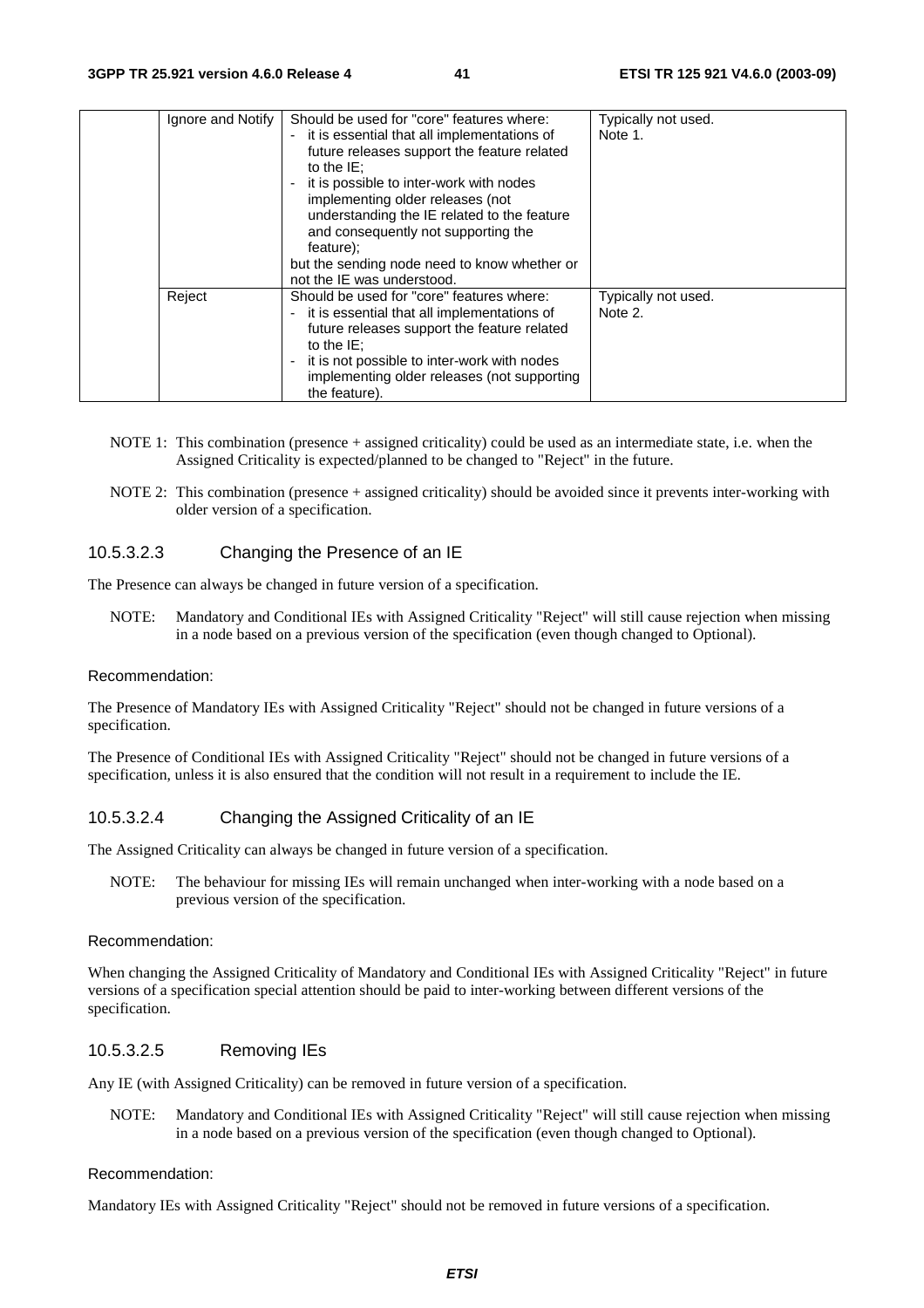#### **3GPP TR 25.921 version 4.6.0 Release 4 42 ETSI TR 125 921 V4.6.0 (2003-09)**

Conditional IEs with Assigned Criticality "Reject" should not be removed in future versions of a specification, unless it is also ensured that the condition, if evaluated for the message where the IE is removed by a node based on a previous version of the specification, will not result in a requirement to include the IE.

## 10.5.4 Use of extensions

The following rules apply to the use of extensions in RANAP, SABP, RNSAP and NBAP:

- 1) IEs added in the extension containers shall be added before the ellipsis notation.
- 2) IEs added in the extension containers shall be placed in the extension containers in the chronological order of their introduction e.g. a late correction of Release '99 may appear after Release 4 corrections in a Release 4 version of the specification.
- 3) When new values are added into an ENUMERATED type after the ellipsis notation in the later release (e.g. Release 4), the same amount of new values need to be added as "dummy" in the same IE in the correspondent older release of the specification (e.g. Release '99).

 The "dummy" has to be added into the older release (e.g. Release '99) of the specifications when needed, i.e. if the later release (e.g. Release 4) of specification is considered as not stable, the "dummy" shall not be added in the same IE in the correspondent older release (e.g. Release '99) of the specification. When the older release (e.g. Release '99) adds new values for later version (e.g. Release '99 June version), the same values shall be added in the same position of the correspondent later release (e.g. Release 4) in order to have backward compatibility when in the future the later release (e.g. Release 4) is considered as stable. Further explanation with an example is shown below:

- Release '99 June version: *Example* ::= ENUMERATED {a, b,...};
- Release 4 June version: *Example* ::= ENUMERATED {a, b,..., c, d};
- NOTE 1: In the June version the Release 4 is considered as not stable, therefore no "dummy" was added in Release '99).
	- Release '99 September version, *Example* ::= ENUMERATED {a, b,…, e};
	- Release 4 September version, *Example* ::= ENUMERATED {a, b,..., e, c, d};
- NOTE 2: In the September version the value "e" was added in Release '99, the value "e" shall be added at the same position in Release 4 since the Release 4 is yet considered as not stable.
	- Release '99 December version, *Example* ::= ENUMERATED {a, b,..., e, dummy1, dummy2, f};
	- Release 4 December version, *Example* ::= ENUMERATED {a, b,…, e, c, d, f}.
- NOTE 3: In the December version, when a new value "f" has to be added in Release '99 and the Release 4 is considered as stable, "dummy1" and "dummy2" are added.
- 4) When new choice tags are added into a CHOICE type after the ellipsis notation, new tags shall need to be added in the protocol container.
	- Any addition of a choice tag in Release x for a CHOICE not existing in Release y ( $y \lt x$ ) shall be made by introducing a normal choice tag (not included in the protocol container) after the ellipses if no release  $z(z)$ x) has included a protocol container for this CHOICE yet. Further explanation with an example is shown below:
		- Release '99 June version, *Example* ::= CHOICE {a, b,...};
		- Release 4 June version, *Example* ::= CHOICE {a, b,...};
		- Release '99 September version, *Example* ::= CHOICE {a, b,..., c};
		- Release 4 September version, *Example* ::= CHOICE {a, b,…, c}.
	- Any addition of a choice tag in Release x for a CHOICE already existing in Release  $y (y < x)$  shall be made inside a protocol container after the ellipses. Further explanation with an example is shown below: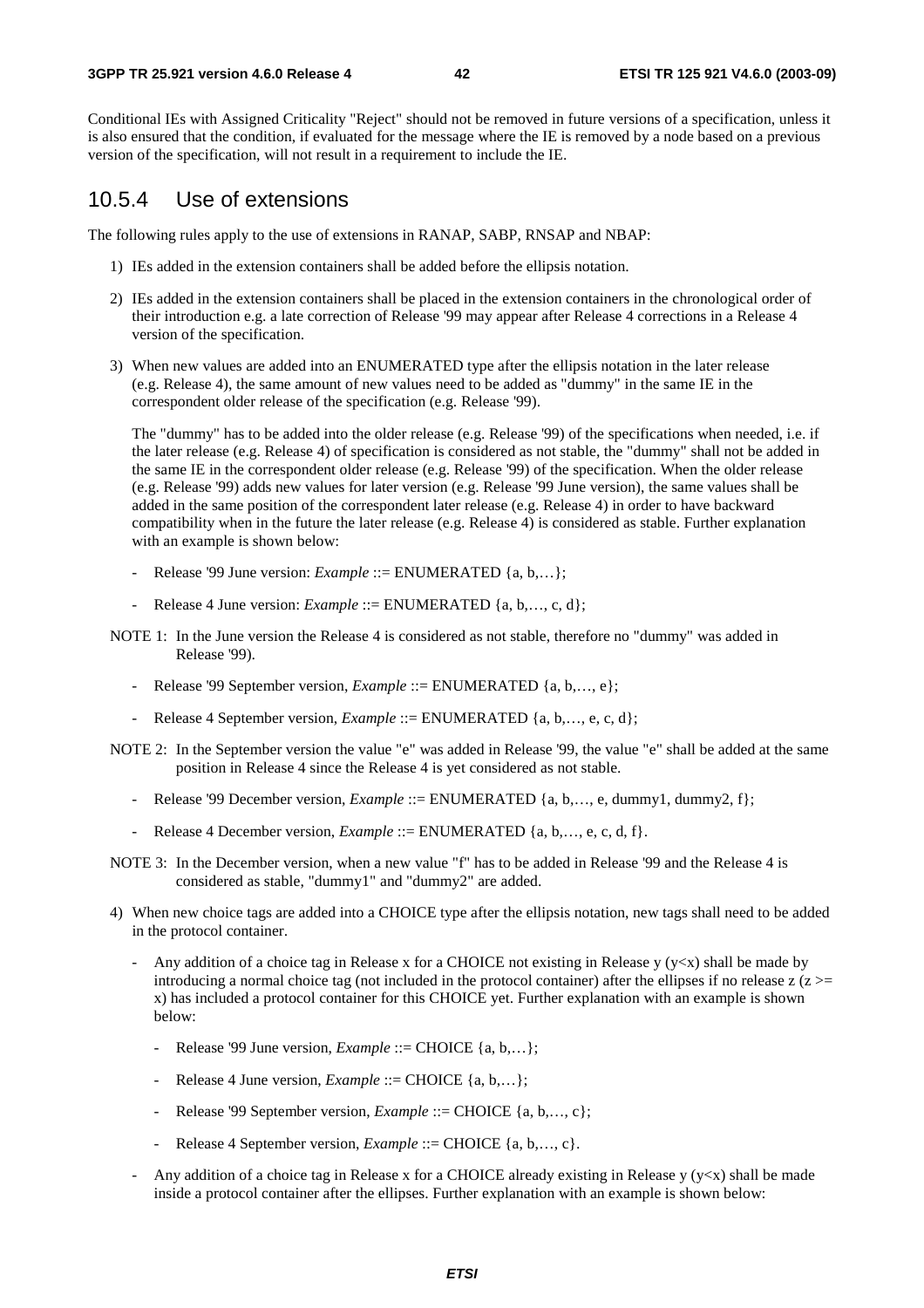- Release '99 June version: *Example* ::= CHOICE {a, b,...};
- Release 4 June version: *Example* ::= CHOICE {a, b,...};
- Release '99 September version: *Example* ::= CHOICE {a, b,...};
- Release 4 September version: *Example* ::= CHOICE {a, b,..., protocol container {d}}.
- Any addition of a choice tag in Release x for a CHOICE already containing a protocol container in Release y  $(y>x)$  shall be made inside a protocol container after the ellipses. Further explanation with an example is shown below:
	- Release '99 June version: *Example* ::= CHOICE {a, b,...};
	- Release 4 June version: *Example* ::= CHOICE {a, b,..., protocol container {d}};
	- Release '99 September version: *Example* ::= CHOICE {a, b,..., protocol container {e}};
	- Release 4 September version: *Example* ::= CHOICE {a, b,..., protocol container {d, e}.
- If any Release has already included a protocol container in this CHOICE, then all future changes to this CHOICE shall be made by introducing IE's in the protocol container. Further explanation with an example is shown below:
	- Release 4 June version: *Example* ::= CHOICE {a, b,..., protocol container {d, e}};
	- Release 4 September version: *Example* ::= CHOICE {a, b,..., protocol container {d, e, f}}.

## 10.6 Comments

Comments in ASN.1 are a mechanism for providing essential or useful information about the definitions to which they apply. However, their use must be consistent or they can cause confusion and misunderstandings.

The placement of comments is important as it aides understanding of to which elements they refer to. In the following example the comments are used as section headings, grouping together the IEs that follow until the next section heading. In this case the comment is placed at one level less (one TAB less) than the IEs to which it refers. This style of comment is normally used to reflect the groupings of IEs in messages as shown in the tabular format.

```
ExampleMsg ::= SEQUENCE { 
     - First group of IEs<br>exampleA
                                    ExampleTypeA,
       exampleB ExampleTypeB OPTIONAL,
     -- Next group of IEs 
       exampleC ExampleTypeC,
    -- Extension mechanism<br>nonCriticalExtensions
                                    SEQUENCE {} OPTIONAL
}
```
The IEs that are referred to or grouped, are implied from the relative levels and so it is not required to include their names in the text of the comment itself.

In the next example the comment is used to refer to a specific IE. In this case the comment should always be placed directly above the IE to which it refers and at the same level of indentation. The name of the IE should be contained in the text of the comment so as to make it completely unambiguous to which IE it refers.

```
ExampleTypeA ::= SEQUENCE { 
    subTypeA1 SubTypeA1,
    -- Actual value subTypeA2 = IE value * 4<br>subTypeA2 INTEGER (0..16)INTER (0..16) sunTypeA3 SubTypeA3 OPTIONAL 
}
```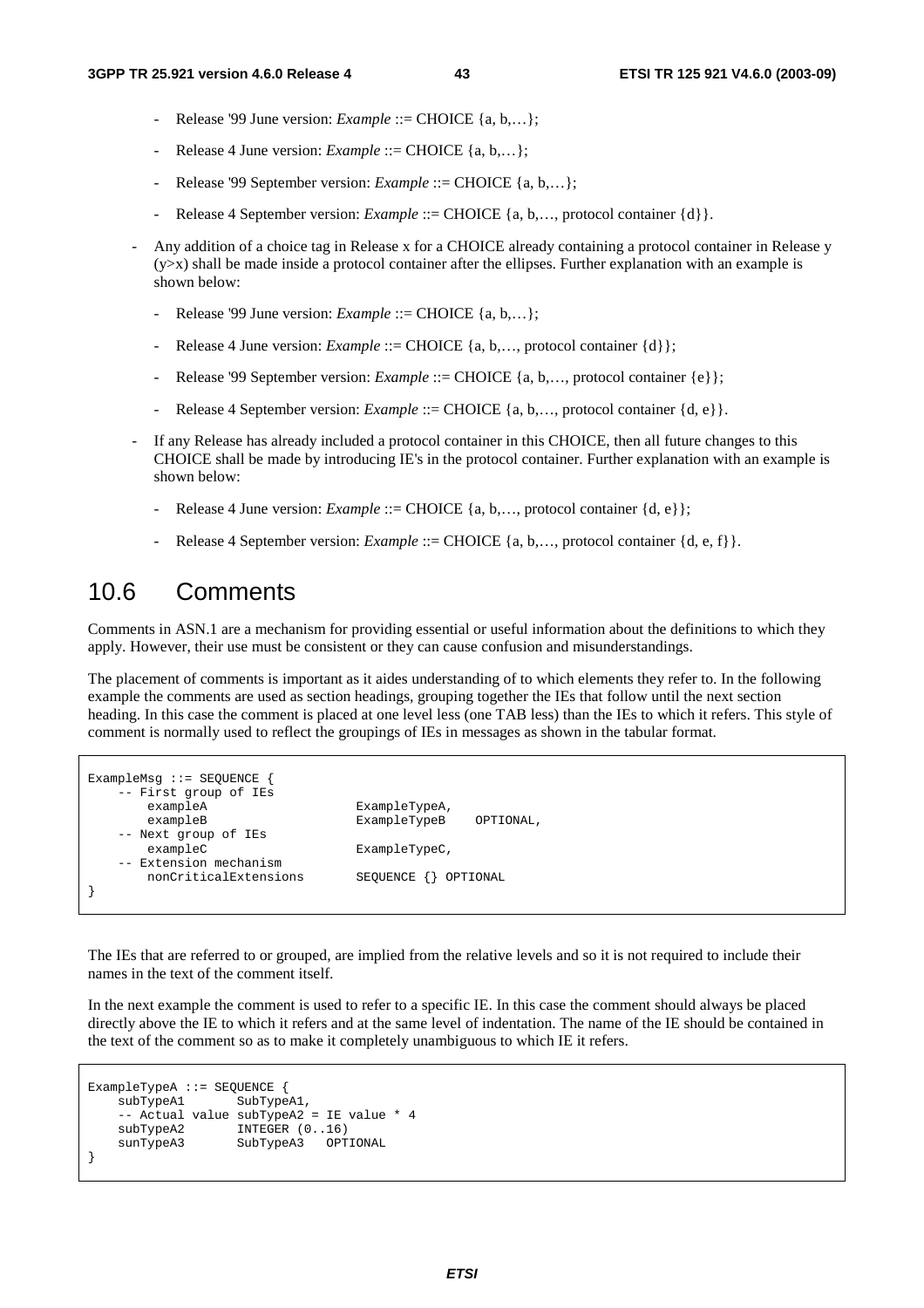#### **3GPP TR 25.921 version 4.6.0 Release 4 44 ETSI TR 125 921 V4.6.0 (2003-09)**

If a comment of this type needs to refer to more than one IE or value then each must be specifically named in the text of the comment.

The next example shows the case where a comment is added to the ASN.1 to make its use clear when compared to the tabular format. In this case, as the text is purely to reflect information contained elsewhere, the comment is prefixed with "TABULAR:".

```
ExampleTypeB ::= SEQUENCE {<br>subTypeB1 BOOLEAN,
    subTypeB1 BOOLEAN,<br>subTypeB2 SubTypeB2
    subTypeB2
      -- TABULAR: subTypeB3, presence is conditional on the value of subTypeB1 
     sunTypeB3 SubTypeB3 OPTIONAL 
}
```
## 11 Message transfer syntax specification

## 11.1 Selection of transfer syntax specification method

For RRC Basic Packed Encoding Rules (BASIC-PER) PER Unaligned Variant and possible use of specialised encoding is chosen.

For RANAP, RNSAP, NBAP, and SABP Basic Packed Encoding Rules (BASIC-PER) Aligned Variant is chosen.

## 11.2 Specialised encoding (only RRC)

### 11.2.1 General

Specialised encoding is an escape mechanism that allows the specification of exceptional encodings for parts of messages. Specialised encoding acts as an exception mechanism to the normally applied encoding rules (e.g. Unaligned PER).

The detailed encoding rules for specialised encodings are defined within an ECN module. A link module is used to associate an ECN module with an ASN.1 module. For example:

```
Example-ASN1-Module DEFINITIONS AUTOMATIC TAGS ::= 
BEGIN 
     John ::= SEQUENCE { 
         a BOOLEAN, 
         b INTEGER 
     } 
END 
Example-ECN-Module ENCODING-DEFINITIONS ::= 
BEGIN 
     IMPORTS John FROM Example-ASN1-Module; 
     MyProc ::= 
         USER-FUNCTION-BEGIN 
               -- Description of special encoding goes here 
         USER-FUNCTION-END 
     John.b ENCODED BY MyProc 
END 
Example-Link-Module LINK-DEFINITIONS ::= 
BEGIN 
     Example-ASN1-Module ENCODED BY perUnaligned WITH Example-ECN-Module 
END
```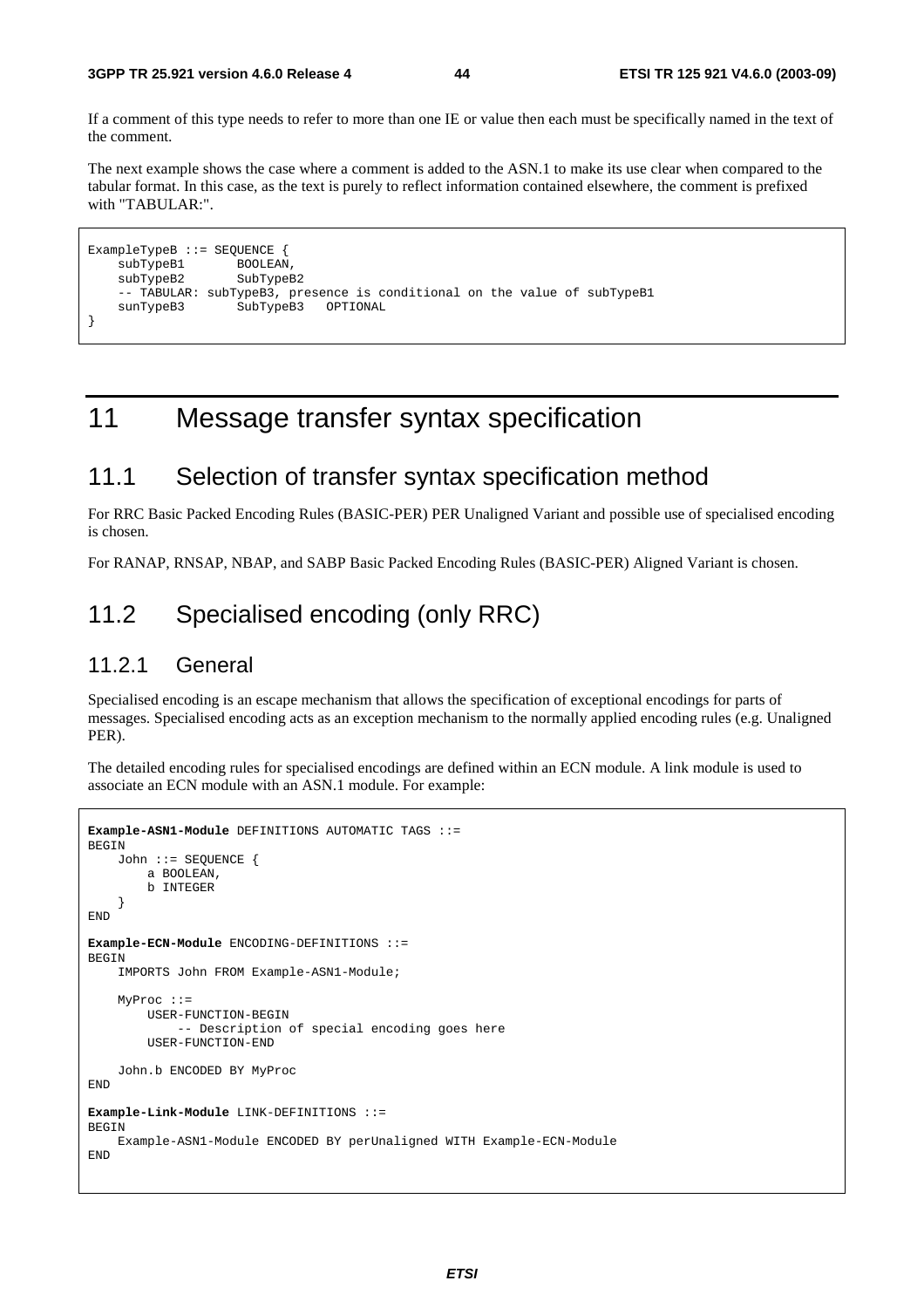#### **3GPP TR 25.921 version 4.6.0 Release 4 45 ETSI TR 125 921 V4.6.0 (2003-09)**

In the above example the link module **Example-Link-Module** specifies that the ASN.1 module **Example-ASN1-Module** has the PER unaligned encoding rules as a default with extra specialised encoding defined in the ECN module **Example-ECN-Module**.

### 11.2.2 Notation in ASN.1

The ASN.1 modules shall contain only the abstract definition of the messages.

## 11.2.3 Notation in ECN

If specialised encodings are to be used, all such encodings shall be specified in an ECN module.

Several approaches are possible for specialised encoding. One approach is to use the ECN notation, which allows direct specification of encoding rules (see example 9). The other approaches are to specify using CSN.1 or to reference an encoding defined informally in an existing specification. These last two methods are explained in the following clauses.

### 11.2.3.1 Use of CSN.1

In this case, user functions are defined starting by "--<ECN.Encoding CSN1>--", and containing each one or several CSN.1 types. Specialised encoding of an ASN.1 type is indicated by "ENCODED BY" clauses referring to a CSN.1 user function and followed by the identifier of the CSN.1 type to apply for the encoding.

A user-function based on CSN.1 is limited to a list of descriptions, each description respecting the syntax of CSN.1 V2.0, preceded by the starting text mentioned above and optionally by an IMPORTS clause. The header part of modules as defined in CSN.1 V2.0 is not used. The IMPORTS clause respects the ASN.1 syntax.

NOTE: It is expected to move to CSN.1 V2.2 as soon as available.

The specialised encoding shall be such that all the relevant values of a type can be represented with it, i.e. there shall be a mapping from each meaningful abstract value to an encoded value, taking into account any applicable informally stated constraints. Reciprocally, decoding of any received string shall be mapped either to an abstract value or to an error indication.

In the case of a composite ASN.1 type (e.g.: choice or sequence), labels are used in the CSN.1 construction for the association with the corresponding parts in the abstract description (see examples 5 and 6). Case is significant. The order of alternatives in a choice construction, or of fields in a sequence, may differ between the abstract and the representation descriptions (see example 7). On the other hand, incompleteness is a specification inconsistency.

In the CSN.1 module <ASN1.*Identifier*> is a reference to a construction defined in an ASN.1 module, as given by an IMPORTS clause at the beginning of the CSN.1 user function. This describes a construction as derived from the ASN.1 description (note that this might contain specialised encoding). This notation aims at distinguishing constructions defined in the CSN.1 module from those defined in an ASN.1 module. Such a reference could be replaced by a complete description in the CSN.1 module, however this would be redundant and cumbersome in the case of complex constructions. See example 3.

In some cases, an elementary ASN.1 type is replaced in the CSN.1 description by a sequence. In such a case, the field name 'V' is used as a label in the sequence to indicate the field that does encode the elementary type. See example 4.

### 11.2.3.2 Reference to informally specified encodings in other specifications

In this case, user functions are defined starting by "--<ECN.Reference>--", and containing a textual description of the reference. See example 8.

## 11.2.4 Notation in Link Module

If specialised encodings are to be used, a link module shall be used to associate the ASN.1 module(s) with the corresponding ECN module(s).

NOTE: All the specialised encodings for a given ASN.1 module shall be contained within a single ECN module. See example in subclause 11.2.6.3.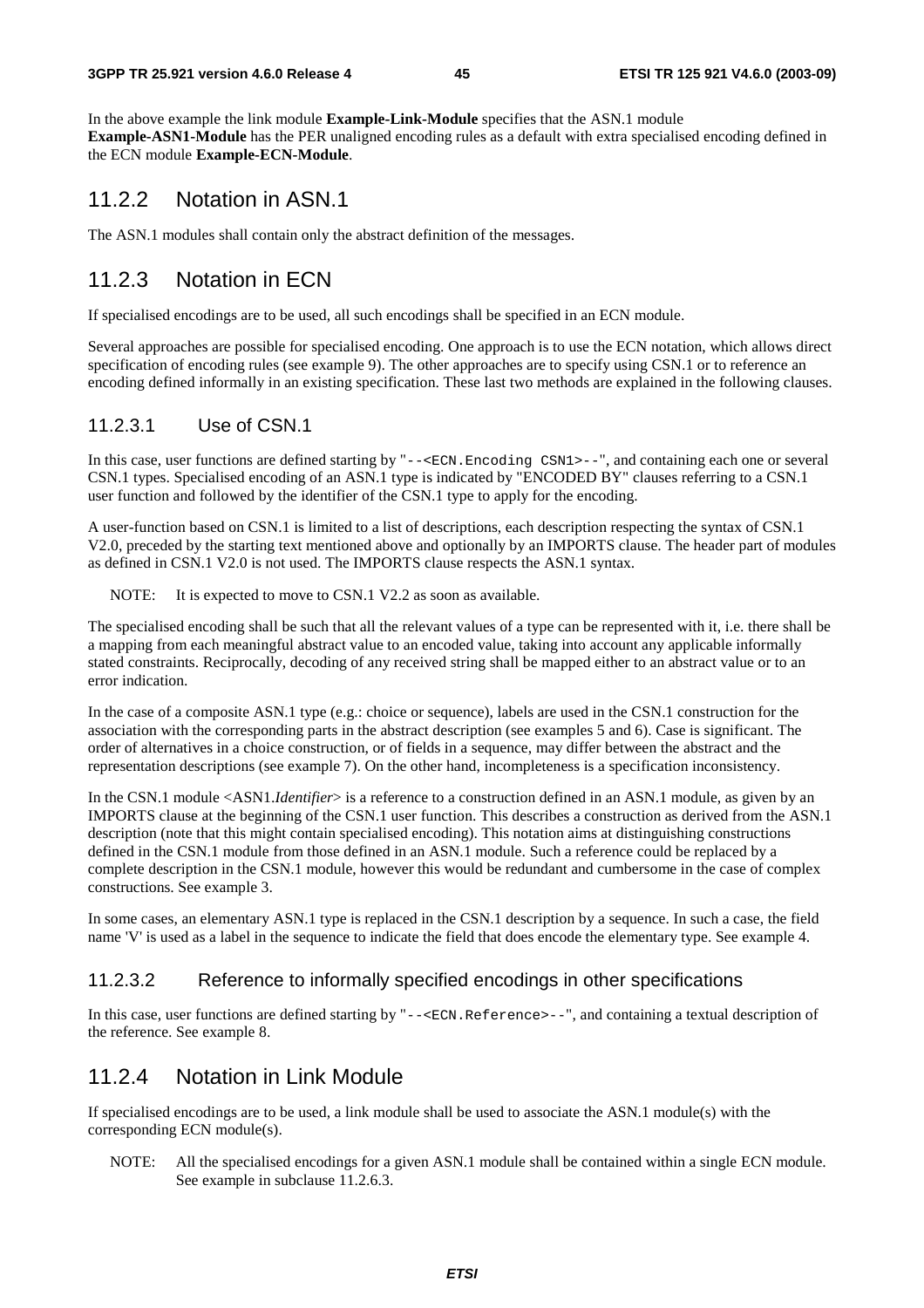## 11.2.5 Detailed and Commented Examples

The different examples below illustrate different possibilities, and provide some explanations. Examples of complete modules can be found in subclause 11.2.6.

#### 11.2.5.1 Example 1

An integer value set is not continuous but it is evenly distributed.

In the ASN.1 module:

SparseEvenlyDistributedValueSet ::= INTEGER (0|2|4|6|8|10|12|14)

In the CSN.1 user function of the ECN module:

```
<SparseEvenlyDistributedValueSet> ::= 
   bit(3); -- Representation: This represents the integer equal to half the 
    -- binary encoding of the field 
    -- e.g., 010 encodes integer 4
```
### 11.2.5.2 Example 2

An integer value set is not continuous and evenly distributed.

In the ASN.1 module:

```
SparseValueSet ::= INTEGER (0|3|5|6|8|11)
```
In the CSN.1 user function of the ECN module:

```
sSparseValueSet> ::= bit(3) exclude {110 | 111};
-- Representation : 
-- 0 => 000-- 3 => 001-- 5 => 010-- 6 => 011- - 8 = 100-- 11 => 110
```
Explanations:

The exclusion part implies that the reception of 110 or 111 triggers an exception.

#### 11.2.5.3 Example 3

A list type is encoded using the 'more' bit technique.

This allows optimising the cases where there are few components relatively to the maximum number of components.

In the ASN.1 module:

VariableLengthList ::= SEQUENCE (SIZE (0..10)) of Status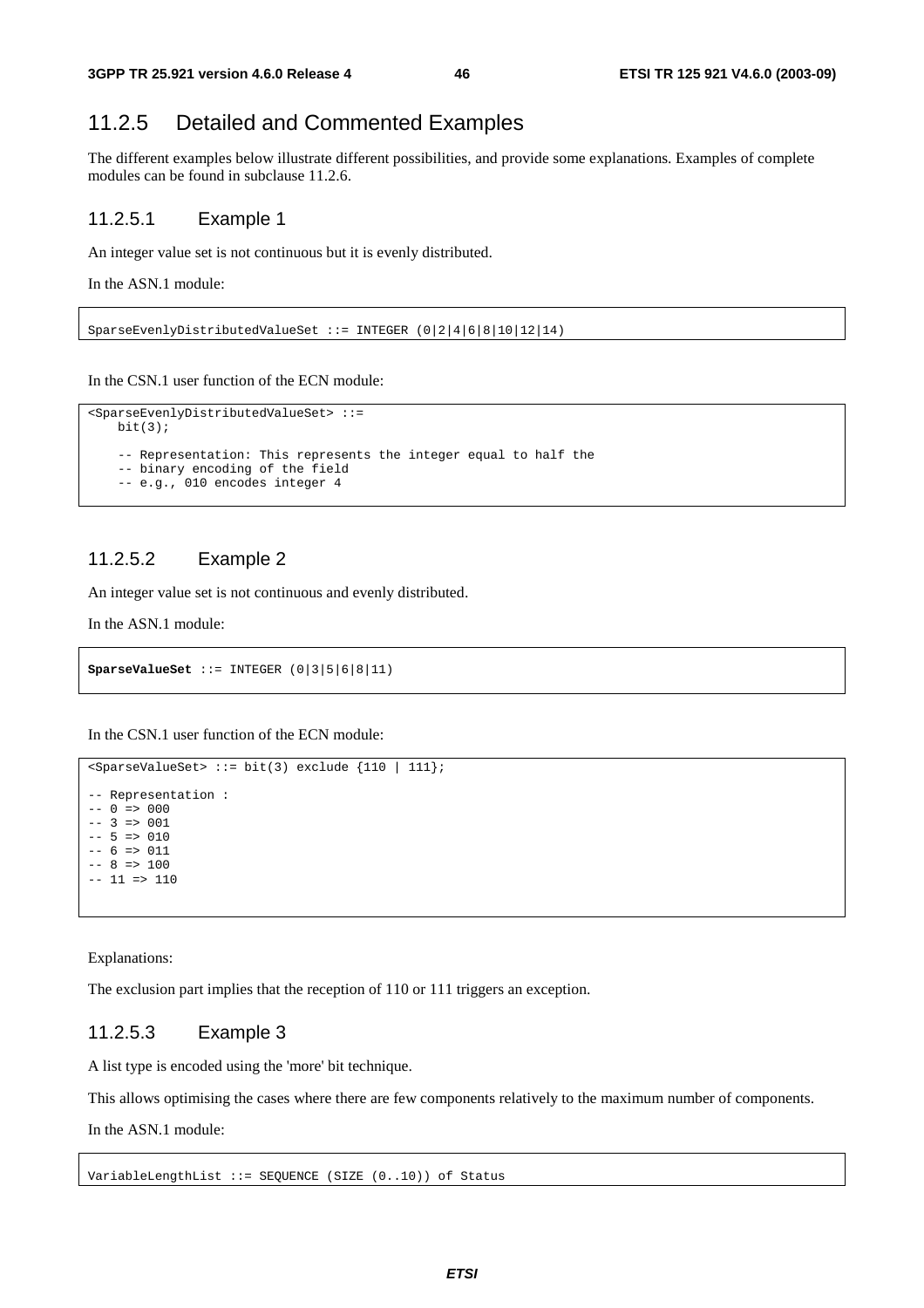In the CSN.1 user function of the ECN module:

```
<VariableLengthList> ::= 
    <Length : 1** 0> 
    <V : <ASN1.Status>*(len(Length)-1);
```
Explanations:

<ASN1.Status> is a reference to a construction defined in the ASN.1 module.

The traditional 'more' bit technique looks like:

```
<Not recommended VariableLengthList> ::= 
     { 1 <ASN1.Status> }(*) 
    \bigcap:
```
It can be checked that the recommended construction is exactly the same except for the bit order (all the tags are grouped on the start). The recommended construction is highly preferable since it makes it clear that the 'more' bits are just a variable length encoding of a length field. The more traditional technique may have some application when alignment is a concern.

#### 11.2.5.4 Example 4

A variable length integer using the 'more' bit technique.

This can be used to obtain an encoding of integers where efficiency is sought for small values, but bigger values are still allowed.

In the ASN.1 module:

```
VariableLengthList ::= INTEGER
```
In the CSN.1 user function of the ECN module:

```
<VariableLengthInteger> ::= 
     <Length : 1** 0> 
     <V : bit*3*(len(Length)-1)>; 
-- This represents the integer encoded in binary by the V field
```
Explanations:

This makes use of the same basic technique than in the previous example.

The traditional 'more' bit technique looks like:

```
<Not recommended VariableLengthInteger> ::= 
     { 1 bit(3) }(*) 
    \overline{0};
```
It can be checked that the recommended construction is exactly the same except for the bit order (all the tags are grouped on the start). The recommended construction is highly preferable since it makes it clear that the 'more' bits are just a variable length encoding of a length field. In addition, it allows specifying the encoding/decoding of the integer as a continuous string.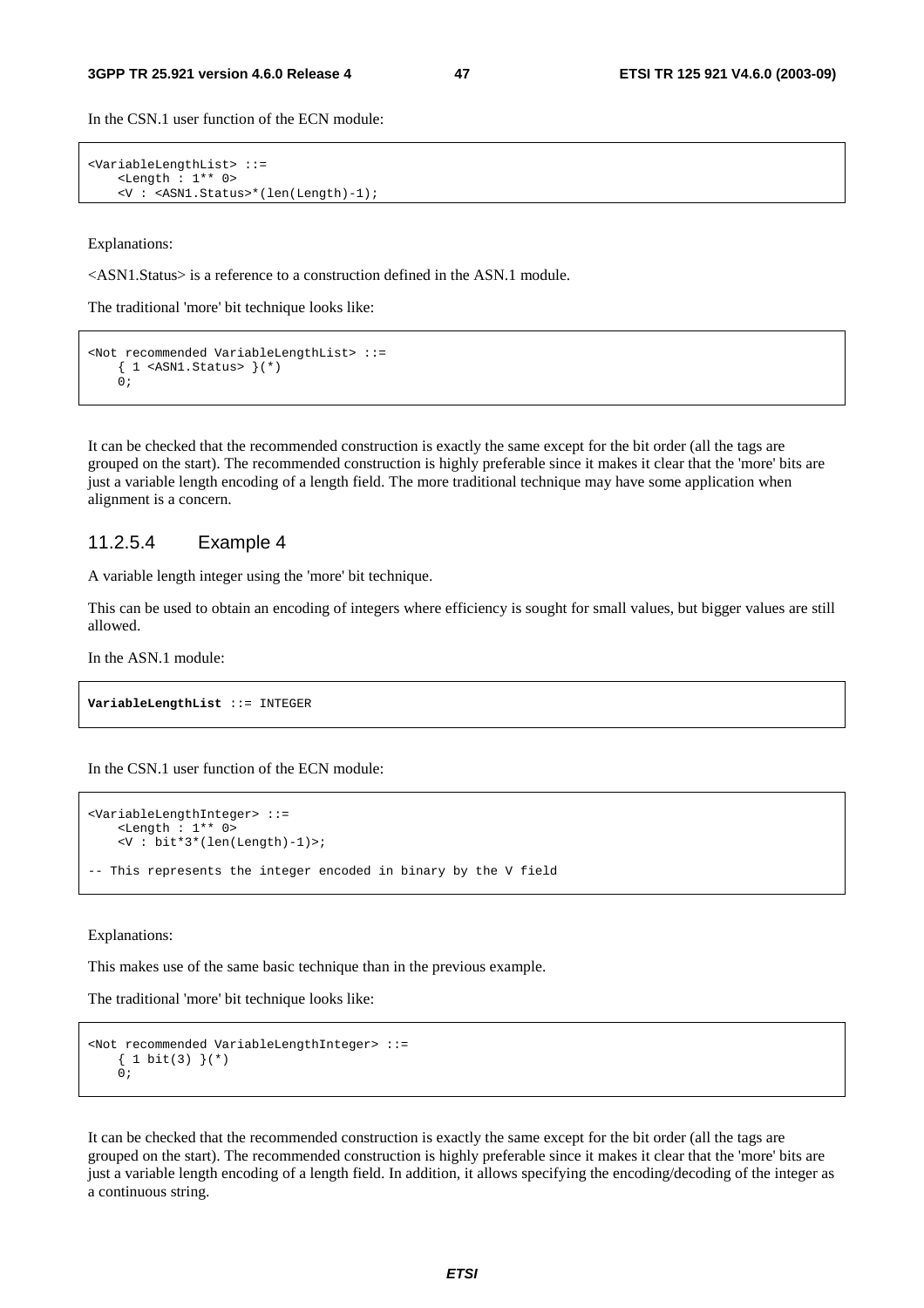#### 11.2.5.5 Example 5

Some alternatives of a choice type are used more frequently as others. Therefore the tags for the frequently used alternatives are specified to be shorter than others.

In the ASN.1 module:

```
VariantRecord ::= CHOICE { 
    flag Flag, -- The two first alternatives are mostly used
     counter Counter, 
     extEnum ExtendedEnum, 
     status Status, 
     list VariableLengthList 
}
```
In the CSN.1 user function of the ECN module:

```
<VariantRecord> ::= 
 { 00 <flag : <ASN1.Flag>> 
 | 01 <counter : <ASN1.Counter>> 
      | 100 <extEnum : <ASN1.ExtendedEnum>> 
      | 101 <status> : <ASN1.Status>> 
      | 110 <List : <ASN1.VariableLengthList>> 
      };
```
#### Explanations:

The tag list can be adapted precisely to the expected statistics. Any tag list such that no member is the start of another member is acceptable.

#### 11.2.5.6 Example 6

The size of a component (e.g., integer, bit string, character string, sequence-of) depends on the value of one or several other components. The example here is that of an integer whose range depends on the value of another integer.

In the ASN.1 module:

```
ConditionalSized ::= SEQUENCE 
 { 
   modulo INTEGER(1..2048)
    phase INTEGER(0..2047)}
```
In the CSN.1 user function of the ECN module:

```
<ConditionalSized> ::= 
    <modulo : bit(12)> 
    <phase : bit*logval(modulo)>; 
-- where logval is the function to the smaller integer higher or equal 
-- to the logarithm in base 2 of 1 plus the integer encoded in binary in the 
-- argument 
-- e.g., logval(0101) = 3 
-- logval(00) = 0-- logval(10) = 2-- this can be also described as the position of the last '1' in the argument, 
-- starting from the end
```
#### 11.2.5.7 Example 7

A specialised extension mechanism optimised for very short extensions.

In the ASN.1 module: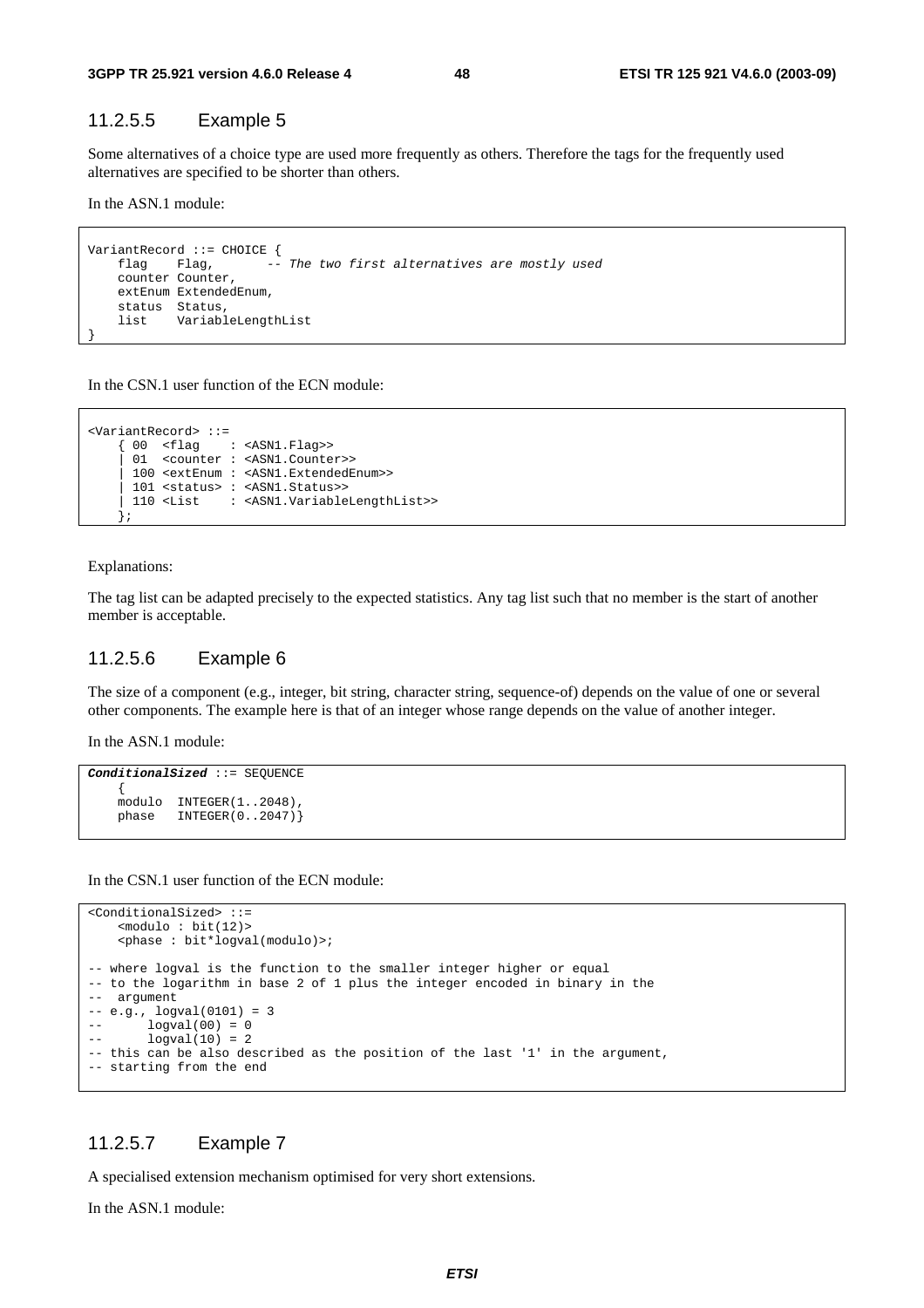```
SpecialisedExtensionV1 ::= SEQUENCE {
 c1 C1, 
 c2 C2, 
    extension SEQUENCE{} OPTIONAL 
}
```
In the CSN.1 user function of the ECN module:

```
<Empty Extension> ::= 
     <Length : <Extension Length>> 
     bit* lval(Length) & 
    \{\leq {\tt SpuriousExtension} : \; {\tt bit(*)} = {\tt null>} \}<Extension Length> ::= 
\langle L:0 \rangle | \qquad \qquad -- \quad 1 val = 01 \langle L : \text{bit}(3) - 111 \rangle -- lval = val(L) + 1
    1111 <L : bit(4)>; -- lval = 8*val(L)+8
```
In the ECN module:

SpecialisedExtensionExampleV1.extension ENCODED BY CSN1Proc."Empty Extension"

#### Explanations:

The use of the intersection  $(x)$  is not needed in the empty extension placeholder. It is introduced here to prepare the description of the eventual extension, see further on.

The specialisation is on the encoding of the length field.

The '= null' forbids that a sender compliant with this version sends anything else than an empty 'extension', while the 'bit(\*)' allows a receiver to accept any string (the end is constrained by the length field).

In an ulterior version this can become:

In the ASN 1 module:

```
SpecializedExtensionV2 ::= SEQUENCE { 
      c1 C1, 
     c2 \overline{c2},
      extension SEQUENCE 
      {c3 C3 OPTIONAL, 
      \begin{bmatrix} c4 & c4 \end{bmatrix} }
```
In the CSN.1 USER-FUNCTION of the ECN module

```
< Extension of SpecialExtensionV2 > ::= 
     <Length : <Extension Length>> 
     bit* lval(Length) & 
     { <c4 : <ASN1.C4>> 
         \{0 \mid 1 \leq c3 : \text{SNN1.C3>>}\} <Spurious Extension : bit(*) = null> 
     }//; 
;
```
In the ECN module:

SpecialisedExtensionExampleV1.extension ENCODED BY CSN1Proc."Extension of SpecialExtensionV2"

Explanations: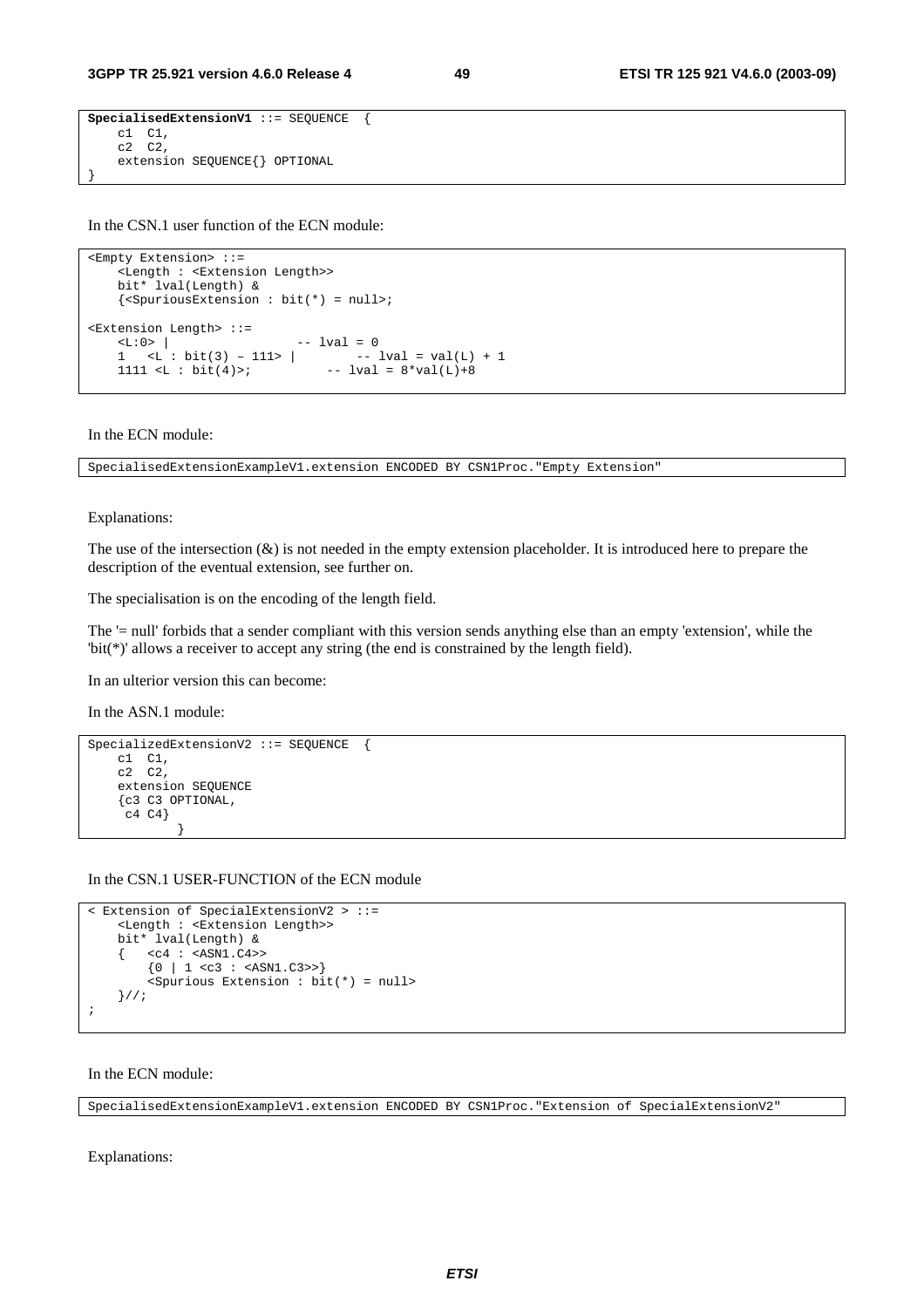The intersection  $(x)$  is used to put two constraints on 'extension', a) it must have a length as derived from the 'Length' field, b) it must respect the structure specified after the & (i.e., c4 followed by optional c3 followed by an extension placeholder).

The 'spurious extension' is required to allow further extension within the container.

The truncation  $(\frac{1}{\sqrt{2}})$  ensures that the receiver will accept the extension as encoded by an older sender (i.e., with length set to 0, and the extension empty).

The interversion of C3 and C4 is not strictly needed. However, it allows not to include the presence bit of C3 when set to 0 and if it ends the sequence, and avoids to allow the sender to skip C4.

#### 11.2.5.8 Example 8

This example is importing the definition of the Mobile Station Classmark 2 IE from TS 24.008 [13].

In the ASN.1 module:

GSMClassMark ::= OCTET STRING

In the ECN module:

```
 GSMClassmarkProc ::= 
         USER-FUNCTION-BEGIN 
              --<ECN.Reference>-- 
             GSM 04.08, version 7.0.0, Figure 10.7 "GSM 04.08 Mobile Station Classmark 2 information 
element", octets 2 to 5 
         USER-FUNCTION-END 
GSMClassMark ENCODED BY GSMClassmarkProc
```
#### 11.2.5.9 Example 9

Example of encoding definition directly specified using ECN notation. This example defines a specialised encoding for small integer fields using the auxiliary ASN.1 type Int16Encoding.

In the ASN.1 module:

```
SpecialInt ::= INTEGER (0..15)
Int16Encoding {Dummy} ::= SEQUENCE {<br>length INTEGER (0..MAX)
                        INTEGER (0..MAX),value Dummy
```
In the ECN module:

```
-- Example encoding definition using native ECN 
Int16Encoding.length ::= ENCODING 
                   {SPACE {variable-self-delim}, 
                             -- Represents values 1,2,3,4 etc 
                            -- 0 => 1, 10 => 2, 110 => 3, 1110 =>4
                    VALUE {bit-count-simple-0}, 
                   LENGTH-DETERMINANT-FOR Int16Encoding.value }
Int16Encoding.value ::= ENCODING<br>{SPACE {variab}
                   SPACE {variable-min UNITS bits(2)},<br>VALUE {offset-suppress-zero}
                            \{offset-suppress-zero\} -- Will encode the offset for lb 
                             -- into the minimum number 
                             -- of 2-bits (the number is determined 
                             -- by length - see later, with zero 
                             -- encoding into zero bits. -- } 
-- Association of ECN native definitions with ASN.1 type 
SpecialInt ENCODED BY Int16Encoding
```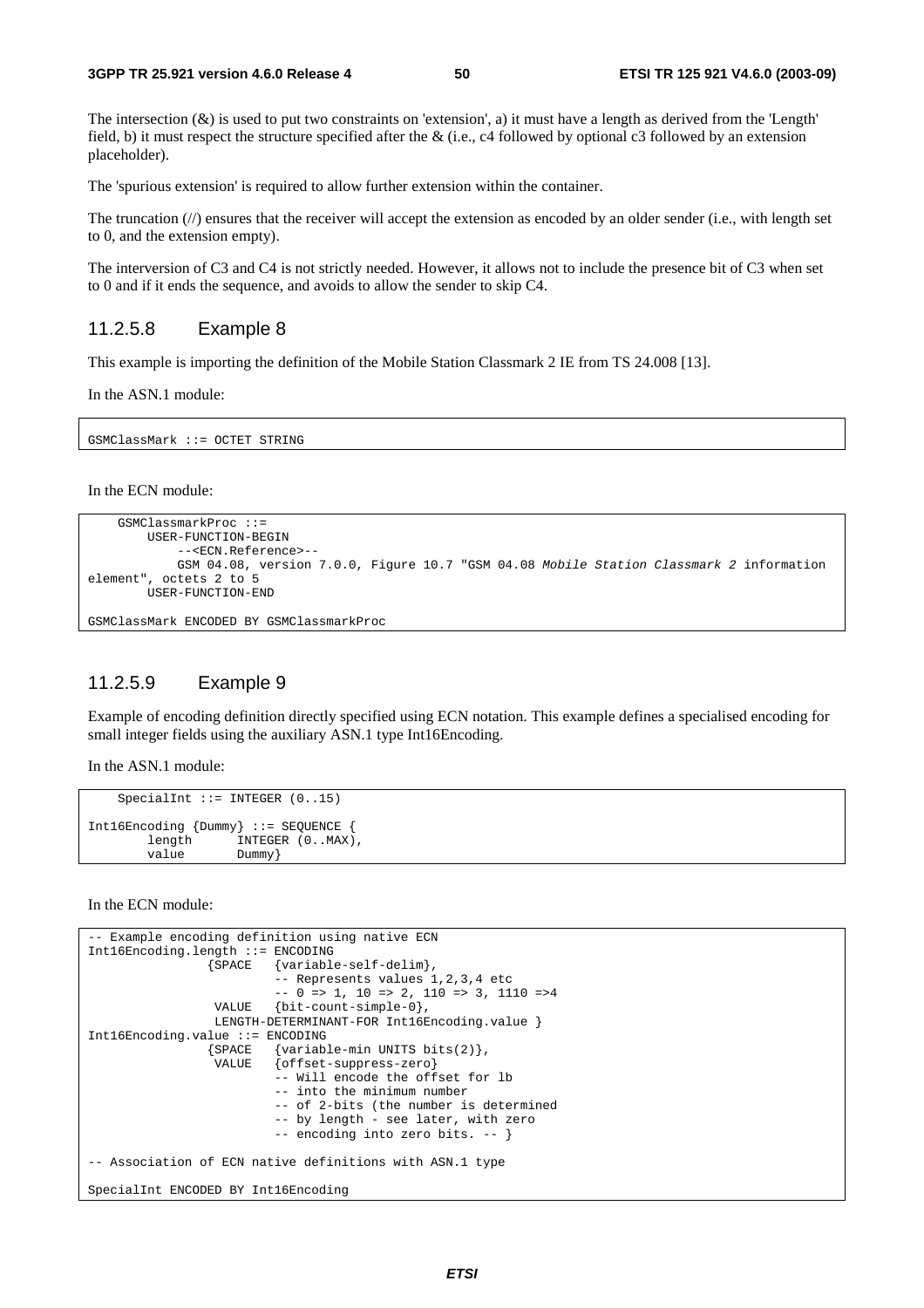The encoding of each component is described by fields. The SPACE field specifies the size of the component. The VALUE field specifies the bit pattern that is used to encode the value. The LENGTH-DETERMINANT-FOR field specifies that this component (Int16Encoding.length) is used to calculate the SPACE field of another component (Int16Encoding.value).

### 11.2.6 Complete Modules

The complete modules summarising the examples above, in conformance with the rules, can be found below.

### 11.2.6.1 ASN.1 module

```
Sample-ASN1-Module DEFINITIONS AUTOMATIC TAGS ::= 
BEGIN
    GSMClassMark ::= OCTET STRING 
    B ::= BOOLEAN 
    SparseEvenlyDistributedValueSet ::= INTEGER (0|2|4|6|8|10|12|14) 
    SparseValueSet ::= INTEGER (0|3|5|6|8|11) 
    VariableLengthList ::= SEQUENCE (SIZE (0..10)) OF Status 
    VariableLengthInteger ::= INTEGER 
    VariantRecord ::= CHOICE { 
            flag Flag, -- The two first alternatives are mostly used 
            counter Counter, 
            extEnum ExtendedEnum,<br>status Status,
                       Status,
            list VariableLengthList 
    } 
    ConditionalSized ::= SEQUENCE { 
modulo INTEGER(1..2048),
phase INTEGER(0..2047)
    } 
   SpecialisedExtensionV1 ::= SEQUENCE {
 c1 C1, 
c2 \quad c2, extension SEQUENCE {} OPTIONAL 
    } 
   SpecialisedExtensionV2 ::= SEQUENCE {
            c1 C1, 
            c2 \quad c2 extension SEQUENCE { 
                c3 C3 OPTIONAL, 
                C4 C4 } OPTIONAL 
    } 
   Counter ::= INTEGER (0..255)ExtendedEnum := ENUMERATED \{ a, b, c, d, space4, space4, space5, space6, space7\}Status ::= INTEGER \{ idle(0), veryBusy(3) \} (0..3)
    Flag ::= BOOLEAN 
    C1 ::= OCTET STRING 
   C2 :: = BOOLEAN C3 ::= INTEGER (0..65535) 
   C4 :: = SEOUENCEc1 c1,
             c3 C3 
    } 
   SpecialInt ::= INTEGER (0..15)
```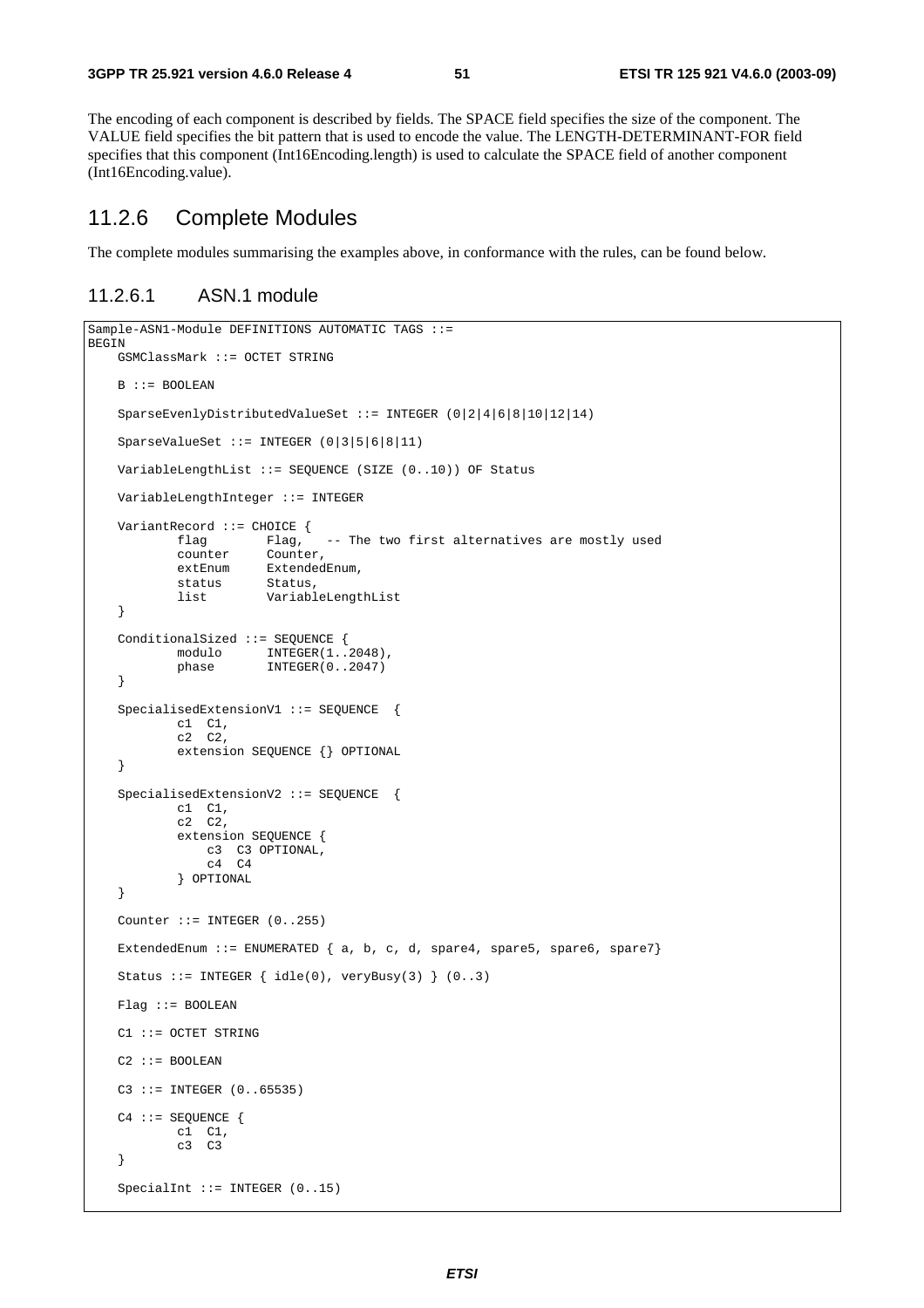```
 Int16Encoding {Dummy} ::= SEQUENCE { 
              length INTEGER (0..MAX),<br>value Dummv
                            Dummy
     }
END
```
#### 11.2.6.2 ECN module

```
Sample-ECN-Module ENCODING-DEFINITIONS ::= 
BEGIN 
     IMPORTS GSMClassMark, B, SparseEvenlyDistributedValueSet, SparseValueSet, 
         VariableLengthList, VariableLengthInteger, VariantRecord, 
        ConditionalSized, SpecialisedExtensionV1.extension, SpecialisedExtensionV2.extension,
         SpecialInt, Int16Encoding 
             FROM Sample-ASN1-Module; 
     -- Example encoding definition using GSM Mobile Station Classmark 2 
    GSMClassmarkProc ::= 
         USER-FUNCTION-BEGIN 
             --<ECN.Reference>-- 
                         GSM 04.08, version 7.0.0, Figure 10.7 "GSM 04.08 Mobile Station Classmark 2
information element", octets 2 to 5 
         USER-FUNCTION-END 
     -- Example encoding definition using CSN.1 
    CSN1Proc ::= 
         USER-FUNCTION-BEGIN 
             --<ECN.Encoding CSN1>-- 
             IMPORTS 
                 Flag, Counter, ExtendedNum, Status, VariableLengthList, 
                 C4, C3 
             FROM Sample-ASN1-Module; 
             <SpecialBoolean> ::= 0 | 1; 
             <SparseEvenlyDistributedValueSet> ::= bit(3); 
                 -- Representation: This represents the integer equal to 
                 -- half the binary encoding of the field 
                 -- e.g., 010 encodes integer 4 
            sSparseValueSet> ::= bit(3) exclude {110 | 111};
                 -- Representation : 
                - - 0 = 0-- 3 => 001-- 5 => 010-- 6 => 011-- 8 => 100-- 11 => 110 <VariableLengthList> ::= 
                 <Length : 1** 0> 
                 <V : <ASN1.Status>*(len(Length)-1)>; 
             <VariableLengthInteger> ::= 
                 <Length : 1** 0> 
                  <V : bit*3*(len(Length)-1)>; 
             -- This represents the integer encoded in binary by the V field 
             <VariantRecord> ::= 
 { 00 <flag : <ASN1.Flag>> 
 | 01 <counter : <ASN1.Counter>> 
                   | 100 <extEnum : <ASN1.ExtendedEnum>> 
                  101 <status> : <ASN1.Status>><br>110 <List : <ASN1.Variable
                                | 110 <List : <ASN1.VariableLengthList>> 
 }; 
             <ConditionalSized> ::= 
                <math>modulo : bit(12)></math> <phase : bit*logval(modulo)>; 
             -- where logval is the function to the smaller integer higher or 
             -- equal to the logarithm in base 2 of 1 plus the integer 
             -- encoded in binary in the argument 
            -- e.g., logval(0101) = 3logval(00) = 0
```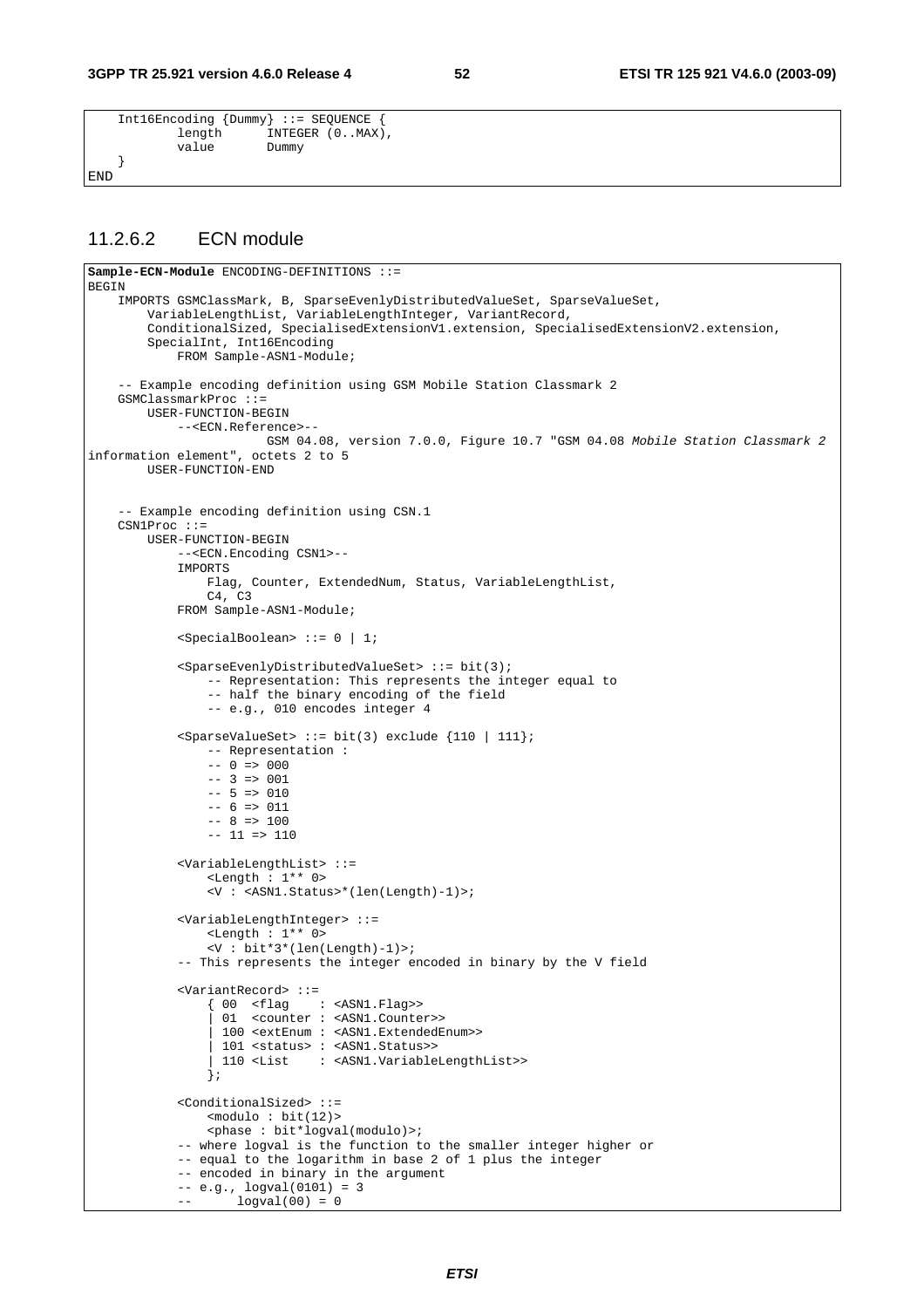```
-- logval(10) = 2 -- this can be also described as the position of the last '1' in 
             -- the argument, starting from the end 
             <Empty Extension> ::= 
                 <Length : <Extension Length>> 
                 bit* lval(Length) & 
                \{\leqSpuriousExtension : bit(*) = null>;
             <Extension Length> ::= 
                                     -- lval = 0
1 <L : bit(3) – 111> | -- lval = val(L) + 1
1111 <L : bit(4)>; - - lval = 8*val(L)+8 < Extension of SpecialExtensionV2 > ::= 
                 <Length : <Extension Length>> 
                 bit* lval(Length) & 
\{ \text{ cc4 : } \text{cASN1.c4}\{0 \mid 1 \leq c3 : \text{GAN1.C3>>}\} <Spurious Extension : bit(*) = null> 
                 }//; 
\mathcal{L}^{\text{max}} USER-FUNCTION-END 
     -- Example encoding definition using native ECN 
     Int16Encoding.length ::= ENCODING 
                     {SPACE {variable-self-delim}, 
                               -- Represents values 1,2,3,4 etc 
                             -- 0 => 1, 10 => 2, 110 => 3, 1110 =>4
                      VALUE {bit-count-simple-0}, 
                     LENGTH-DETERMINANT-FOR Int16Encoding.value }
     Int16Encoding.value ::= ENCODING 
                    {Space {variable-min} UNITS bits(2) },<br>VALUE {of}{set-suppress-zero}\{offset-suppress-zero\} -- Will encode the offset for lb 
                              -- into the minimum number 
                              -- of 2-bits (the number is determined 
                               -- by length - see later, with zero 
                              -- encoding into zero bits. -- } 
     -- Association of CSN.1 encoding definitions with ASN.1 types 
     GSMClassMark ENCODED BY GSMClassmarkProc 
    B ENCODED BY CSN1Proc."SpecialBoolean" 
    SparseEvenlyDistributedValueSet ENCODED BY 
        CSN1Proc."SparseEvenlyDistributedValueSet" 
     SparseValueSet ENCODED BY CSN1Proc."SparseValueSet" 
    VariableLengthList ENCODED BY CSN1Proc."VariableLengthList" 
    VariableLengthInteger ENCODED BY CSN1Proc."VariableLengthInteger" 
    VariantRecord ENCODED BY CSN1Proc."VariantRecord" 
     ConditionalSized ENCODED BY CSN1Proc."ConditionalSized" 
     SpecialisedExtensionV1.extension ENCODED BY CSN1Proc."Empty Extension" 
     SpecialisedExtensionV2.extension ENCODED BY CSN1Proc." Extension of SpecialExtensionV2" 
-- Association of ECN native definitions with ASN.1 type 
     SpecialInt ENCODED BY Int16Encoding 
END
```
### 11.2.6.3 Link Module

```
Sample-Link-Module LINK-DEFINITIONS ::= 
BEGIN 
    Sample-ASN1-Module ENCODED BY perUnaligned WITH Sample-ECN-Module 
END
```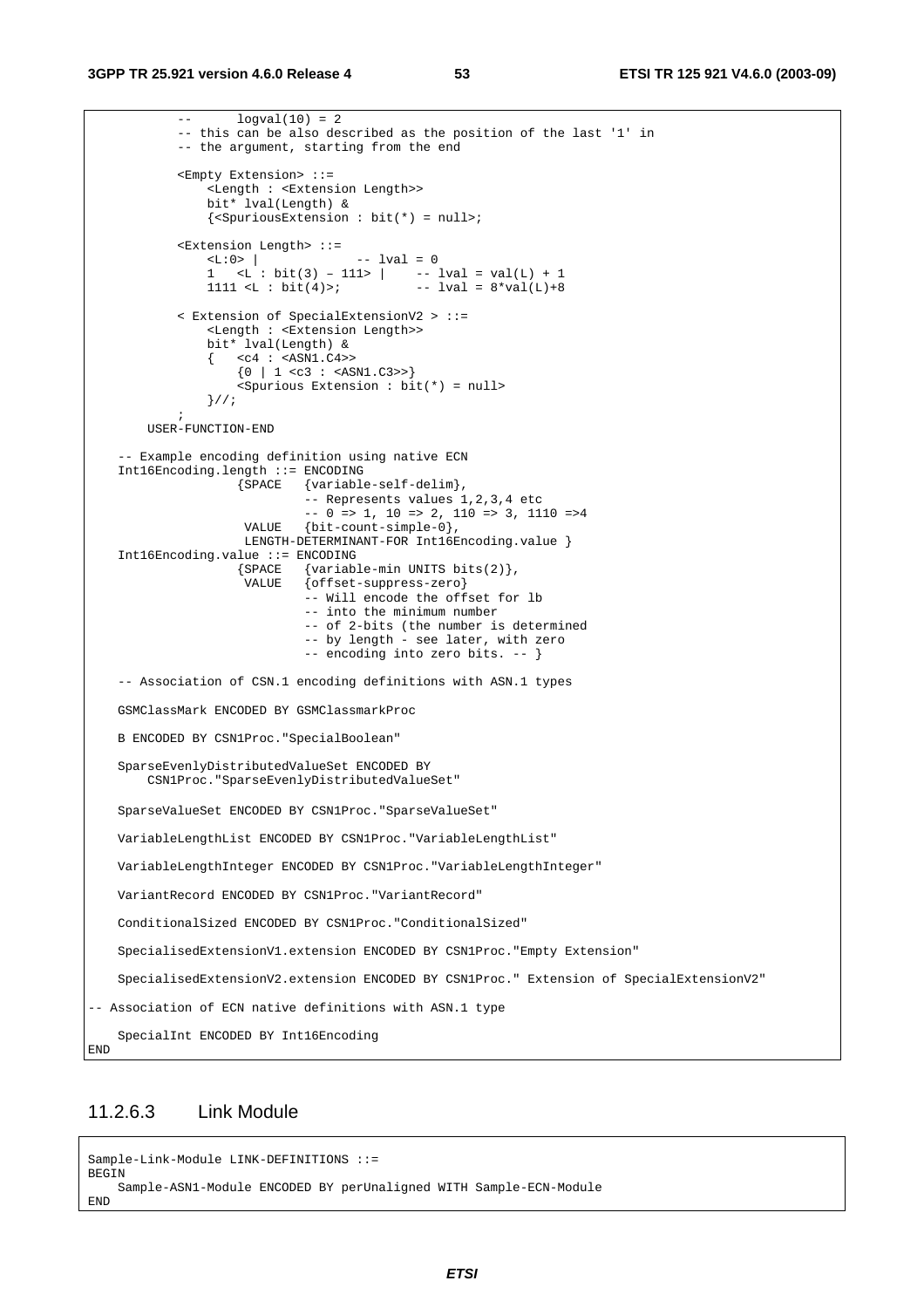## 12 Guidelines involving different specification parts

## 12.1 Correction of inconsistencies between tabular and ASN.1 in RRC

This subclause includes guidelines describing how to correct inconsistencies between the tabular description and the ASN.1 message specifications of a protocol. The guidelines apply when the inconsistency is not corrected in a straightforward manner.

In some cases clarification should be added to the procedure specification. If the error is procedure specific, this clarification should be added to the procedure specification. Otherwise it should be added to section specifying the general actions upon reception of the concerned IE In case the message is sent from UE to UTRAN, the procedure specification part of the solution may not be needed because RRC specification focuses on UE requirements.

In case comments should be added to the tabular description, these are to be included in the semantics description column.

## 12.1.1 Correcting the "need" of an IE

#### 12.1.1.1 IE is optional in ASN.1 while it is correctly specified as mandatory in the tabular

The correction should involve the following elements:

- Add clarification to procedure specification, that if the information is absent, it shall be considered as a protocol error.
- Align the tabular description with the ASN.1 and add a comment that the IE is required but that the need is set to OP in order to align with the ASN.1.
- Add comments to ASN.1 that the IE should be mandatory in later versions of this message.

#### 12.1.1.2 IE is mandatory in ASN.1 while it is correctly specified as optional in tabular

The correction should involve the following elements:

- Add clarification to procedure specification concerning what information should be sent when the IE is not required from a functional point of view. Furthermore, clarify what shall be done upon reception of this information.
- Align the tabular description with the ASN.1 and add a comment that the IE is not required but that the need is set to MP in order to align with the ASN.1.
- Add comments to ASN.1 that the IE should be optional in later versions of this message.

### 12.1.2 Removing an IE

#### 12.1.2.1 IE is optional in ASN.1 while it should be absent

The guidelines provided in this subclause apply in case it is not expected that the IE is to be used in a later release.

The correction should involve the following elements:

- Remove IE from procedure description (if applicable).
- Remove IE from tabular description (if applicable).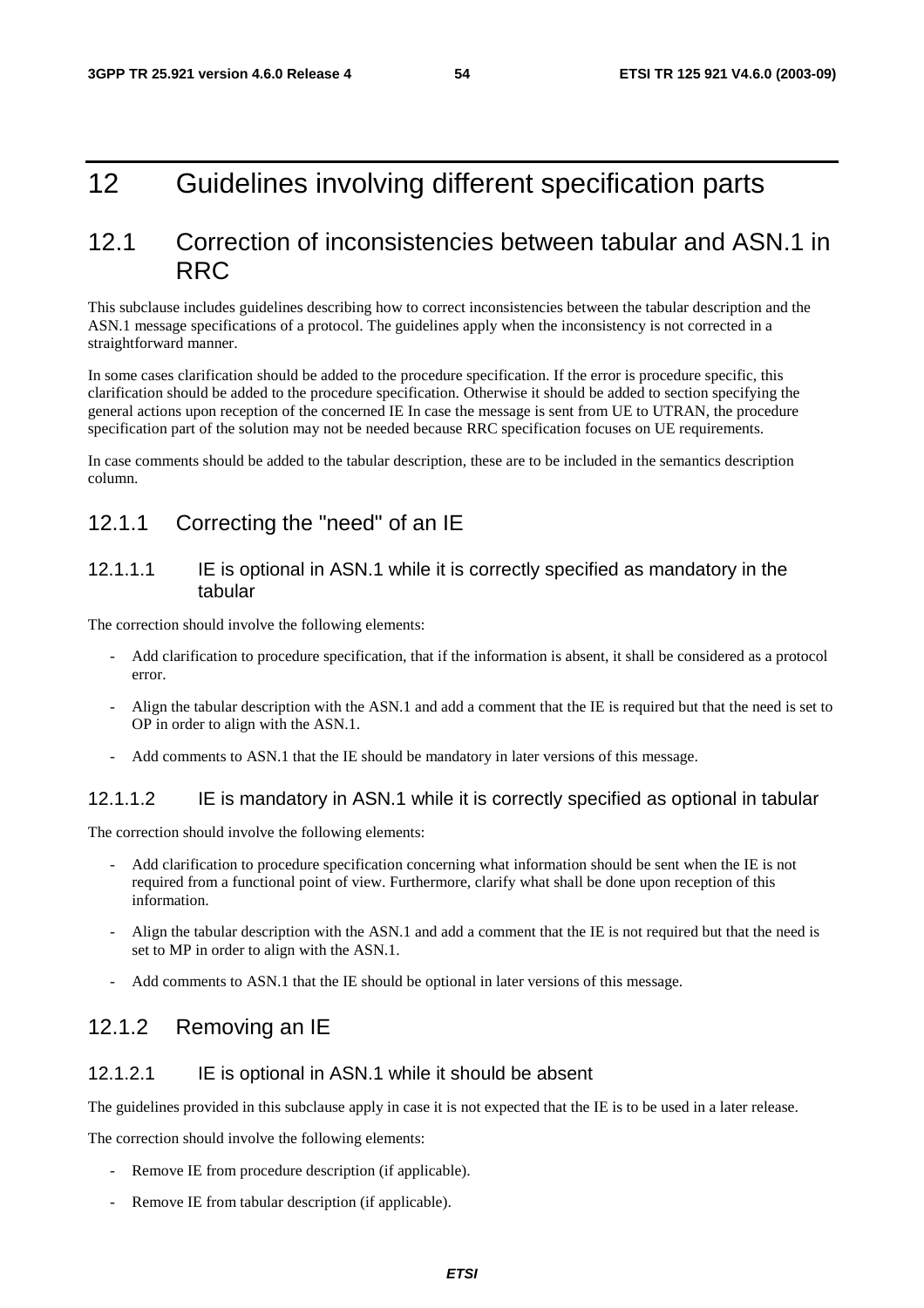- In ASN.1, replace IE by dummy with same type. Add comment to ASN.1 that IE shall not be sent and shall be ignored, if received. Also add comment that the IE should be removed in later versions of this message.
- NOTE: There is no need for procedure specification additional to the general statement about ignoring of dummy IEs.

### 12.1.2.2 IE is optional in ASN.1 while the associated functionality should be removed from this release

The guidelines provided in this subclause apply in case the functionality is to be removed from the concerned release while it is likely that it is to be used in a later release.

The correction should involve the following elements:

- Add clarification to procedure specification that IE should not be sent and that if received, the configuration is considered either as invalid or as undefined is in this version.
- Add comment to tabular description that IE is not used in this version of the specification.
- Add comment to ASN.1 that, in this version of the specification, IE shall not be sent and shall be ignored, if received.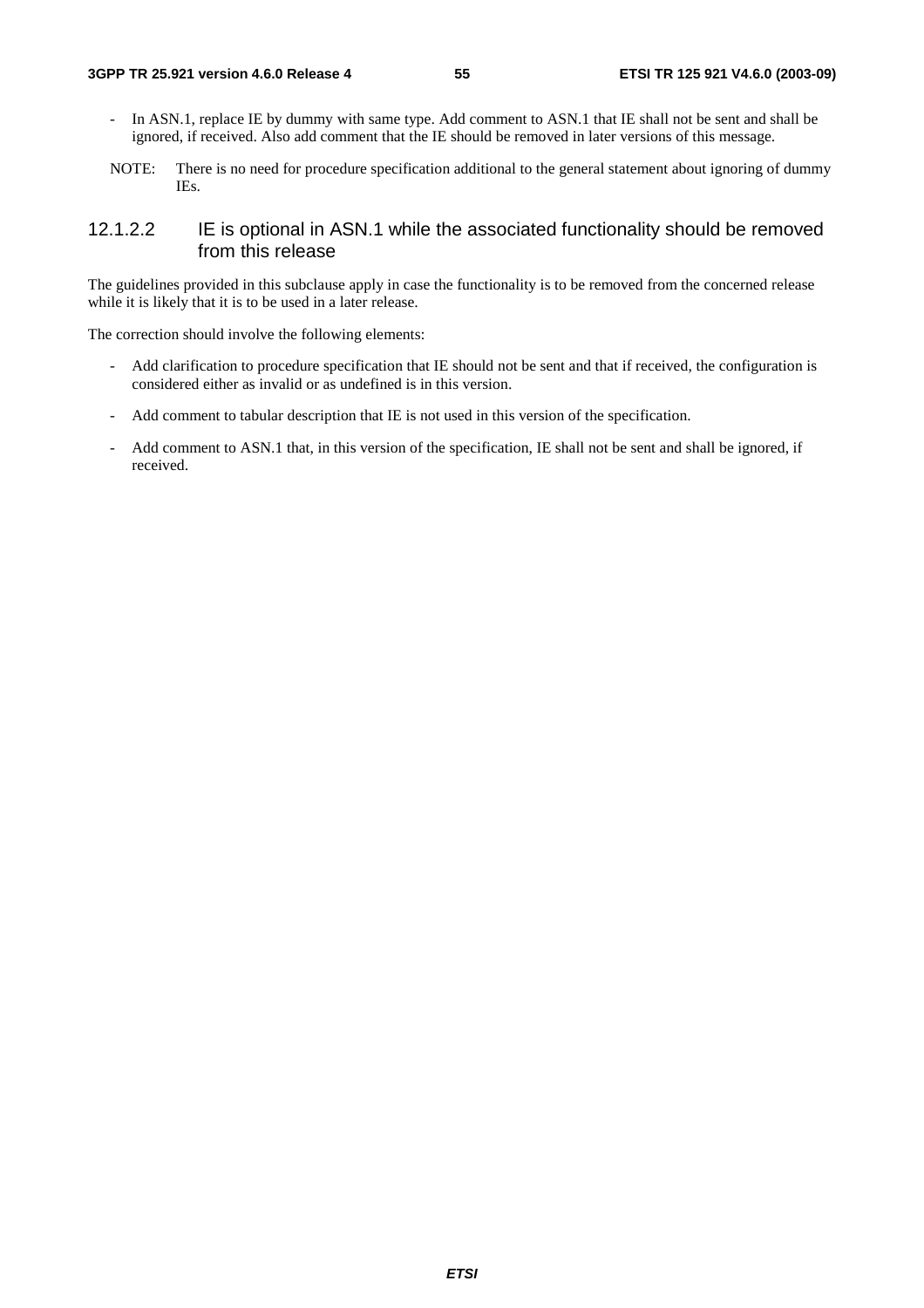## Annex A: Usage of ASN.1

NOTE: The text in this annex should be seen as illustration of how ASN.1 can be used and do not necessarily reflect how ASN.1 is used in the RAN specifications.

The following clauses contain guidelines for specification of protocol messages with ASN.1.The purpose of ASN.1 is to make it possible to specify message contents description of a message (i.e. what is the contents of a message) separately from its transfer syntax (i.e. how a message is encoded for transmission). The features that ASN.1 provides include specification of:

- Extensibility (both structural and extension of value set).
- Optional IEs and values (see the subclauses A.2.2 and A.3.10).
- Default values (see the subclauses A.2.2 and A.3.10).
- Comprehension required (see the subclause A.2.4).
- Inter/Intra IE dependency (see the subclause A.3.10).
- Specification of partial decoding (see the subclause A.2.5).

The clause 11 specifies how message transfer syntax is specified. It should be noted that importance of some transfer syntax properties must be determined early during specification because of their effect on message contents description specification possibilities. The properties are **compactness** and **extensibility.** If extreme compactness is required then extensibility must be restricted. If good extensibility is required then compromises must be done regarding compactness. The sections concerning these issues are marked in the following clauses as **COMPACTNESS** and **EXTENSIBILITY**.

Identifiers that could be keywords of another language (e.g.: SDL, C, ASN.1, JAVA, C++, …) should be avoided.

## A.1 Message level

## A.1.1 Messages

It is presumed that messages share the same structure, namely that they contain an identification part and a contents part. An identification part contains an IE that identifies a message among all messages in some context.

A contents part contains message specific IEs.

IE is a list of components.

Example: A protocol layer XYZ contains three messages: A, B and C. The structure of the messages is as presented in the figure A.1.1.1.



**Figure A.1.1.1: Three example messages** 

Messages are specified using ASN.1 [1]. There are three ASN.1 types, *MessageA*, *MessageB* and *MessageC*, which contain definitions for the contents of the above messages. The mapping between the message contents types and message identifiers is as follows:

**Message id Type of message contents**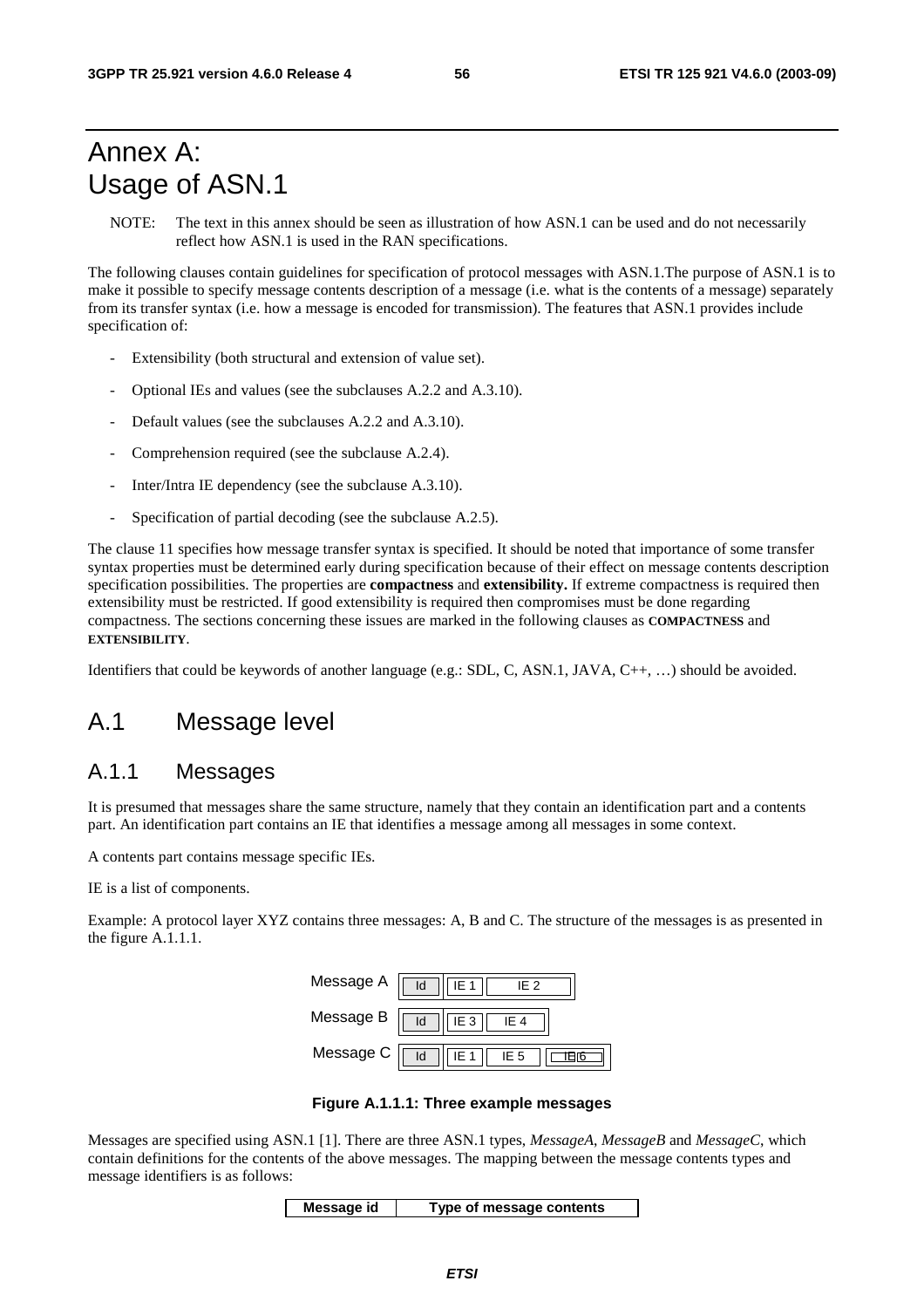| MessageA |
|----------|
| MessageB |
| MessageC |

New message types will be introduced in the future.

In cases where different PDUs have different identification schemes it is possible to apply this categorisation for a set of PDUs that share the same identification scheme.

## A.1.2 Message definition

In order to capture information in the previous clause the following three things must be defined:

- 1. A structure for the table.
- 2. The table itself.
- 3. A generic message structure that can contain both message identifier IE and message contents IEs (i.e. id  $1 +$  $MessageA$ , id  $2 + MessageB$ , id  $3 + MessageC$ .

The table structure is defined as follows using ASN.1 classes [2]:

```
XYZ-MERSSAGE ::= CIASS :
     &id MessageId UNIQUE, 
     &Type 
} 
WITH SYNTAX { 
     &id &Type 
} 
MessageId ::= INTEGER (0..63)
```
The table is defined as follows:

```
XYZ-Messages XYZ-MESSAGE ::= { 
     { messageA-id MessageA } | 
     { messageB-id MessageB } | 
     { messageC-id MessageC } , 
    ... -- Extension marker => additional messages
                     -- can be introduced. 
} 
messageA-id MessageId ::= 1 
messageB-id MessageId ::= 2 
messageC-id MessageId ::= 3
```
The following type represents the generic message structure that can carry values of the messages specified in the *XYZ-Messages* table.

```
XYZ-Message ::= SEQUENCE { 
 id XYZ-MESSAGE.&id ({XYZ-Messages)}, 
 -- MessageId: 1, 2 or 3 
    contents XYZ-MESSAGE.&Type ({XYZ-Messages}{@id}) 
          -- id=1 => MessageA, id=2 => MessageB, id=3 => MessageC
}
```
The above definition means that if *id* is 1 then the *Message* type could be interpreted as the following type:

**XYZ-Message** ::= SEQUENCE {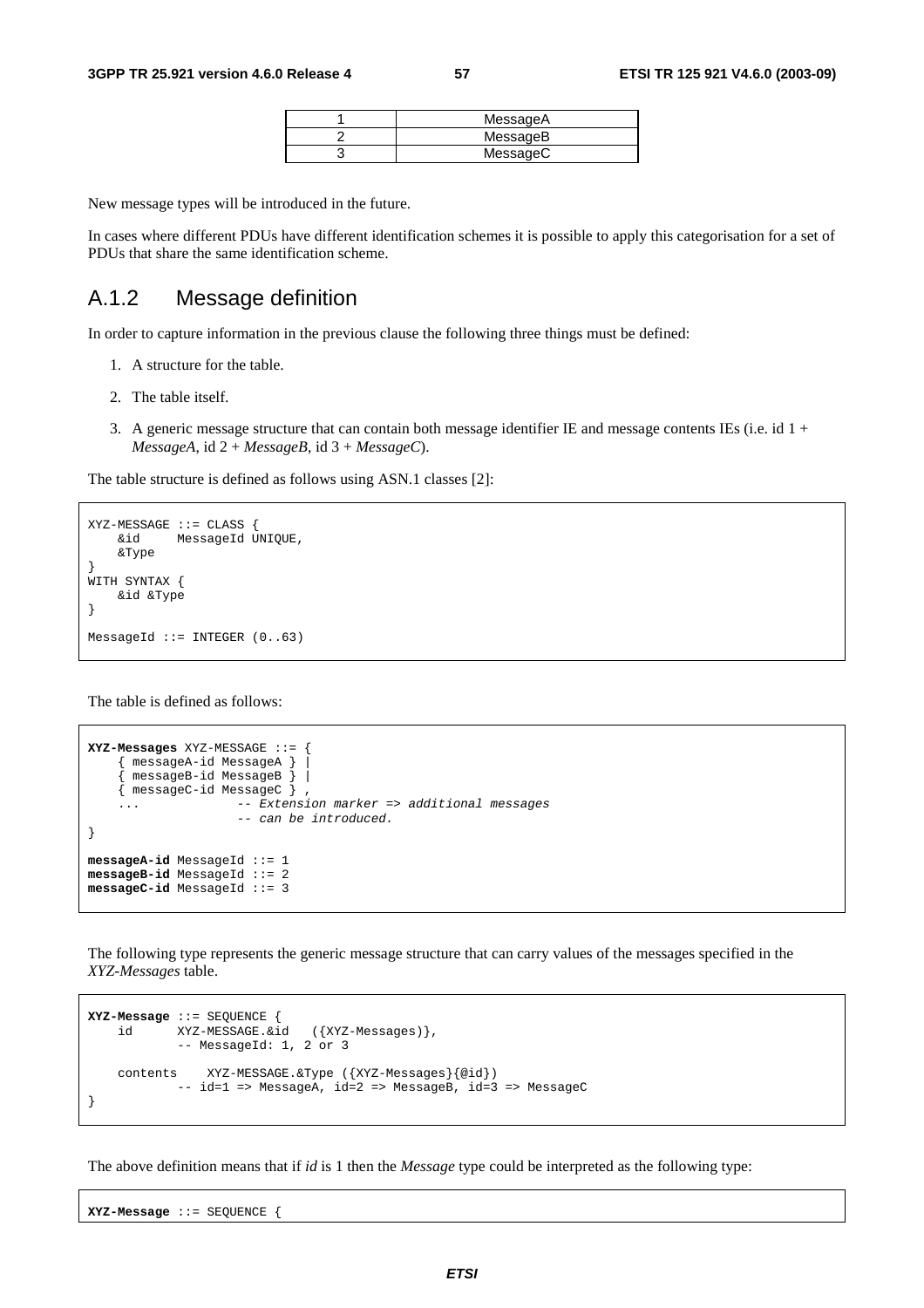```
 id MessageId, -- 1 
     contents SEQUENCE {<br>iel IE1,
           ie1 IE1,<br>ie2 IE2
                      ie2 IE2 
      } 
}
```
If *id* is 2 then the type could be interpreted as the following type:

```
XYZ-Message ::= SEQUENCE { 
         MessageId, -
    contents SEQUENCE { 
        ie3 IE3, 
        ie4 IE4 
    } 
}
```
## A.1.3 Messages and ASN.1 modules

ASN.1 definitions shall be placed in ASN.1 modules such that definitions in a module form a logical unit. For example PDUs definitions for one protocol layer could be in one ASN.1 module and IE definitions in another.

The tagging mode for the modules shall be "AUTOMATIC TAGS". Note that "AUTOMATIC TAGS" is not relevant for PER.

EXAMPLE: A message definition module for the XYZ protocol layer.

```
XYZ-Messages DEFINITIONS AUTOMATIC TAGS ::= 
BEGIN 
XYZ-Messages XYZ-MESSAGE ::= { 
     { messageA-id MessageA } | 
      { messageB-id MessageB } | 
    \overline{\{\n} messageC-id MessageC \overline{\}... \frac{3}{2} -- Additional messages can be introduced.
} 
MessageA ::= SEQUENCE { 
     -- Message contents 
} 
messageA-id MessageId ::= 1 
MessageB ::= SEQUENCE { 
     -- Message contents 
} 
messageB-id MessageId ::= 2 
MessageC ::= SEQUENCE { 
      -- Message contents 
} 
messageC-id MessageId ::= 3 
END
```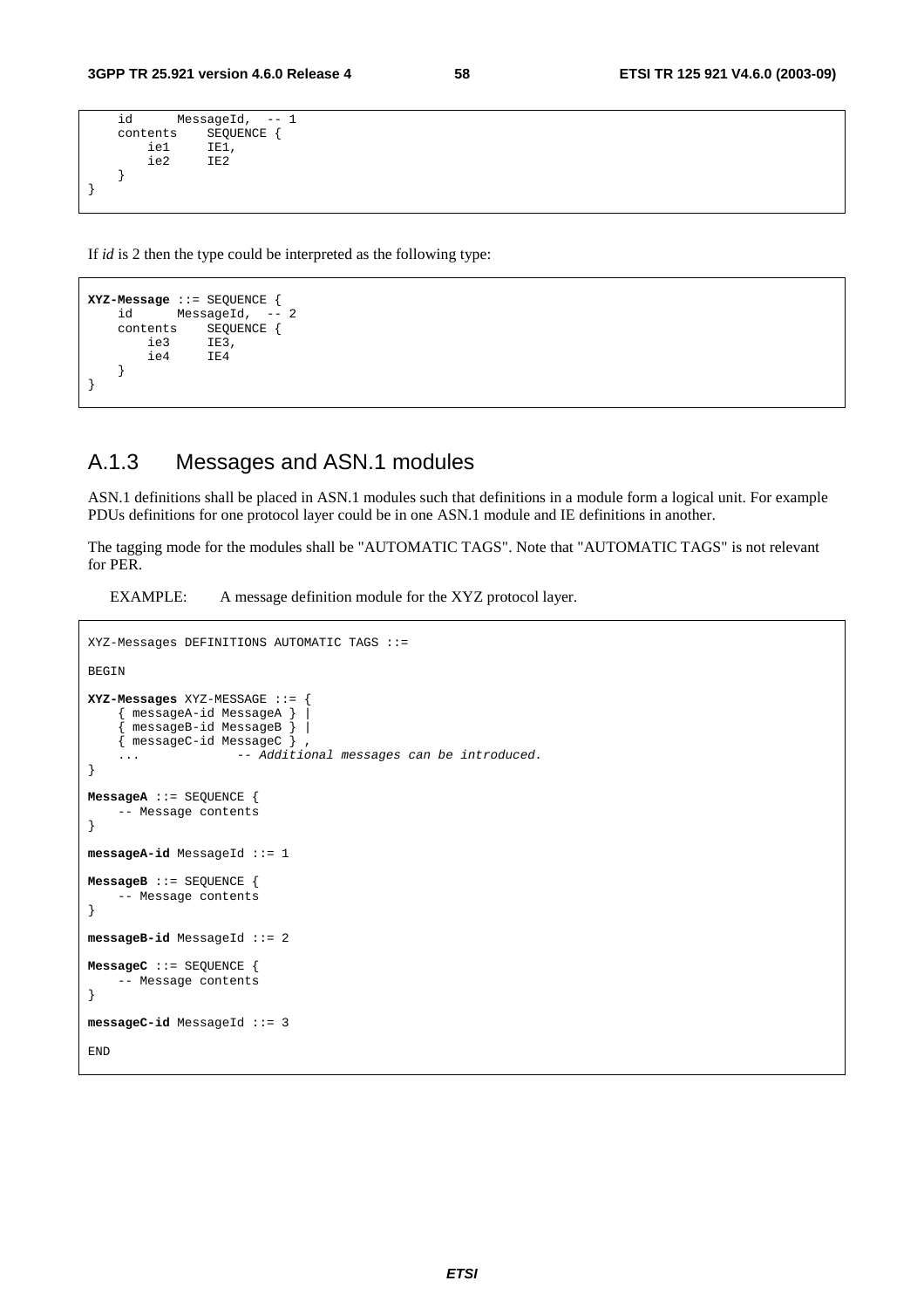### A.1.4 Messages and SDL

The identifiers *messageA-id*, *MessageA*, *messageB-id*, etc. can be used in descriptive SDL when protocol behaviour is specified. Note that classes and objects cannot be referenced in SDL96 but are allowed in SDL2000. Types and values however can be imported to SDL definitions. The figures below contain some examples about usage of ASN.1 in SDL specifications.



**Figure A.1.4.1: Import and use of ASN.1 definitions in SDL** 



#### **Figure A.1.4.2: Sending of a message id and contents**

## A.2 Information element level

Messages consist of information elements.

The following ASN.1 message types are used in the following clauses.

```
MessageA ::= SEQUENCE {<br>iel IEl,
                          -- A mandatory IE.
    ie2 IE2 OPTIONAL, -- An optional IE.
-- Extensions from there 
     ExtensionMarker SEQUENCE {} OPTIONAL 
} 
MessageB ::= SEQUENCE { 
     ie3 IE3 
         (CONSTRAINED BY {-- ComprehensionRequired(is for receiver) --} 
         !comprehensionRequiredFailure) , 
    ie4 IE4 DEFAULT 0, -- An optional IE with a default value.
-- Extensions from there 
     ExtensionMarker SEQUENCE {} OPTIONAL 
} 
MessageC ::= SEQUENCE { 
     ie1 IE1 
         (CONSTRAINED BY {-- PartialDecoding(OnErrorIgnoreRest) --} 
         !partialDecodingFailure) 
         OPTIONAL, 
     ie5 IE5 
         (CONSTRAINED BY {-- PartialDecoding(OnErrorIgnoreRest) --} 
         !partialDecodingFailure) 
         OPTIONAL, 
-- Extensions from there
     ExtensionMarker SEQUENCE {
```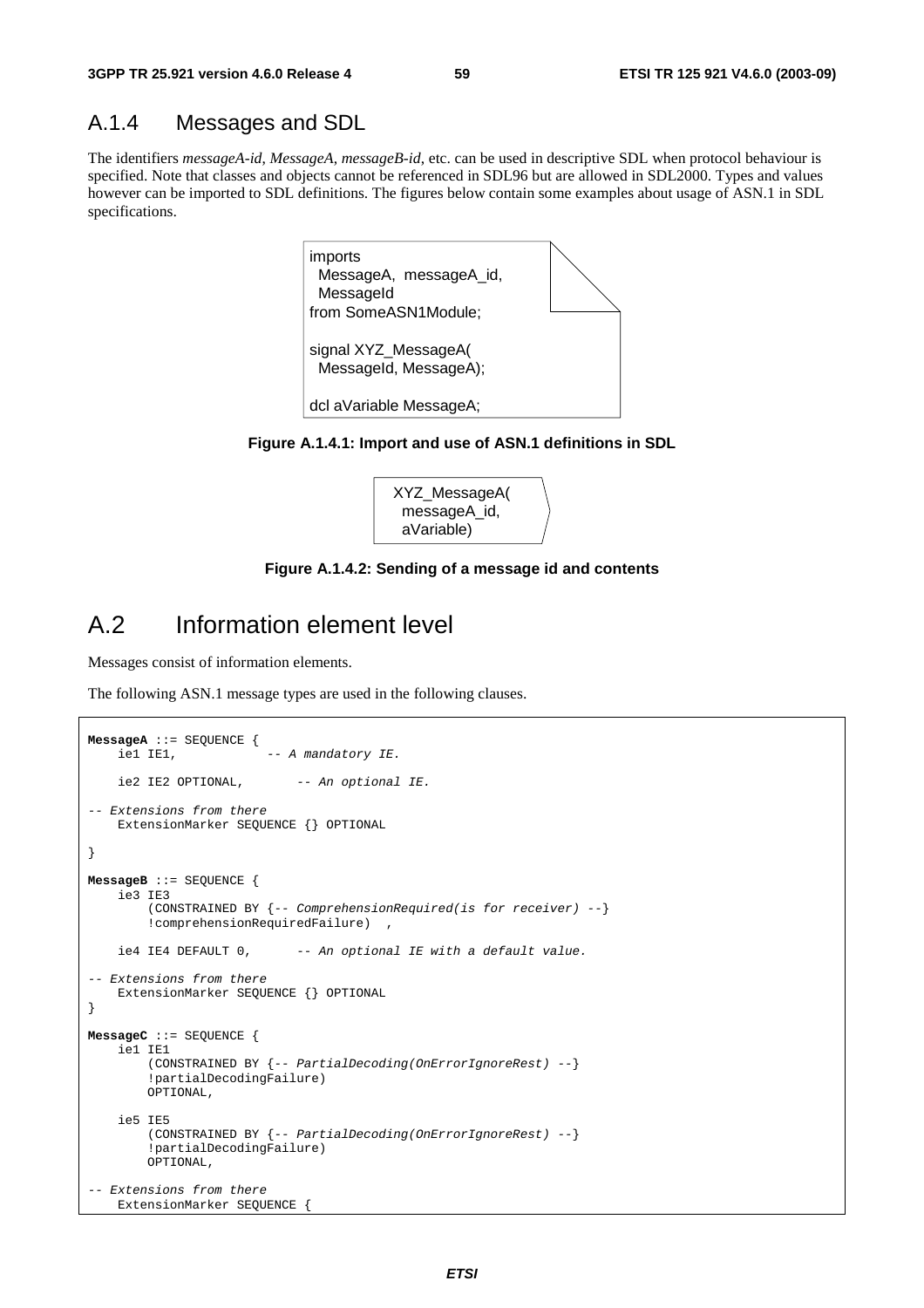```
 ie6 IE6 
               (CONSTRAINED BY {-- PartialDecoding(OnErrorIgnoreRest) --} 
              !partialDecodingFailure)<br>OPTIONAL -- A new
                                -- A new IE
   } OPTIONAL 
} 
   Error codes
comprehensionRequiredFailure INTEGER ::= 1 
partialDecodingFailure
```
## A.2.1 Message contents

A message contents structure is defined using a sequence type (subclause A.3.10).

EXAMPLE: *MessageA*, *MessageB* and *MessageC* are message contents structures.

### A.2.2 Optional IEs and default values

An IE can be marked as optional.

**COMPACTNESS:** Optional IEs shall be after mandatory ones. When ASN.1 is used with PER, this requirement is not relevant.

When the extension "SEQUENCE {} OPTIONAL" is used, the sender shall never indicate that the field is present.

EXAMPLE: *MessageA.ie2* is an optional IE.

|  | ie2 IE2 OPTIONAL |
|--|------------------|
|  |                  |

An IE can be marked as being optional and having a default value. In those cases a missing optional IE may be understood as having a certain value hence a defined meaning.

EXAMPLE: *MessageB.ie4* is an optional IE with a default value.

| IE4<br>1e4 | DEFAULT |  |
|------------|---------|--|
|            |         |  |

## A.2.3 New IEs

**EXTENSIBILITY:** If new IEs will be added to a message then the message contents structure must be specified as extensible using the ellipsis notation (...). New IEs shall be added after the extension marker. New IEs shall be optional or shall have default values.

|          | --------------- |           |
|----------|-----------------|-----------|
| $\cdots$ | ie6 IE6         | OPTTONAT. |

## A.2.4 Comprehension required

EXAMPLE: *MessageC.ie6* is an additional optional IE

"Comprehension required" requirement can be associated with an IE. It means that after an IE value has been decoded then the value is validated. Failure in validation causes rejection of the message.

The requirement is specified as an extension to ASN.1 by using user defined constraints [3]. The comment part of the constraint shall be of the form:

*ComprehensionRequired(<additional constraint>)* 

where <additional constraint> specifies the rule that the IE must satisfy.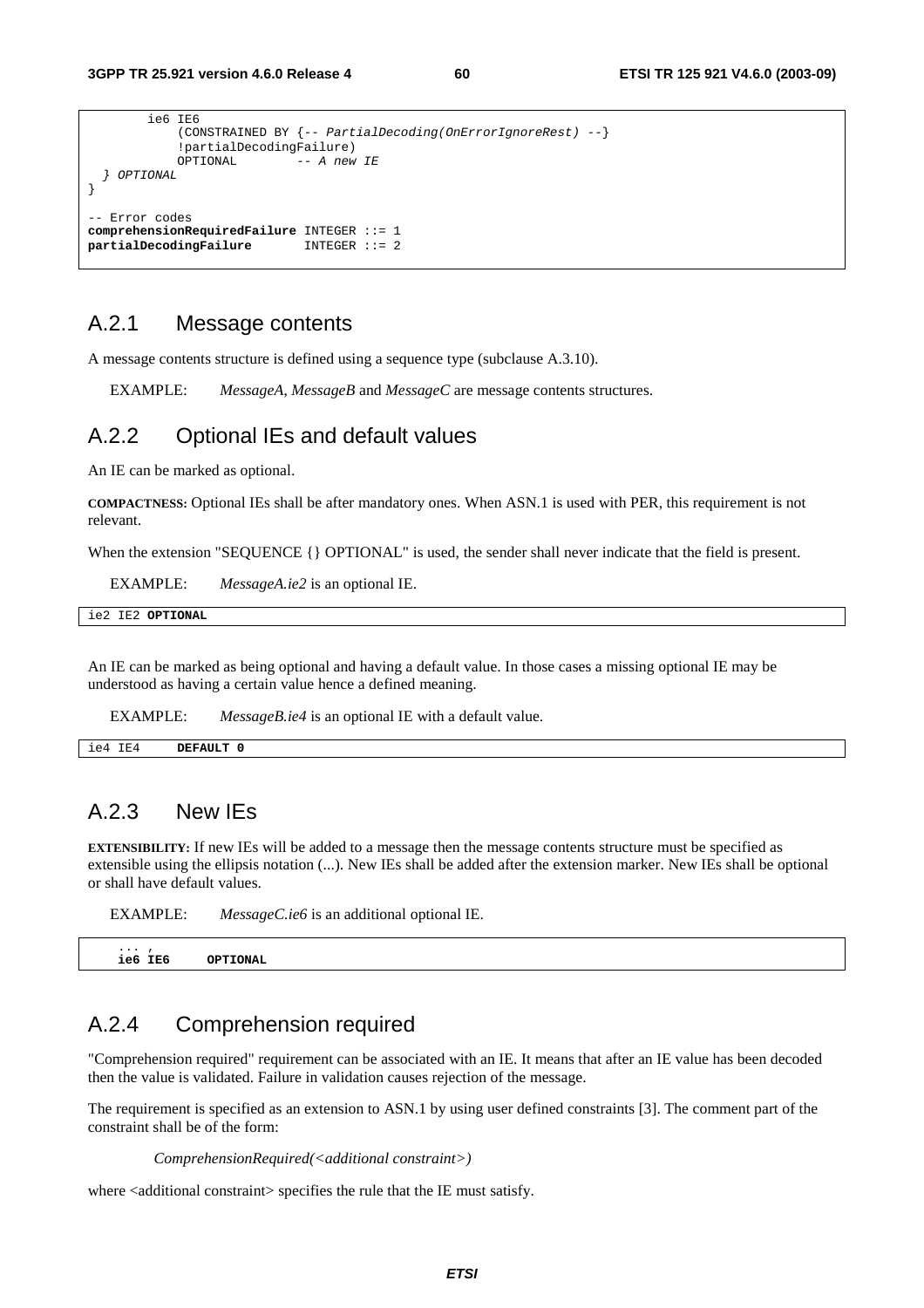EXAMPLE: The *MessageB* is a broadcast message. The *ie3* IE contains recipient addresses. It is not until the addresses have been decoded when a receiver can decide whether it should decode the rest of the message or not.

| ie3 IE3                                                                |
|------------------------------------------------------------------------|
| (CONSTRAINED BY $\{- -$ ComprehensionRequired(is for receiver) -- $\}$ |
| !comprehensionRequiredFailure)                                         |

## A.2.5 Partial decoding

"Partial decoding" means that a PDU can be decoded in parts. One part forms a complete value that can be separated from other parts. A decoding error in a part does not invalidate previously decoded parts. Subsequent parts are however invalidated.

"Partial decoding" is specified as an extension to ASN.1 using user defined constraints. The comment of constraint shall be of the form:

*PartialDecoding(<OnErrorClause>)* 

where <OnErrorClause> specifies action in case of a decoding error. The possible alternatives are:

- OnErrorIgnoreRest: End decoding, ignore rest of the message.

EXAMPLE: The *MessageC* is a multipurpose message. The IEs *ie1*, *ie5* and *ie6* are independent of each other.

```
 ie1 IE1 
     (CONSTRAINED BY {-- PartialDecoding(OnErrorIgnoreRest) --} 
     !partialDecodingFailure)
```
### A.2.6 Error specification

An error specification can be associated with user-defined constraints.

A simple integer value can be associated with an exception specification or as elaborate structured value as needed.

EXAMPLE: If decoding of *ie1* fails then decoder returns the error code *partialDecodingFailure*.

```
 ie1 IE1 
     (CONSTRAINED BY {-- PartialDecoding(OnErrorIgnoreRest) --} 
     !partialDecodingFailure)
```
## A.3 Component level

Information elements consist of components.

The following ASN.1 types shall be used at the component level:

| <b>Boolean</b> | (subclause $A.3.4$ );  |
|----------------|------------------------|
| Integer        | (subclause $A.3.5$ );  |
| Enumerated     | (subclause $A.3.6$ );  |
| Bit string     | (subclause $A.3.7$ );  |
| Octet string   | (subclause $A.3.8$ );  |
| Null           | (subclause $A.3.9$ );  |
| Sequence       | (subclause $A.3.10$ ); |
| Sequence-of    | (subclause $A.3.11$ ); |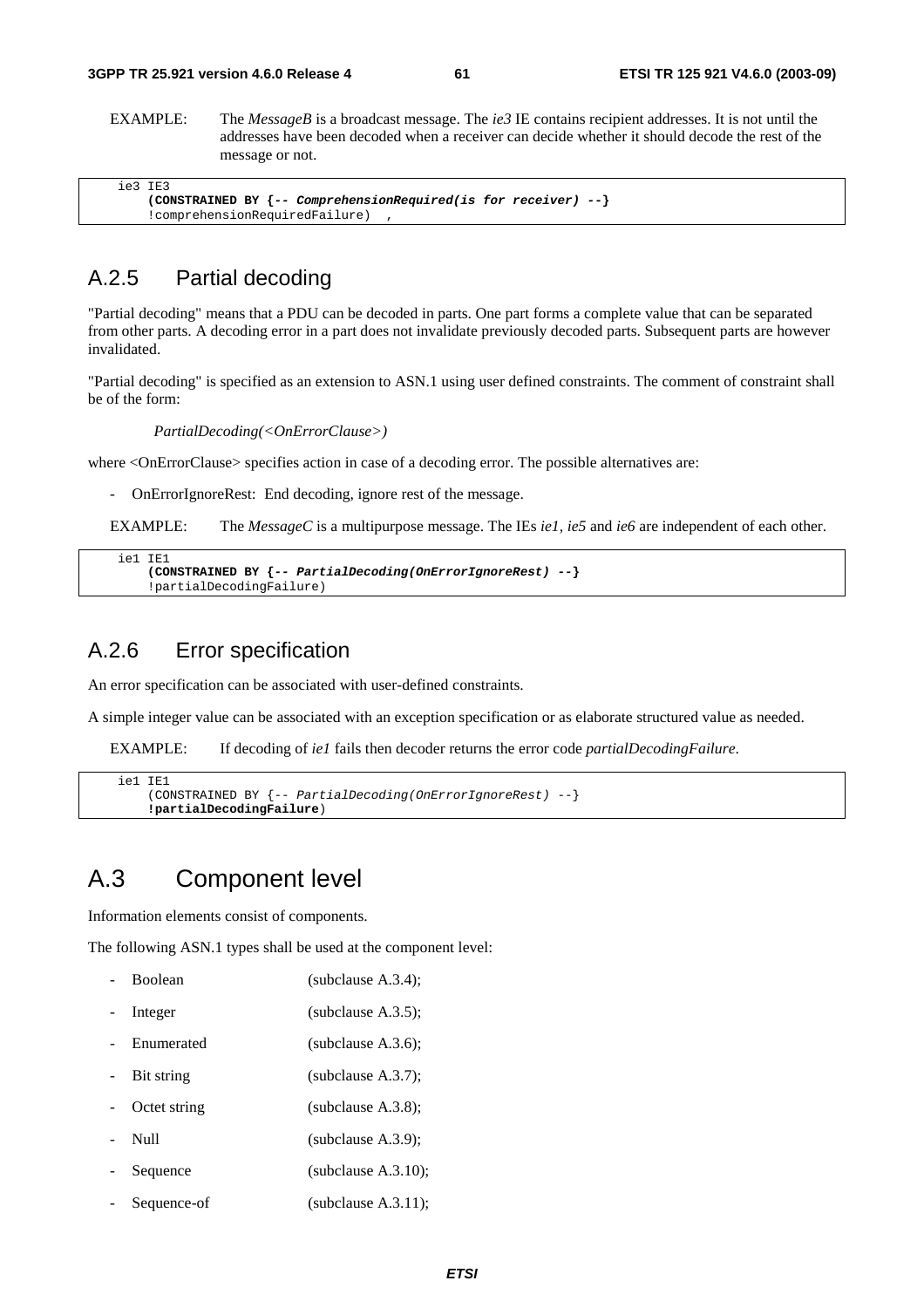- Choice (subclause A.3.12);
- Character string types (subclause A.3.13).

### A.3.1 Extensibility

**COMPACTNESS:** In the component level use of ASN.1 extensibility is forbidden unless otherwise stated in the following clauses.

### A.3.2 Comprehension required

"Comprehension required" can be applied to components of sequence types, alternatives of choice types and elements of sequence-of types. See subclause A.2.4.

## A.3.3 Partial decoding

"Partial decoding" can be applied to components of sequence types, alternatives of choice types and elements of sequence-of types. See subclause A.2.5.

### A.3.4 Boolean

EXAMPLE: A simple boolean type.

```
Flag ::= BOOLEAN 
setFlag Flag ::= TRUE
```
## A.3.5 Integer

An integer type should be constrained.

**COMPACTNESS:** An integer type shall be constrained to have a finite value set. The value set can be either continuous or non-continuous.

Named numbers can be associated with an integer type.

**COMPACTNESS, EXTENSIBILITY:** If an integer type needs to be extended in the future then two value sets must be defined:

- A value set that specifies the values that can be sent in the current protocol version.
- A value set that specifies all the possible values that can be received now and in the future.

The former value set is specified in a user-defined constraint. The comment part shall be of the form:

```
Send(<value set>)
```
The latter form is specified using a normal constraint, e.g. a value range constraint.

EXAMPLE: Integer types and values.

```
Counter ::= INTEGER (0..255) -- 0 <= Counter value <= 255 
SparseValueSet ::= INTEGER (0|3|5|6|8|11) 
SignedInteger ::= INTEGER (-10..10) 
-- idle stands for value 0.<br>Status ::= INTEGER
                 \text{SUS} = \text{INTER} \{ \text{ idle}(0), \text{veryBusy}(3) \} (0..3)-- Send values 0..3 but be prepared to receive values 0..15.
```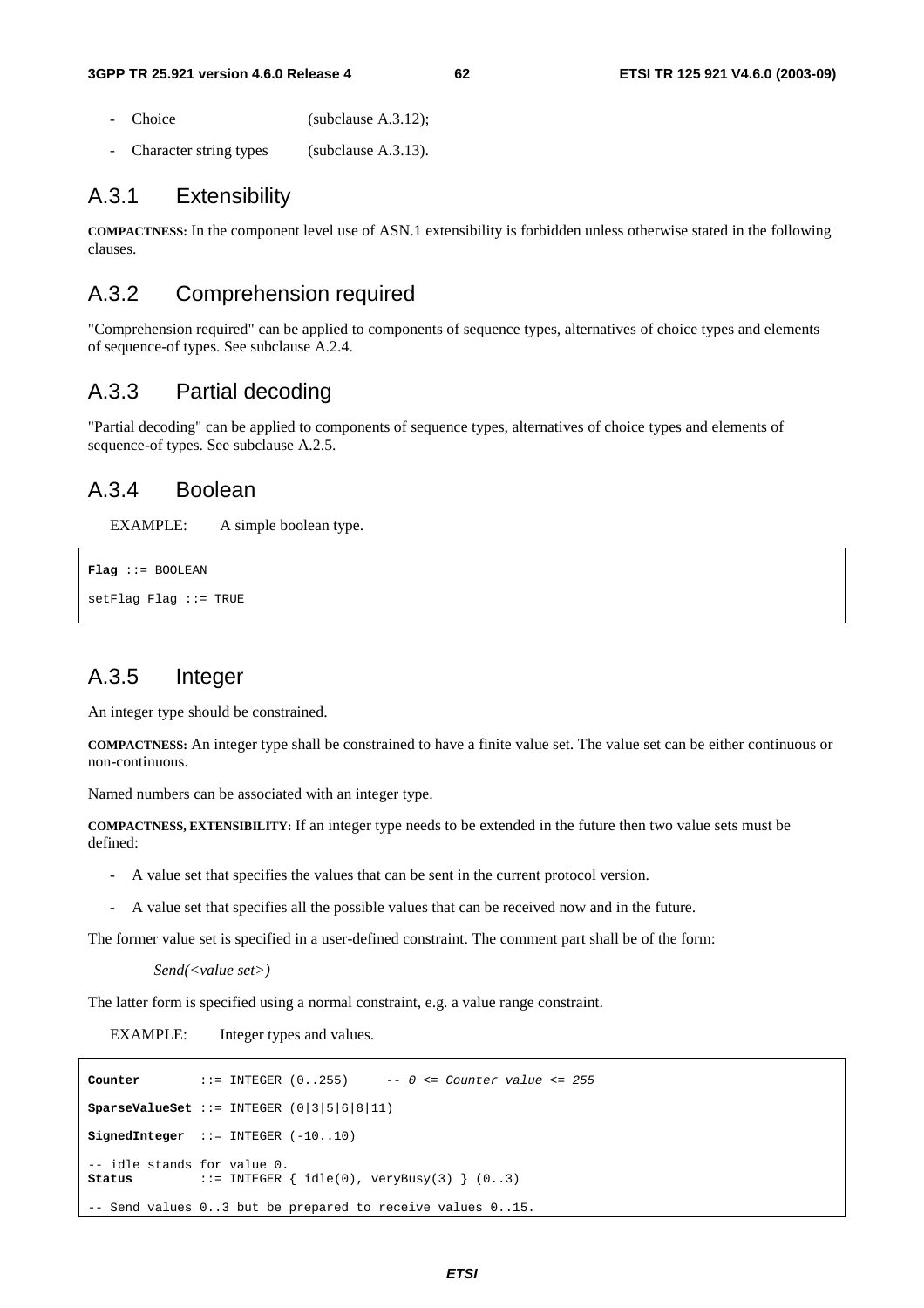```
Extensible ::= \text{INTER } (0..15)(\text{CONF} \text{REED BY } \{-\text{Send}(0..3) --\})initialCounter Counter ::= 0
zero SparseValueSet ::= 0 
initialStatus Status ::= idle
```
## A.3.6 Enumerated

The EnumerationItem shall not contain a named number (e.g.: foo (3)).

The list of enumerated values specifies the value set for an enumerated type.

**COMPACTNESS, EXTENSIBILITY:** If an enumerated type needs to be extended in the future then two value sets must be defined as in case of integer types.

NOTE: An integer type with named numbers can be used as on alternative to an enumerated type.

EXAMPLE: Enumerated types and value.

```
Enum \cdots ENUMERATED \{a, b, c, d\}-- Send values a, b, c or d but be prepared to receive values 
-- a, b, c, d, spare4, spare5, spare6 and spare7. 
ExtendedEnum ::= ENUMERATED { a, b, c, d, spare4, spare5, spare6, spare7 } 
    (CONSTRAINED BY \{-\text{Send}(a/b|c/d) \ \text{--}\})
aEnum Enum ::= a
```
## A.3.7 Bit string

A size constraint shall be specified. It shall be finite.

Named bits can be associated with a bit string type.

EXAMPLE: Bit string types and values.

```
FixedLengthBitStr ::= BIT STRING (SIZE (10)) 
VariableLengthBitStr ::= BIT STRING (SIZE (0..10)) 
BitFlags ::= BIT STRING { a(0), b(1), c(2), d(3)} (SIZE (4)) 
fix FixedLengthBitStr ::= '0001101100'B 
var VariableLengthBitStr ::= '0'B 
flg BitFlags ::= { a, c, d } -- '1011'B
```
### A.3.8 Octet string

A size constraint shall be specified. It shall be finite.

EXAMPLE: Octet string types and values.

**FixedLengthOctetStr** ::= OCTET STRING (SIZE (10)) **VariableLengthOctetStr** ::= OCTET STRING (SIZE (0..10))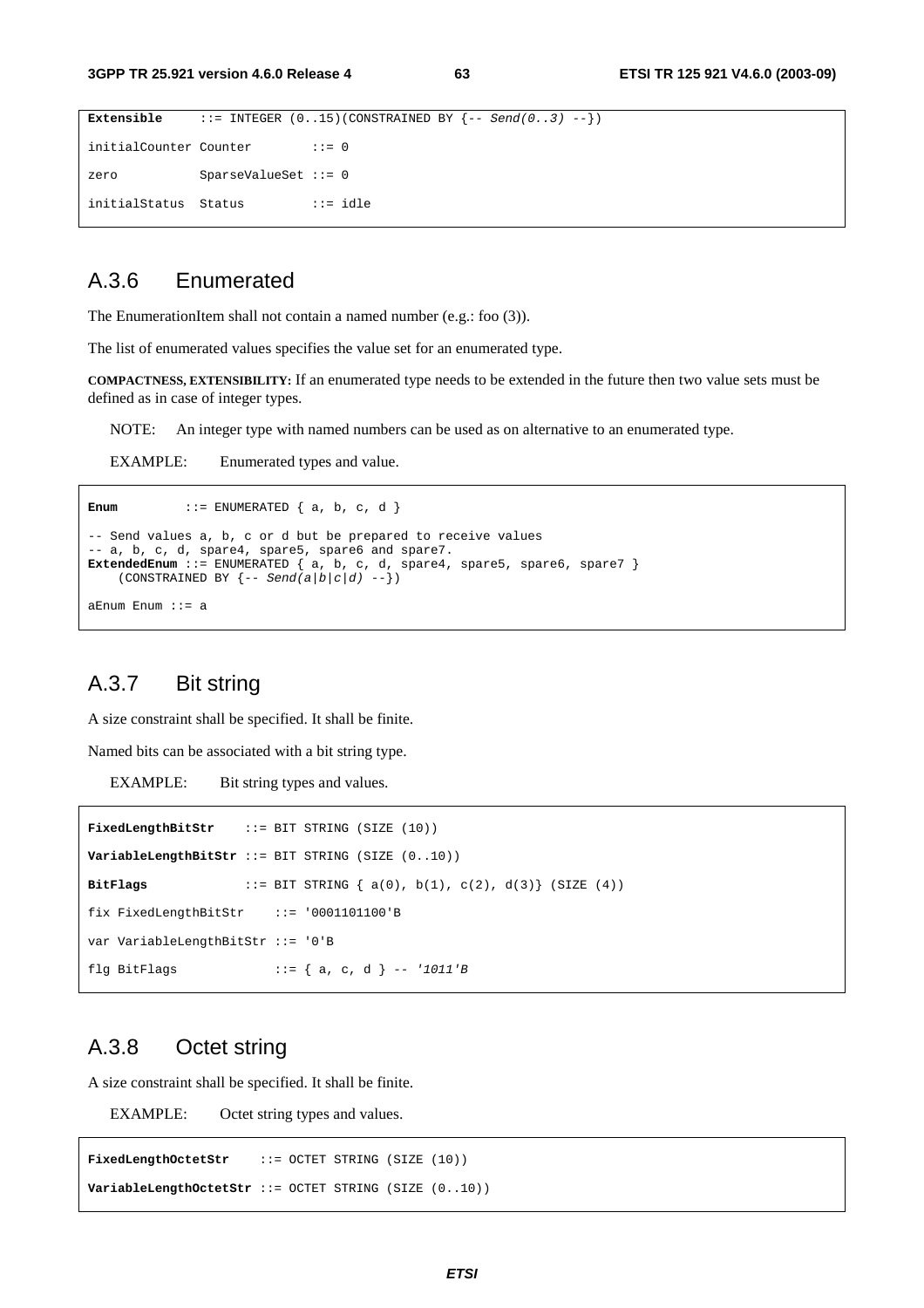```
UpperLayerPDUSegment ::= OCTET STRING (SIZE (1..512)) 
fix FixedLengthOctetStr ::= '0102030405060708090A'H 
var VariableLengthOctetStr ::= 'FF'H
```
## A.3.9 Null

A null type has only one value, NULL.

EXAMPLE: Null type as an alternative type of a choice type.

```
IE ::= CHOICE { 
 doThis ThisArg, 
 doThat ThatArg, 
    doNothing NULL 
}
```
### A.3.10 Sequence

A sequence type is a record. Components of a sequence type can be optional or they can have default values. Optional components and components with default values should be after mandatory components.

Inner subtyping can be used to force an optional component to be present or absent in a derived type.

If an optional component is conditionally present or absent then the condition shall be specified in a user defined constraint of the form:

*Condition(<condition expression>)* 

<condition expression> shall be such that both sender and receiver are able to evaluate it before a conditional component is encoded or decoded.

"Comprehension required" can be associated with a component of a sequence type.

"Partial decoding" can be associated with a component of a sequence type.

**EXTENSIBILITY:** A sequence type can be marked as extensible. Example: Sequence types and values.

```
Record ::= SEQUENCE {<br>flag Flag,
                Flag,
     counter Counter, 
    bitFlags BitFlags OPTIONAL,<br>extEnum ExtendedEnum DEFAULT a
    extEnum ExtendedEnum
} 
DerivedRecord ::= Record (WITH COMPONENTS { 
 ..., 
                  bitFlags PRESENT 
                   }) 
RecordWithConditionalComponent ::= SEQUENCE { 
    mand INTEGER (0..7),
    opt BOOLEAN OPTIONAL,<br>cond BOOLEAN OPTIO
              BOOLEAN OPTIONAL
} ( WITH COMPONENT {mand(7), cond PRESENT} | WITH COMPONENT {cond ABSENT} ) 
aRecord Record ::= { 
    flag TRUE,
     counter 100 
} 
anotherRecord DerivedRecord ::= { 
    flag TRUE,
     counter 100,
```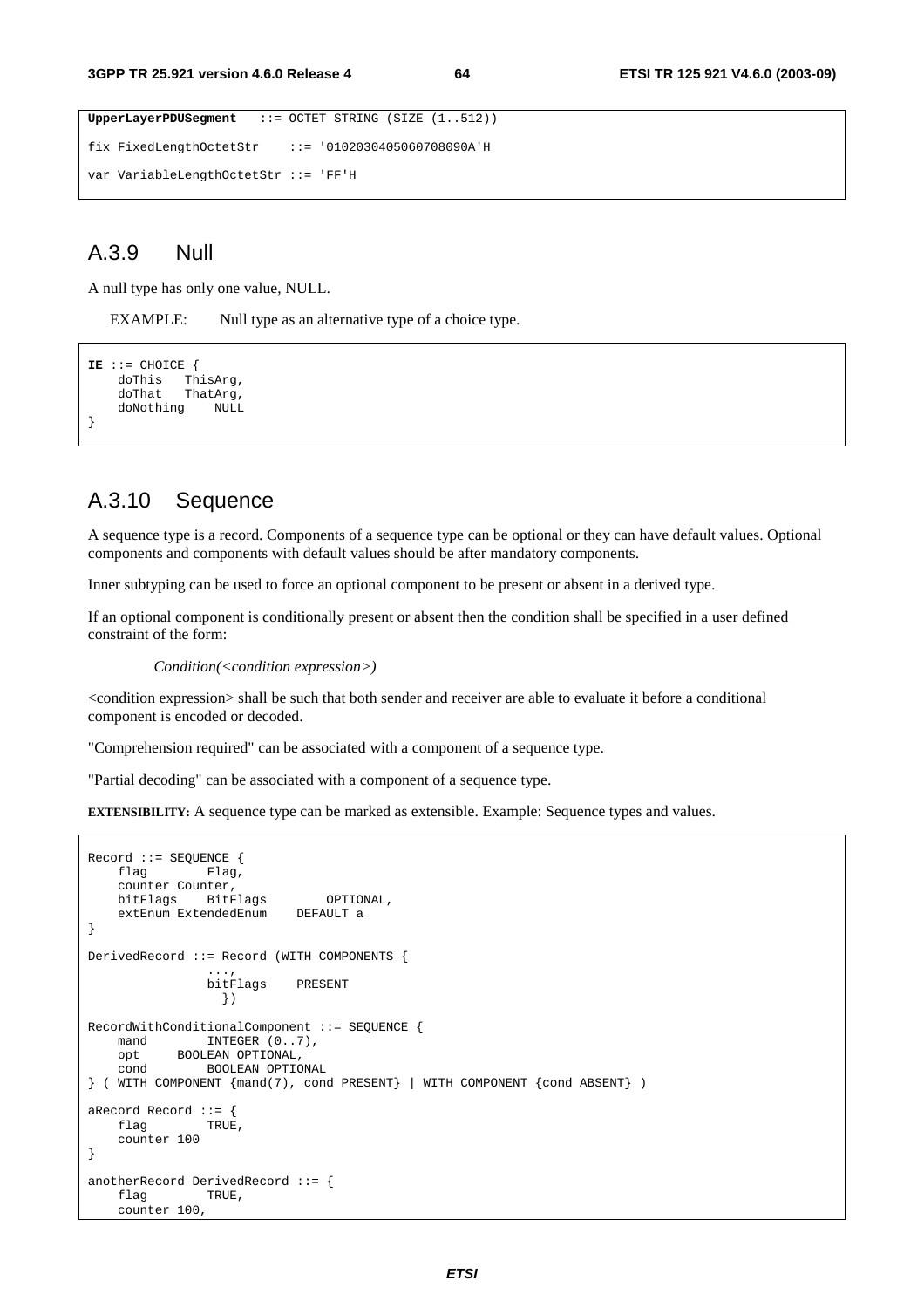bitFlags '0101'B -- bitFlags must be present

## A.3.11 Sequence-of

}

A sequence-of type is a list of some element type. A size constraint shall be specified. It shall be finite.

"Comprehension required" can be associated with an element of a sequence-of type.

"Partial decoding" can be associated with an element of a sequence-of type.

EXAMPLE: Sequence-of types and values.

```
FixedLengthList ::= SEQUENCE (SIZE (10)) OF Record
VariableLengthList ::= SEQUENCE (SIZE (0..10)) OF Status 
UpperLayerPDUSegments ::= SEQUENCE (SIZE (1..10)) OF UpperLayerPDUSegment 
aList VariableLengthList  ::= \{ idle, 1, 2, veryBusy, 2, 1, idle \}
```
## A.3.12 Choice

A choice type is a variant record. Only one alternative component can be selected.

Inner subtyping can be used to force an alternative to be selected in a derived type.

"Comprehension required" can be associated with an alternative component of a choice type.

"Partial decoding" can be associated with an alternative component of a choice type.

**EXTENSIBILITY:** A choice type can be marked as extensible.

EXAMPLE: Choice type and value.

```
VariantRecord ::= CHOICE { 
     flag Flag, 
     counter Counter, 
     extEnum ExtendedEnum 
} 
aVariantRecord VariantRecord ::= flag : FALSE
```
## A.3.13 Restricted character string types

A size constraint shall be specified. It shall be finite.

It should specified the permitted alphabet for compactness reasons (see examples in PER [5]).

EXAMPLE: Character string types.

```
FixedStr ::= IA5String (SIZE (10)) 
VarStr ::= IA5String (SIZE (1..10))
FixedWStr ::= BMPString (SIZE (10)) 
VarWStr ::= BMPString (SIZE (1..10))
```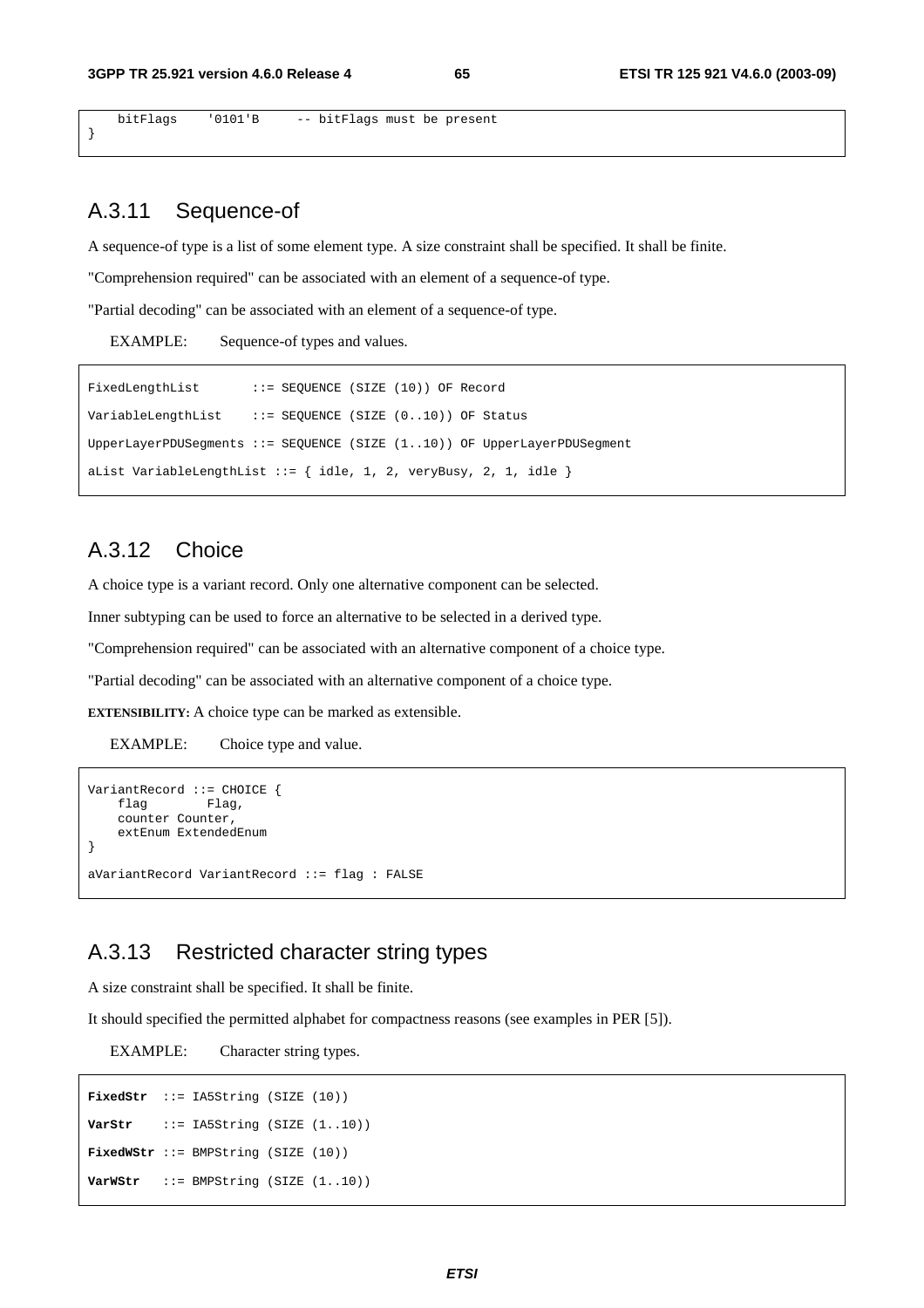## A.3.14 IEs and ASN.1 modules

If an IE or a component field within an IE is a parameter from another protocol layer then that type for such a field should be defined in another module. In this way there is a clear separation of definitions that are specific to different protocol layers.

EXAMPLE 1: The XYZ protocol message *MessageC* contains an IE, which contains an OPQ protocol layer specific field *parameter1*. Type for the field is imported from that OPQ specific module.

```
XYZ-Messages DEFINITIONS AUTOMATIC TAGS ::= 
BEGIN 
IMPORTS 
                    -- OPQParameter is not defined within XYZ-Messages
                -- module.
FROM OPQ-DataTypes; 
MessageC ::= SEQUENCE { 
     - Other IEs.
     ie6 IE6 OPTIONAL
} 
 -- Other definitions ... 
IE6 ::= SEQUENCE { 
   parameter1 OPQParameter, -- Imported definitions can be
                              -- referred to. 
     parameter2 XYZParameter 
} 
XYZParameter ::= INTEGER (0..255) 
END
```
EXAMPLE 2: The OPQ protocol layer specific module exports *OPQParameter* type so that other modules can refer it.

```
OPQ-DataTypes DEFINITIONS AUTOMATIC TAGS ::= 
BEGIN 
OPQParameter ::= INTEGER (0..7) 
END
```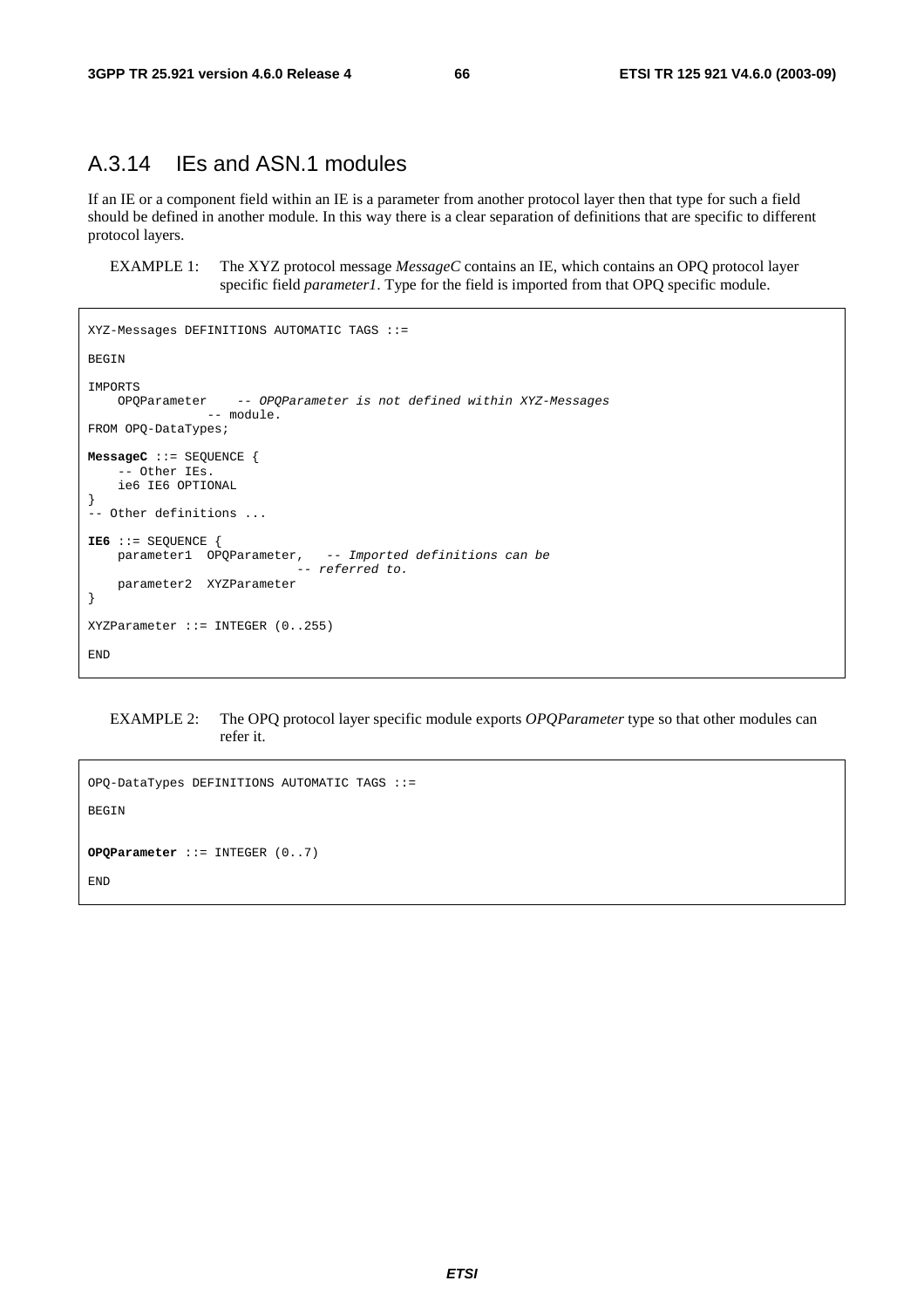## Annex B: Handling of DS-41

- Modelling of RRC services is provided by means of primitives.
- RRC CN dependent info.
- In broadcast message, neighbour cells are described the same way as for GSM neighbour cells (i.e.: in the same SystemInformationBlock but with a tag to indicate CN type or RTT).
- In dedicated messages:
	- a transparent container as NAS info is used to carry ANSI-41;
	- for PLMN Id and Identities used by the RRC, the CN Type info is used;
	- NAS binding info is used.
- In Paging messages, a tag to indicate CN type is used.
- Extensions like handover message to Multicarrier is handled the same way as GSM.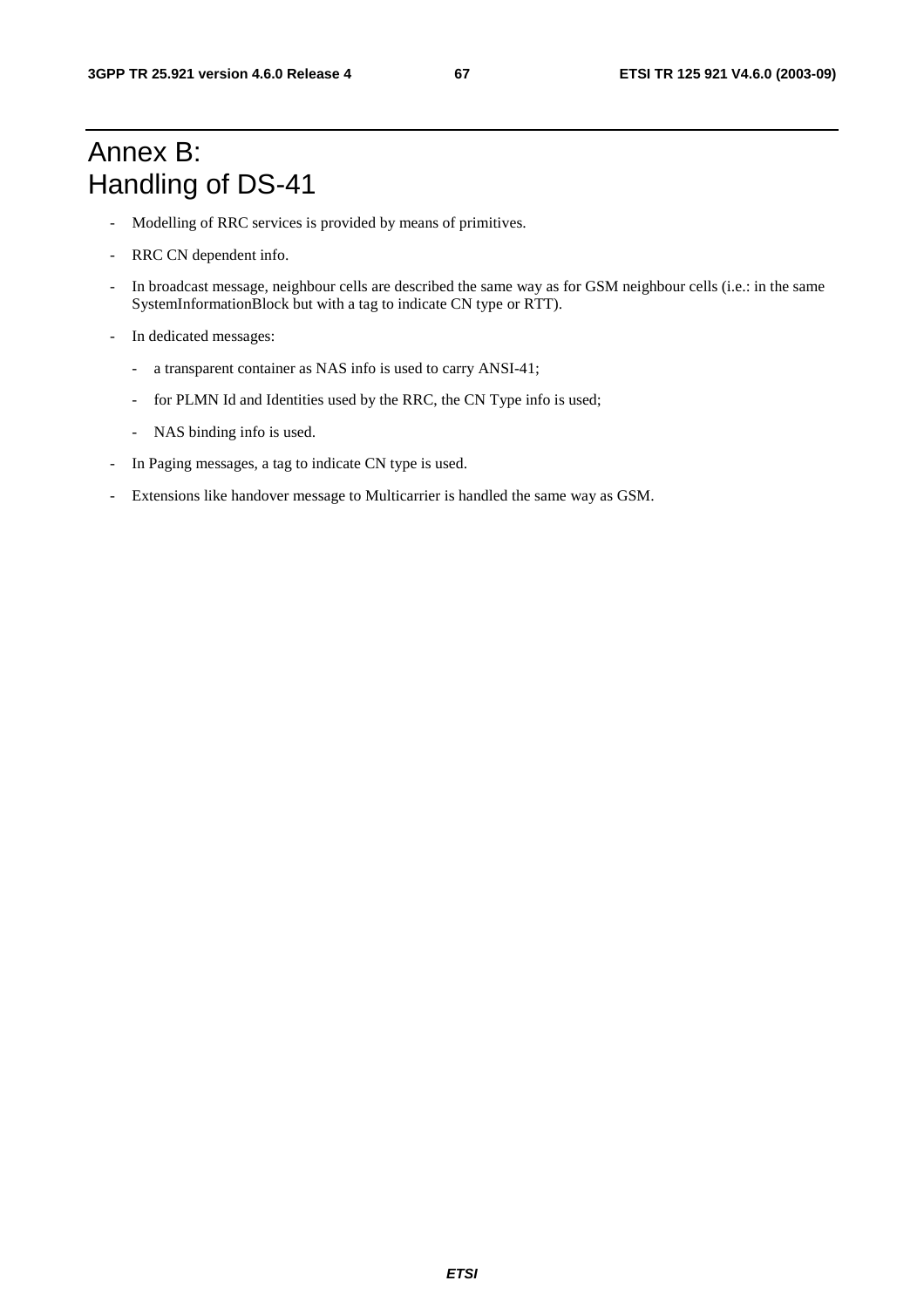## Annex C: Change history

| <b>Change history</b> |                     |                 |           |            |                                                                                                   |       |            |
|-----------------------|---------------------|-----------------|-----------|------------|---------------------------------------------------------------------------------------------------|-------|------------|
| <b>Date</b>           | TSG#                | <b>TSG Doc.</b> | <b>CR</b> | <b>Rev</b> | Subject/Comment                                                                                   | Old   | <b>New</b> |
| 12/1999               | <b>RP-06</b>        | RP-99659        |           |            | Approved at TSG-RAN #6 and placed under Change Control                                            |       | 3.0.0      |
| 03/2000               | <b>RP-07</b>        | RP-000048 001   |           | 2          | Further clarifications on specialised encoding                                                    | 3.0.0 | 3.1.0      |
|                       | <b>RP-07</b>        | RP-000048 003   |           | 1          | Modification of the 'presence' column specification in tabular                                    | 3.0.0 | 3.1.0      |
|                       |                     |                 |           |            | format, and other editorial modifications                                                         |       |            |
|                       | <b>RP-07</b>        | RP-000048 005   |           |            | Editorial corrections on subclause 11.2                                                           | 3.0.0 | 3.1.0      |
|                       | <b>RP-07</b>        | RP-000048 006   |           |            | Improvement of integers and enumerated, and introduction of reals<br>and octet strings            | 3.0.0 | 3.1.0      |
| 12/2000               | <b>RP-10</b>        | RP-000575 007   |           |            | Extension rules for supporting future releases                                                    | 3.1.0 | 3.2.0      |
| 03/2001               | <b>RP-11</b>        | RP-010033 008   |           |            | Description of backward compatibility consideration rule for<br>RANAP, SABP, RNSAP and NBAP ASN.1 | 3.2.0 | 3.3.0      |
|                       | <b>RP-11</b>        | RP-010033 009   |           |            | Usage of the Version column                                                                       | 3.2.0 | 3.3.0      |
|                       | <b>RP-11</b>        | RP-010033 010   |           |            | Clean-up                                                                                          | 3.2.0 | 3.3.0      |
|                       | <b>RP-11</b>        | RP-010033 011   |           |            | Recommendations on the use of the extension mechanism                                             | 3.2.0 | 3.3.0      |
|                       | <b>RP-11</b>        |                 |           |            | Upgrade to Release 4 - no technical change                                                        | 3.3.0 | 4.0.0      |
| 06/2001               | <b>RP-12</b>        | RP-010318 015   |           |            | Clean up                                                                                          | 4.0.0 | 4.1.0      |
|                       | <b>RP-12</b>        | RP-010318 017   |           |            | Usage of spare values in future releases                                                          | 4.0.0 | 4.1.0      |
|                       | <b>RP-12</b>        | RP-010318 019   |           |            | Structure and naming of extensions in ASN.1                                                       | 4.0.0 | 4.1.0      |
|                       | $RP-12$             | RP-010318 021   |           |            | Addition of Recommendations for Extensions in RANAP, RNSAP,<br>NBAP, and SABP                     | 4.0.0 | 4.1.0      |
|                       | $RP-12$             | RP-010318 023   |           |            | Clean-up with regard to RAN WG3 Practise of Specifying Control<br><b>Plane Protocols</b>          | 4.0.0 | 4.1.0      |
| 09/2001               | <b>RP-13</b>        | RP-010551       | 025       |            | Guidelines concerning conditions, spares, defaults and correction<br>of inconsistencies           | 4.1.0 | 4.2.0      |
|                       | $\overline{RP}$ -13 | RP-010551       | 027       |            | Naming convention for non-critical extensions                                                     | 4.1.0 | 4.2.0      |
|                       | <b>RP-13</b>        | RP-010551       | 029       |            | Introduction of procedure specification quidelines specific to RLC                                | 4.1.0 | 4.2.0      |
|                       | <b>RP-13</b>        | RP-010551       | 031       |            | RAN3 usage of 1994 ASN.1 feature set                                                              | 4.1.0 | 4.2.0      |
| 12/2001               | <b>RP-14</b>        | RP-010768 033   |           |            | Modulo formula                                                                                    | 4.2.0 | 4.3.0      |
|                       | <b>RP-14</b>        | RP-010768 035   |           |            | Use of extensions in a backward compatible way                                                    | 4.2.0 | 4.3.0      |
|                       | <b>RP-14</b>        | RP-010768 037   |           |            | Extensions of IE value ranges in tabular                                                          | 4.2.0 | 4.3.0      |
| 03/2002               | <b>RP-15</b>        | RP-020075 039   |           |            | Additional quidelines on ASN.1 comments                                                           | 4.3.0 | 4.4.0      |
|                       | <b>RP-15</b>        | RP-020075 041   |           |            | RRC specific rules for procedure text                                                             | 4.3.0 | 4.4.0      |
| 12/2002               | <b>RP-18</b>        | RP-020725 043   |           |            | Introduction of backwards compatible correction mechanism                                         | 4.4.0 | 4.5.0      |
| 09/2003               | <b>RP-21</b>        | RP-030488 046   |           |            | Guideline on introducing additional SIB types                                                     | 4.5.0 | 4.6.0      |